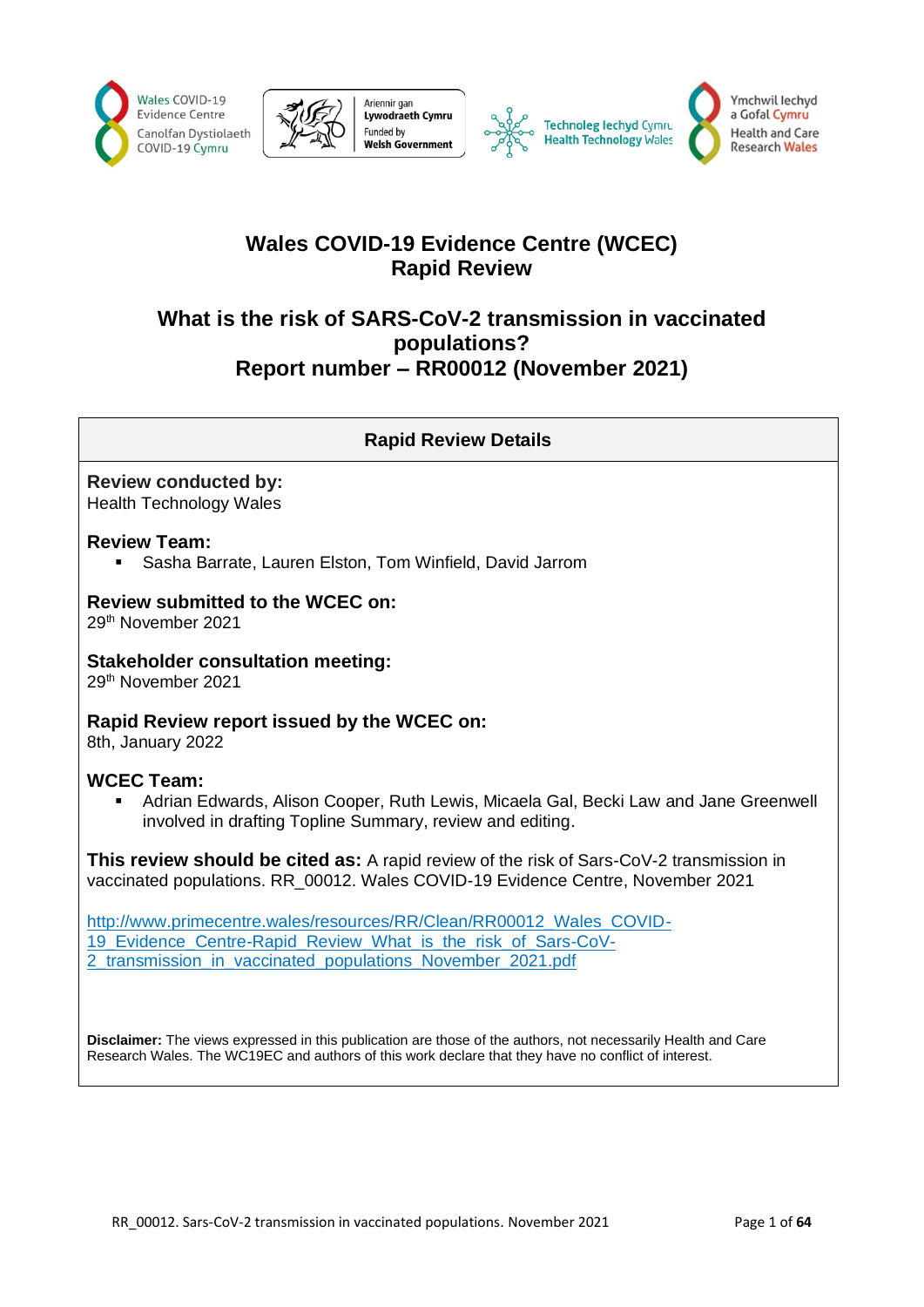# **What is the risk of SARS-CoV-2 transmission in vaccinated populations? Report number – RR00012 (November 2021)**

# **TOPLINE SUMMARY**

### **What is a Rapid Review?**

Our rapid reviews use a variation of the systematic review approach, abbreviating or omitting some components to generate the evidence to inform stakeholders promptly whilst maintaining attention to bias. They follow the methodological recommendations and minimum standards for conducting and reporting rapid reviews, including a structured protocol, systematic search, screening, data extraction, critical appraisal, and evidence synthesis to answer a specific question and identify key research gaps. They take 1- 2 months, depending on the breadth and complexity of the research topic/ question(s), extent of the evidence base, and type of analysis required for synthesis.

## **Background / Aim of Rapid Review**

Since COVID-19 vaccination programmes have been introduced, the focus of most research has been vaccine safety and efficacy, with large clinical trials confirming that vaccines are generally safe and effective against symptomatic COVID-19 infection and reducing hospitalisations and mortality. However, breakthrough infections can still occur, and the effectiveness of COVID-19 vaccines against transmission from infected vaccinated people to susceptible contacts is unclear.

This review aimed to examine evidence on the transmission risk of SARS-CoV-2 from vaccinated people to unvaccinated or vaccinated people.

# **Key Findings**

*Extent of the evidence base*

- We identified a **robust rapid literature review by the University of Calgary Health Technology Assessment Unit** (via COVID-END) that reported on the transmissibility of COVID-19 among vaccinated individuals with a review period up to **August 23rd 2021.**
- We also searched for evidence published after this review and **identified an additional nine primary studies** that reported on direct transmission, cycle threshold (Ct) values or viral load with a review period up to 5<sup>th</sup> October 2021 (one post-hoc analysis of an RCT **and eight observational)**
- In total, 35 studies were included in this review: one randomised controlled trial (RCT), one post-hoc analysis of an RCT, 13 prospective cohort studies, 16 retrospective cohort studies and four case control studies.

#### *Recency of the evidence base*

- All studies were published in 2021 (preprints were included)
- **•** The [UK Health Security Agency,](https://ukhsalibrary.koha-ptfs.co.uk/covid19rapidreviews/#Table) with whom we are collaborating in this ongoing work, is currently conducting a rapid review on the effect of COVID-19 vaccination on transmission of COVID-19.

#### *Main findings*

▪ Evidence shows a **reduction in SARS-CoV-2 transmission from vaccinated people**; however, the dominant variant at the time of these studies was B.1.1.7 (Alpha) rather than B.1.617.2 (Delta).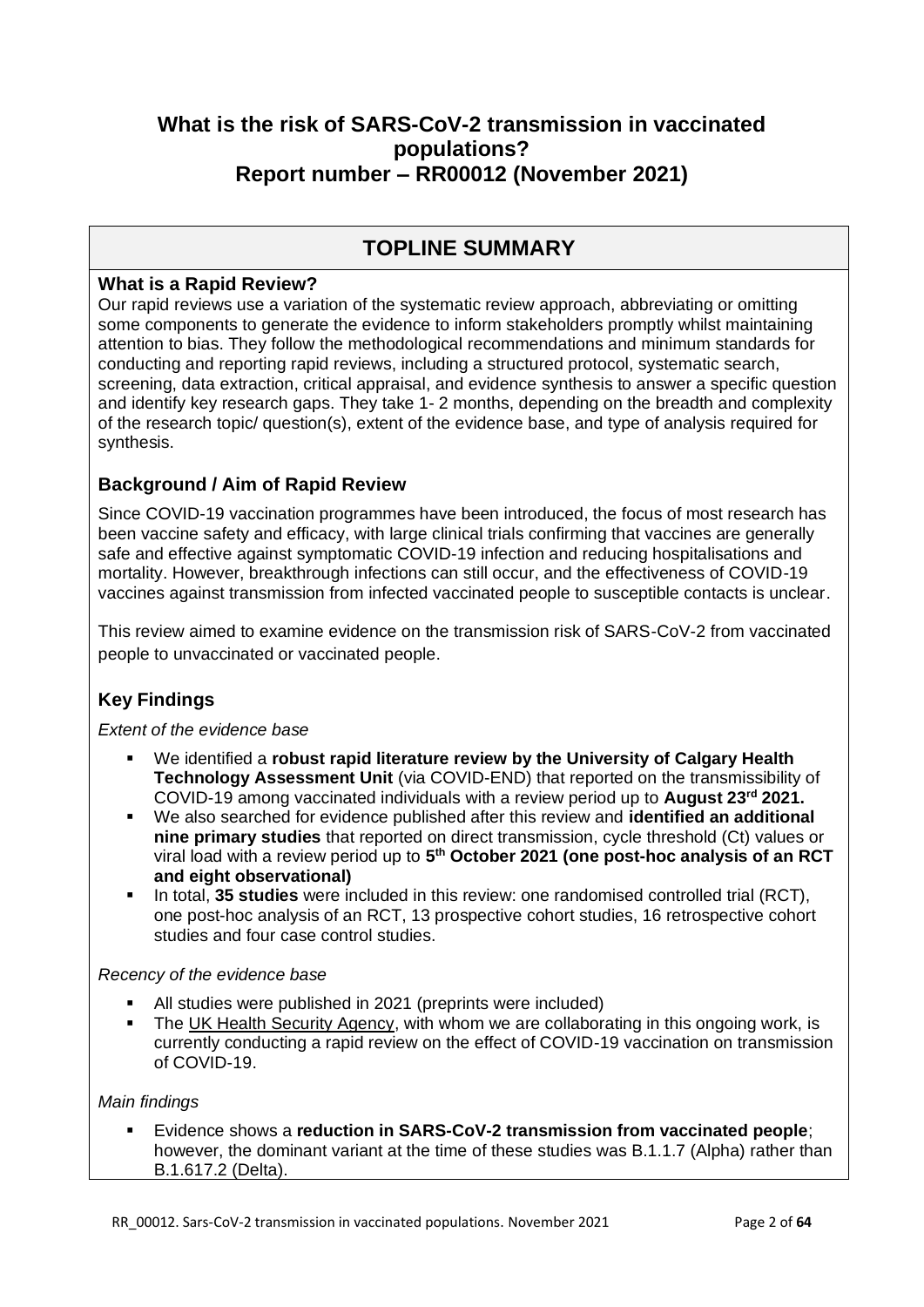- Findings from more **recent studies are uncertain on the effects of vaccination on transmission**, which may be due to the replacement of the Alpha variant with Delta.
- Most **direct evidence is limited to transmission within household settings** therefore **there is a gap in the evidence on risk of transmission in other settings** such as schools, care homes, hospitals, workplaces and social venues, and in vulnerable populations.
- Overall, the **effectiveness of vaccination in reducing transmission appears to be higher in fully vaccinated individuals, compared with partial vaccination.**
- Protection against onward transmission **waned within 3 months post second vaccination**, for both Alpha and Delta (Eyre et al. 2021; preprint only).
- Although **cycle threshold (Ct) values are used as a proxy for viral load**, the relationship between viral load and infectiousness is not fully evidenced.

#### *Best quality evidence*

University of Calgary (COVID-END) rapid literature review: <https://sporevidencealliance.ca/key-activities/covid-19-evidence-synthesis/>

### **Policy Implications**

- The Delta variant is currently dominant in Wales, however most studies focused on the **Alpha variant,** with a relative **lack of evidence on the transmission of the Delta variant** (currently dominant in Wales) and settings other than households.
- Given limited evidence on the effectiveness of vaccination on transmission of Delta in households and other settings, **other preventative measures** to reduce transmission may still be required.
- **Further research is indicated** to better understand transmission, specifically in this context – the effect of vaccination on transmission of the SARS-CoV-2 Delta variant and other variants of concern in different cohorts and settings.
- **Full immunisation** (rather than partial) should be encouraged.
- **Evidence of waning immunity** supports booster vaccines.

### **Strength of Evidence**

• Most included studies were **observational,** where **confounding factors** were not always adjusted for, therefore the quality of the available evidence is assessed as 'low'.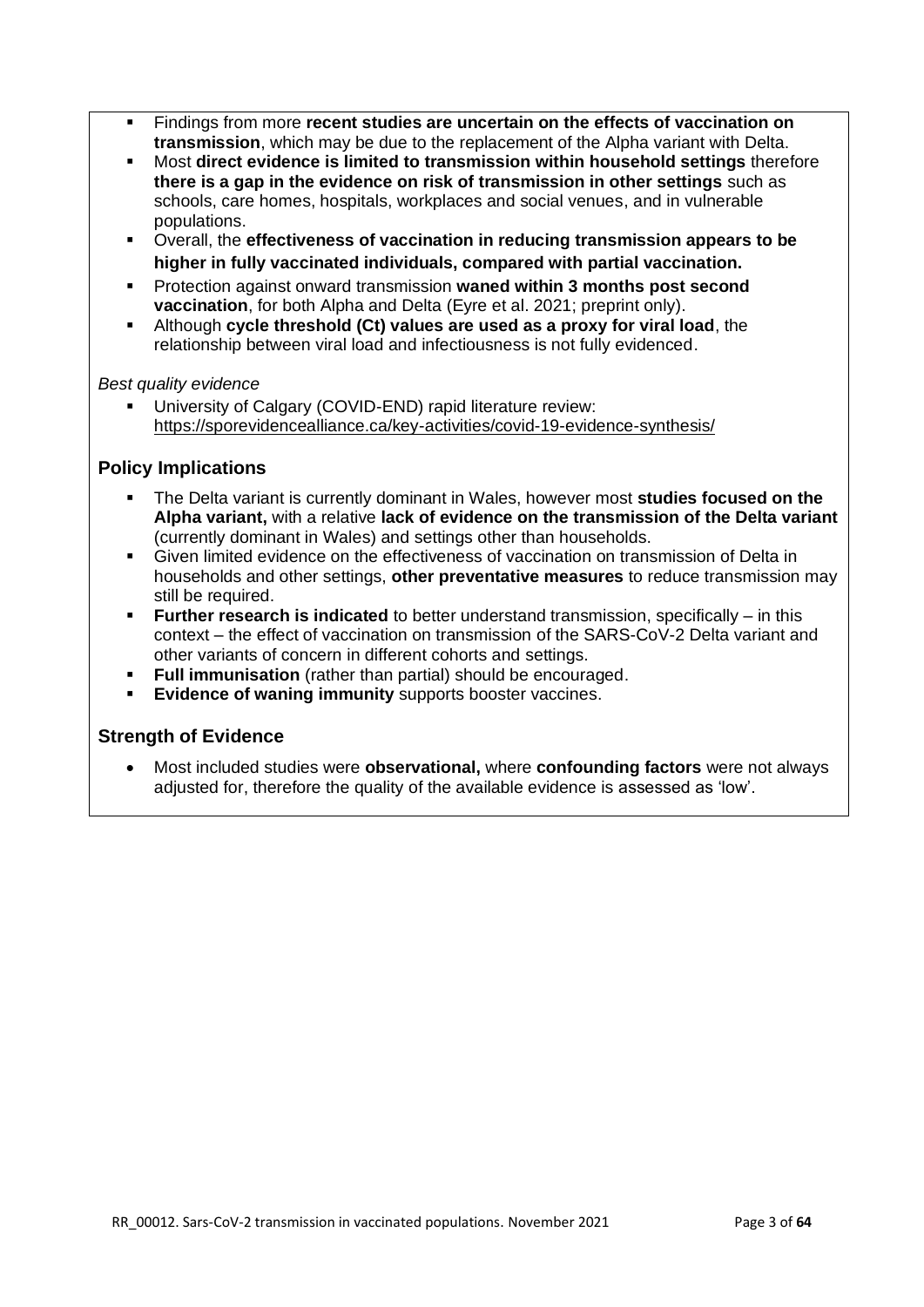# **Contents**

| 1.                                                                          |  |
|-----------------------------------------------------------------------------|--|
|                                                                             |  |
| 2.                                                                          |  |
|                                                                             |  |
|                                                                             |  |
| 2.2.1 Bottom line results for Vaccine Effectiveness against Transmission 10 |  |
|                                                                             |  |
|                                                                             |  |
|                                                                             |  |
|                                                                             |  |
|                                                                             |  |
| 3.                                                                          |  |
|                                                                             |  |
|                                                                             |  |
|                                                                             |  |
|                                                                             |  |
| 4.                                                                          |  |
| 5.                                                                          |  |
|                                                                             |  |
|                                                                             |  |
|                                                                             |  |
|                                                                             |  |
|                                                                             |  |
| 6.                                                                          |  |
|                                                                             |  |
| 7.                                                                          |  |
|                                                                             |  |
|                                                                             |  |
| ABOUT THE WALES COVID-19 EVIDENCE CENTRE (WCEC) 60<br>7.                    |  |
| 8.                                                                          |  |
|                                                                             |  |
|                                                                             |  |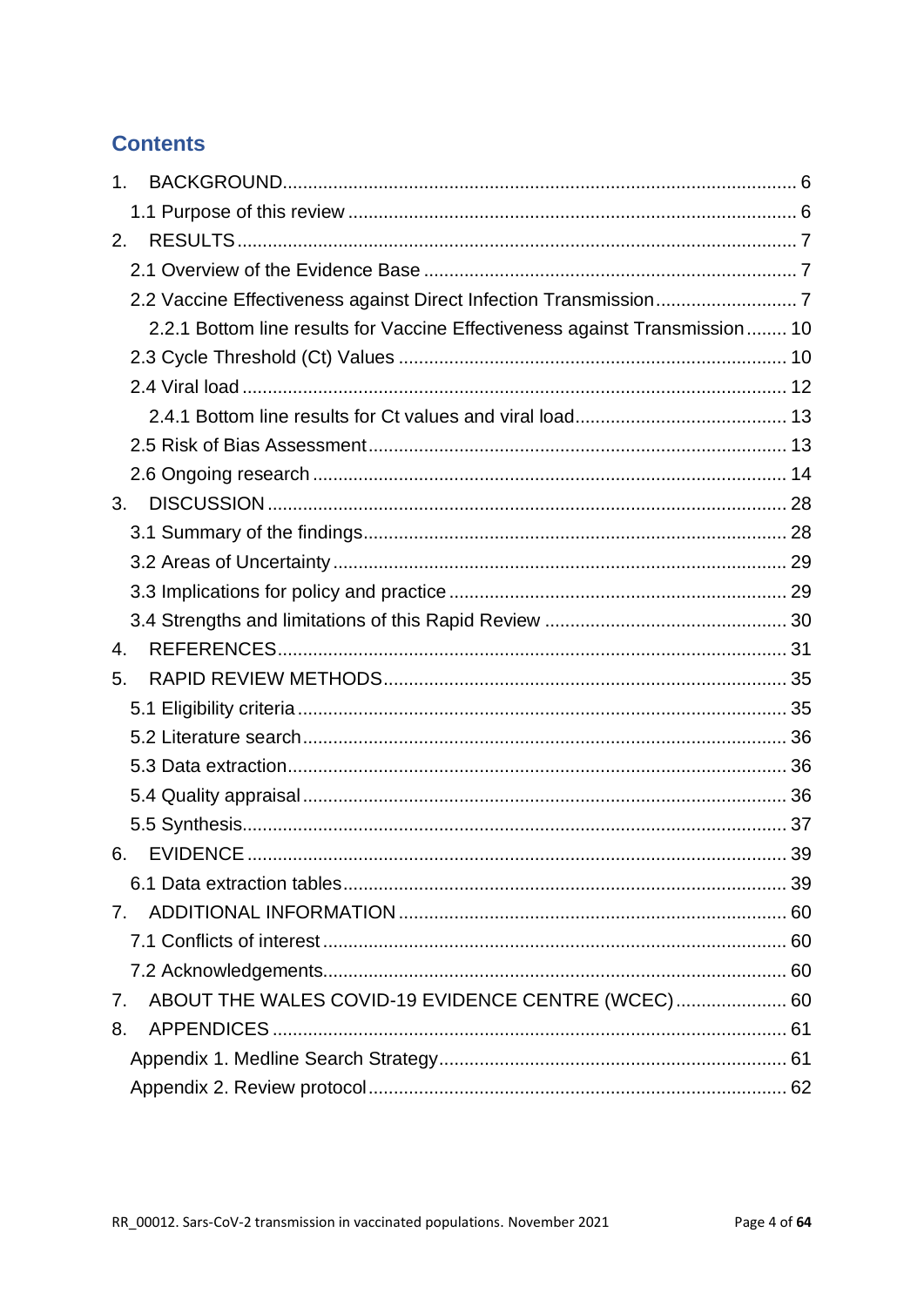## **Abbreviations:**

| <b>Acronym</b> | <b>Full Description</b>                              |
|----------------|------------------------------------------------------|
| AZ             | AstraZeneca vaccine                                  |
| CI             | Confidence interval                                  |
| COVID-19       | Coronavirus disease 2019                             |
| Ct             | Cycle threshold                                      |
| <b>HCW</b>     | Healthcare workers                                   |
| <b>IQR</b>     | interquartile range                                  |
| <b>mRNA</b>    | Messenger RNA                                        |
| <b>OR</b>      | <b>Odds Ratio</b>                                    |
| <b>PfBNT</b>   | <b>Pfizer BioNTech vaccine</b>                       |
| <b>RoB</b>     | <b>Risk of Bias</b>                                  |
| RT-PCR         | Reverse transcription polymerase chain reaction test |
| <b>VE</b>      | <b>Vaccine Effectiveness</b>                         |
| <b>VOC</b>     | Variant of concern                                   |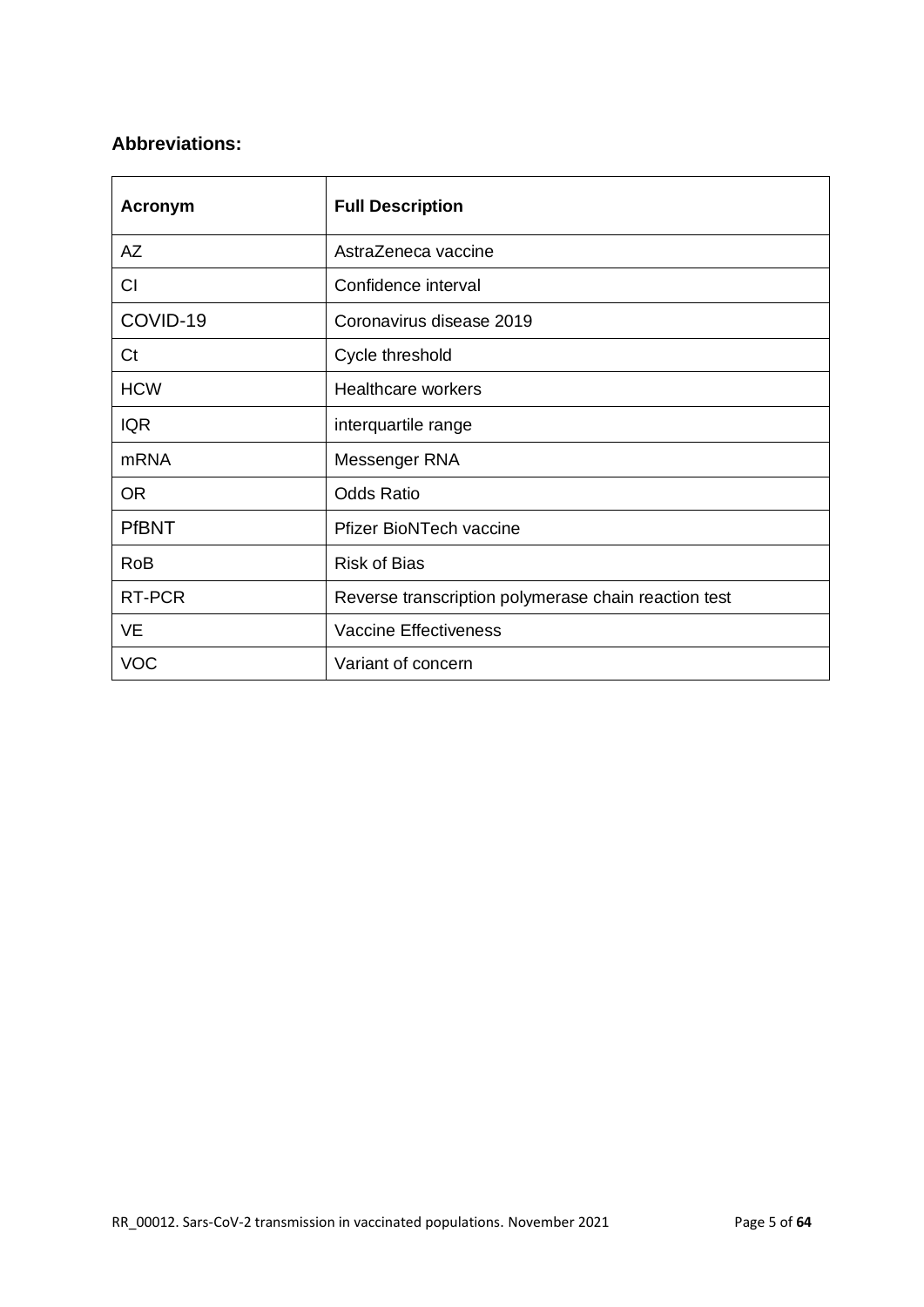# <span id="page-5-0"></span>**1. BACKGROUND**

This Rapid Review is being conducted as part of the Wales COVID-19 Evidence Centre Work Programme. The above question was developed through collaboration with a range of stakeholders including Welsh government, the WCEC core team and Health Technology Wales.

## <span id="page-5-1"></span>**1.1 Purpose of this review**

Since December 2020, infections with SARS-CoV-2 and the respective disease, COVID-19 (Coronavirus Disease 2019), have spread worldwide. On 11 March 2020, WHO declared the COVID-19 outbreak a pandemic (WHO 2021). COVID-19 has represented a serious threat to public health reporting nearly 5,151,643 deaths and 256,966,237 confirmed cases globally. As of 22 November 2021, approximately 7.4 billion vaccine doses have been administered (WHO 2021).

Since the vaccine roll out, much of the research has been focussed on vaccine safety and efficacy, with large clinical trials confirming that vaccines are generally effective against symptomatic COVID-19 infection. There are different types of vaccines that have been developed by different manufacturers; at the time of this report, Moderna, Oxford/AstraZeneca (AZ) and Pfizer/BioNTech (PfBNT) are used in the UK and all offer some protection against COVID-19 (Shapiro et al. 2021). However, breakthrough infections can still occur, and the effectiveness of vaccines against transmission from infected vaccinated people to susceptible contacts is unclear.

Vaccination aims to prevent onward transmission by at least two mechanisms: (i) preventing infection, thereby reducing the number of infectious individuals, and (ii) reducing transmission from vaccinated people who do become infected (Eyre et al.). Ct values have been referred to as indicative of viral load and infectiousness. A Ct value is defined as the number of amplification cycles required to reach a fixed background level of fluorescence at which the diagnostic result of the real-time polymerase chain reaction (PCR) changes from negative (not detectable) to positive (detectable) (PHE 2020). Public Health England (has since become the United Kingdom Health Security Agency (UKHSA)) have reported that a high Ct value indicates a low concentration of viral genetic material (viral load) which is typically associated with a lower risk of infectivity(PHE 2020) (PHE 2020). In the context of an upper respiratory tract sample, a high Ct may also represent scenarios where a higher risk of infection remains – for example, early infection, inadequately collected or degraded sample. Although, in the absence of clinical context, a single Ct value cannot be relied upon for decision making about a person's infectivity (PHE 2020). However, studies on direct transmission are lacking compared with studies on Ct values.

There are large household studies reporting on direct transmission that show vaccination reduces, but does not eliminate, onward transmission of the Alpha variant.(Harris et al. 2021, de Gier et al. 2021). However, whether vaccination reduces onward transmission of the Delta variant remains unclear. Despite the successful development and distribution of the vaccines, newly reported COVID-19 cases continue to rise globally (Elliott et al. 2021).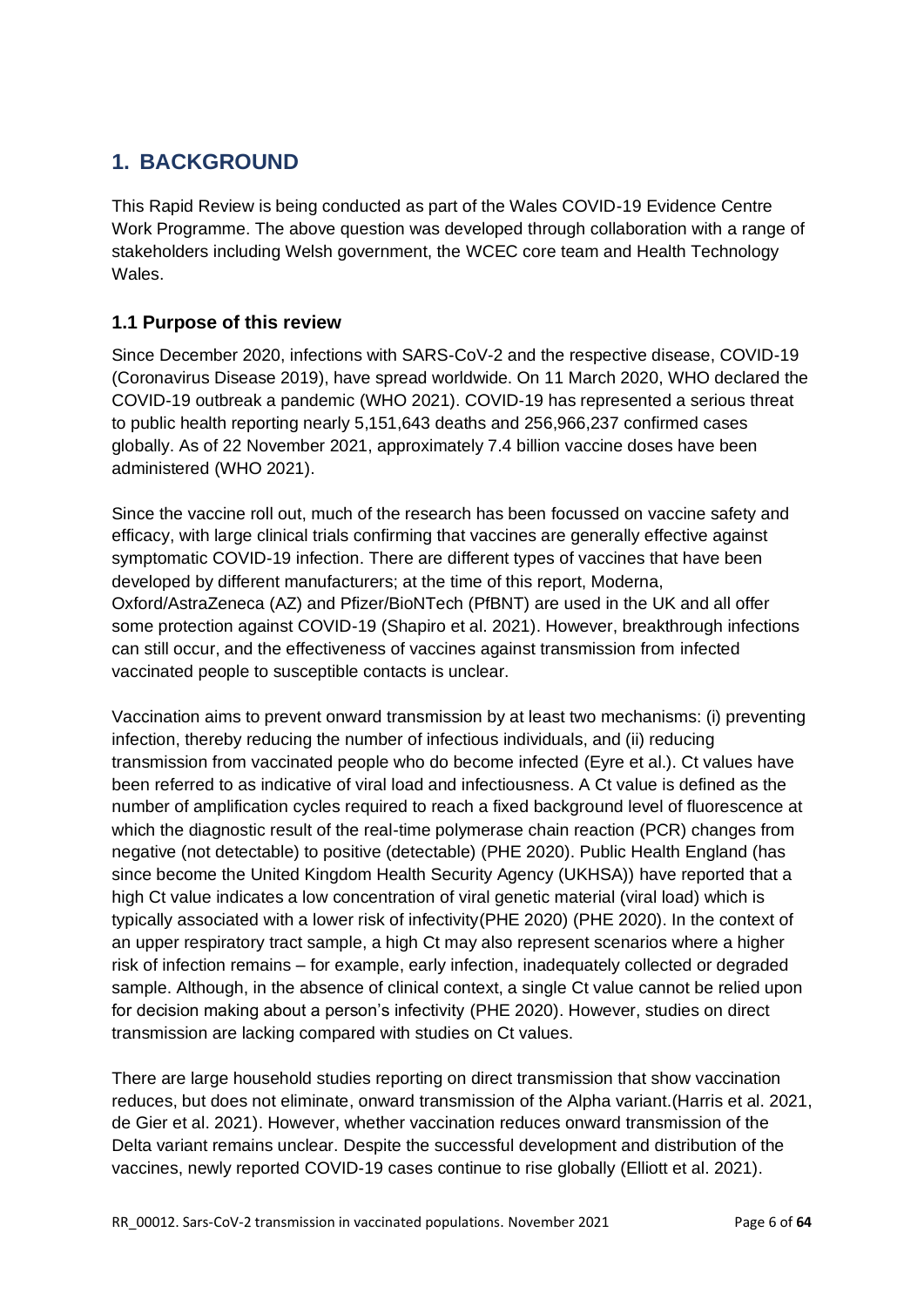The purpose of this rapid review is to identify and examine evidence on the transmission risk of SARS-CoV-2 from vaccinated people to unvaccinated or vaccinated people.

# <span id="page-6-0"></span>**2. RESULTS**

## <span id="page-6-1"></span>**2.1 Overview of the Evidence Base**

For this review we updated evidence from a rapid literature review undertaken by the University of Calgary Health Technology Assessment unit and published by (Salmon et al. 2021), which was identified in our search. This rapid literature review include data on the following outcomes that are also of relevance to this review:

- Direct transmission from vaccinated people to both vaccinated and unvaccinated people,
- Ct values,
- Viral load.

We therefore used this review as a source of outcome data for studies up to the last date searched by the authors (23 August 2021). We then searched for additional evidence (published from 23 August 2021 until our last date of search, 5 October 2021) or earlier studies that were not included in the existing review. We identified an additional nine studies that reported on direct transmission, Ct values and viral load.

In total, 35 studies were included in this review: one randomised controlled trial (RCT), one post-hoc analysis of an RCT, 13 prospective cohort studies, 16 retrospective cohort studies and four case control studies

# <span id="page-6-2"></span>**2.2 Vaccine Effectiveness against Direct Infection Transmission**

The University of Calgary review included six studies that reported on the effectiveness of vaccines against disease transmission. We identified a further three relevant studies published after the Calgary review searches, resulting in a total of nine observational studies reporting direct transmission. All the included studies examined vaccine effectiveness against the B.1.1.7 (Alpha) variant, and only one included the B.1.617.2 (Delta) variant. The type of vaccines used varied (PfBNT, Moderna, J&J and AZ vaccines). Two studies, Shah et al. (2021) and Harris et al. (2021) had a moderate overall risk of bias, whilst the rest were scored as serious for overall risk of bias (Eyre et al. 2021, Braeye et al. 2021, Rovida et al. 2021, Gazit et al. 2021, de Gier et al. 2021, Layan et al. 2021, Salo et al. 2021).

A retrospective cohort study undertaken in the UK reported on the impact of mRNA-based (PfBNT or AZ) vaccination on transmission of both the Alpha and Delta variants (Eyre et al. 2021). The study, which used data from NHS Test and Trace, reported on the vaccination status of the index case and the contact, and included unvaccinated, partially vaccinated, and fully vaccinated people. Eyre et al. (2021) included 108,498 adult index cases (symptomatic and asymptomatic) and 146,243 contact cases (Alpha 41.3%, Delta 58.7%). Vaccination was found to reduce transmission of the Delta variant, but by less than the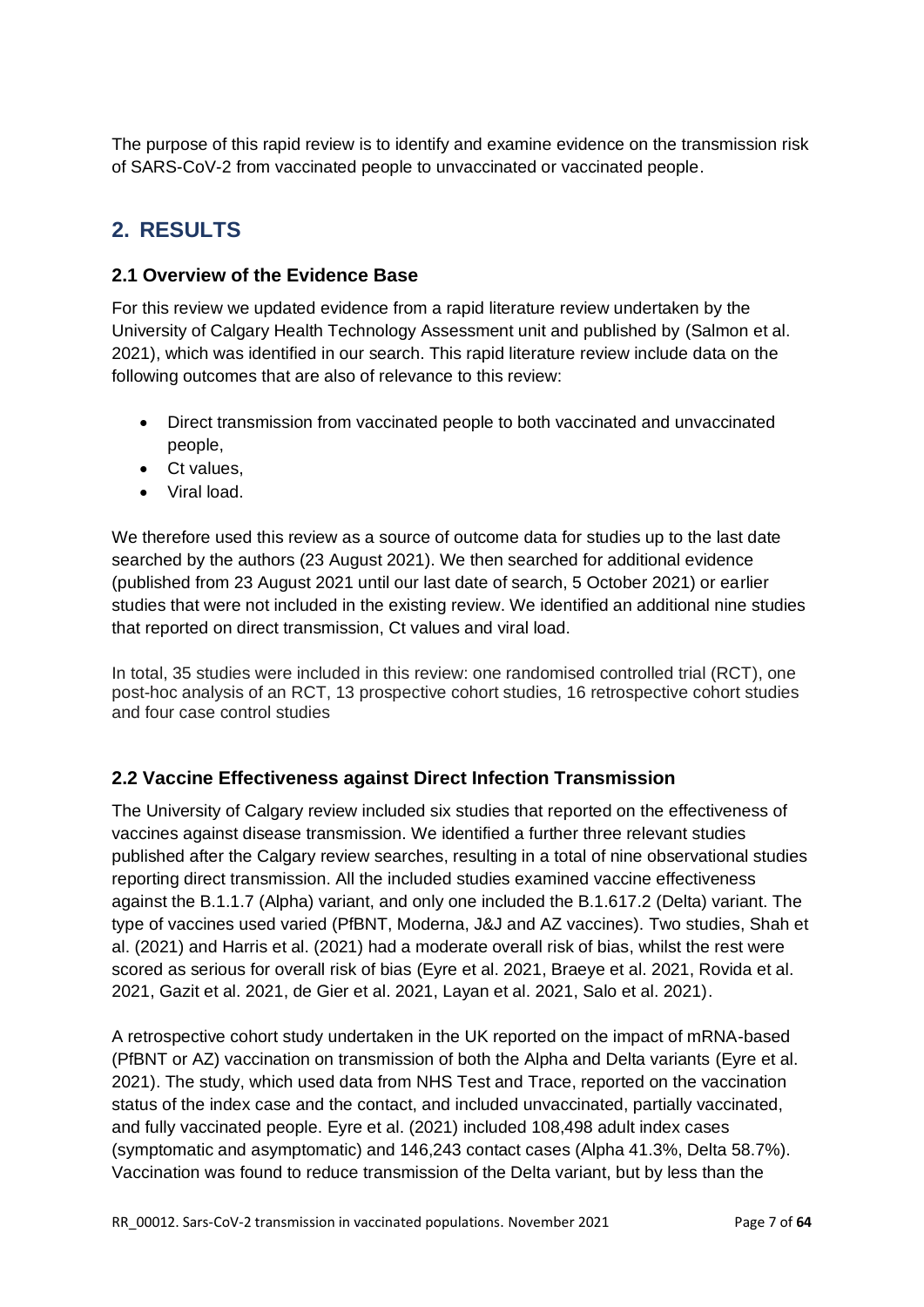Alpha variant. Compared with unvaccinated index cases, adjusted rate ratio for transmission of the Alpha variant from fully vaccinated index cases was 0.48 (95% confidence interval [CI] 0.30 to 0.78) with AZ and 0.32 (95% CI 0.21 to 0.48) with PfBNT. For the Delta variant, adjusted rate ratio was 0.76 (95% CI 0.70 to 0.82) with AZ and 0.50 (95% CI: 0.39 to 0.65) with PfBNT. There was no evidence of difference in transmission after two doses between vaccines for the Alpha variant (heterogeneity rate ratio, hRR=1.51[0.81 to 2.85]). Two BNT162b2 doses reduced transmission of Delta by more than ChAdOx1 (aRR=0.50[0.39- 0.65] vs. aRR=0.76[0.70-0.82, respectively, hRR=1.51[1.15-1.97]) PCR-positivity was highest in unvaccinated contacts (52%) followed by those partially vaccinated (AZ: 32%, PfBNT: 32%) and lowest for the fully vaccinated (AZ: 22%, PfBNT: 17%).

Eyre et al. (2021) also found protection against onward transmission waned within three months post second vaccination. For Alpha, some protection against transmission remained, but for the Delta this eroded much of the protection against onward transmission, particularly for the AZ vaccine. For Delta and PfBNT, reductions at 2 and 12 weeks were 50% (35-61%) and 24% (20-28%), respectively, and 24% (18-30%) and 2% (−2-6%) for AZ. The authors adjusted for confounding factors including age, sex, local deprivation and time since vaccination.

A similar Belgian retrospective cohort study (Braeye et al. 2021) used contact tracing to report on vaccine effectiveness against onwards transmission from fully or partially vaccinated index cases to high-risk contacts (contacts for longer than 15 minutes at less than 1.5m without face masks, or direct physical contact). 80% of the strains identified in this study were the B.1.1.7 (Alpha) strain. Index cases (n=131,283) were confirmed COVID-19 positive using RT-PCR testing and contacts (n=301,741) were defined as someone without a positive COVID-19 test in the previous 90 days who had contact with an infected person. The vaccine effectiveness against onwards transmission was estimated at 62% (95% credibility intervals (CrI) 57 to 67) for PfBNT and 52% (95% CrI 33 to 69) for Moderna for full vaccination. No significant effect against onward transmission was found for the 'viralvector'-vaccines (AZ and Janssen), but credibility intervals were large. This may be due to the small population size for these specific vaccines, meaning accurate conclusions cannot be made. Vaccination with mRNA-vaccines (PfBNT and Moderna) had a similar effect to previous infection, but two doses were required to achieve this effect.

Braeye et al. (2021) reported that the mRNA vaccines provided a level of high protection and had significant effects on transmission when both index cases and contacts were fully vaccinated. Although the sample size was large in this study, only a small proportion were vaccinated. Previous infections and household exposure were adjusted for.

Another study by Rovida et al. (2021) drew similar conclusions, however the sample size was smaller. The study reported on virus transmission of 33 fully vaccinated (PfBNT) COVID-19 positive individuals, with transmission to family members or close contacts being reported in two cases (6.1%). All individuals analysed were also infected with the Alpha variant.

The University of Calgary (Salmon et al. 2021) reported on six large household surveillance studies from the UK, Netherlands, Finland, and Israel suggesting that a full dose of PfBNT,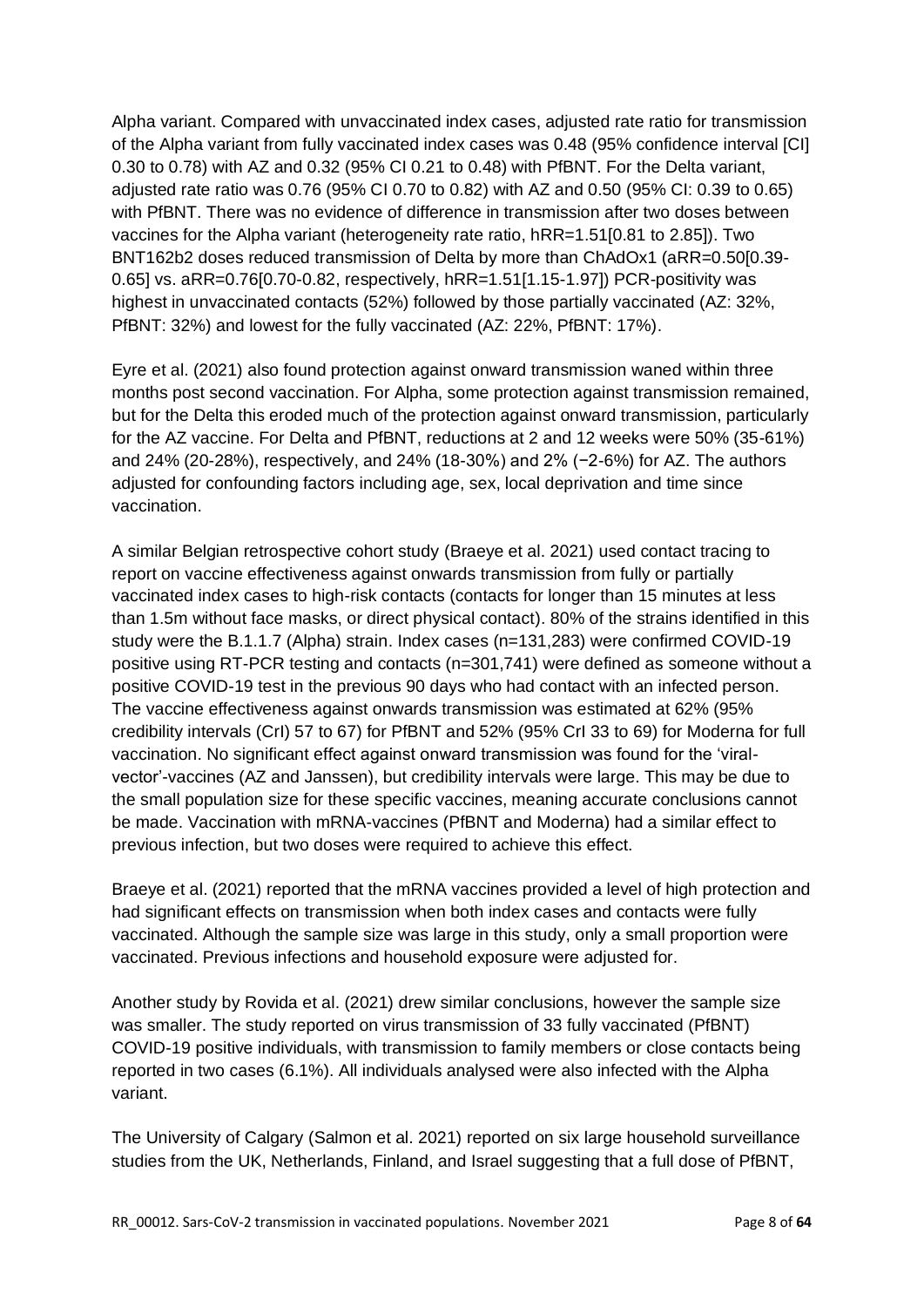Moderna, AZ, or Johnson & Johnson (J&J) vaccines may prevent household transmission of wild-type or Alpha variant after 14 days of vaccination.

Shah et al. (2021) and Harris et al. (2021) both evaluated the risks of transmission after vaccination in UK households (Shah et al. 2021) included 194,363 household members of 144,525 healthcare workers, who had been vaccinated with either the PfBNT or the AZ vaccine. Household members of fully vaccinated healthcare workers had significantly lower risk of infection and hospitalisation (rate per 100 person-years of 9.40 versus 2.98, hazard ratio [HR]: 0.46 [95% CI: 0.30 to 0.70]; and 0.51 versus 0.22 per 100 person-years, HR: 0.68 [95% CI: 0.17-2.83], respectively).

Harris et al. (2021) also conducted a UK retrospective cohort study, to determine whether vaccinated individuals are less likely than unvaccinated cases to transmit COVID-19 to their unvaccinated household contacts. The study included 365,447 residential households of two to ten people with at least one index case, with 1,018,842 household contacts and 102,662 secondary cases. The authors concluded that there is evidence of reduced transmission to household contacts from index cases who have received one dose of either vaccine (PfBNT or AZ).

A retrospective cohort study in the Netherlands by de Gier et al. (2021) assessed vaccine effectiveness against transmission to household members and close contacts of index cases. The study had a large sample size of 113,582 index cases, 142,540 household contacts and 110,628 other close contacts. Fully vaccinated individuals were associated with the reduction of transmission of COVID-19 to any household contact by 71% (95% CI: 63 to 77), 73% (95% CI: 65 to 79) to any unvaccinated household contact, 22% (95% CI: −5 to 43) to any other close contact, and 24% (95% CI: −5 to 43) to any unvaccinated close contact. The authors did not adjust for confounding factors such as sex and deprivation, which may have introduced bias into the results.

Another retrospective cohort study was conducted in Finland, that investigated vaccine effectiveness (PfBNT or Moderna) for vaccinated and unvaccinated healthcare workers to unvaccinated household members. At 10 weeks post first vaccination, Salo et al. (2021) reported the highest reduction in transmission to unvaccinated spouses (42.9% [95% CI: 22.3 to 58.1]) and to unvaccinated children between the ages of 3 and18 years old, 32.9% (95% CI: 4.1 to 53.0).

Salmon et al. (2021) also reported on two studies from Israel that found fully vaccinated individuals had a reduced transmission to their household contacts. Both studies examined the PfBNT vaccine, Gazit et al. (2021) found reduced infection transmission of the wild-type strain by 80.0% (95% CI: 73.0 to 85.1) compared to those who were unvaccinated. Layan et al. (2021) reported the risk of transmission from vaccinated cases was 0.22 times (95% CI: 0.06 to 0.70) the risk of transmission from unvaccinated cases. It should be noted that the COVID-19 status of healthcare workers was confirmed through RT-qPCR, while the status of household members was self-reported.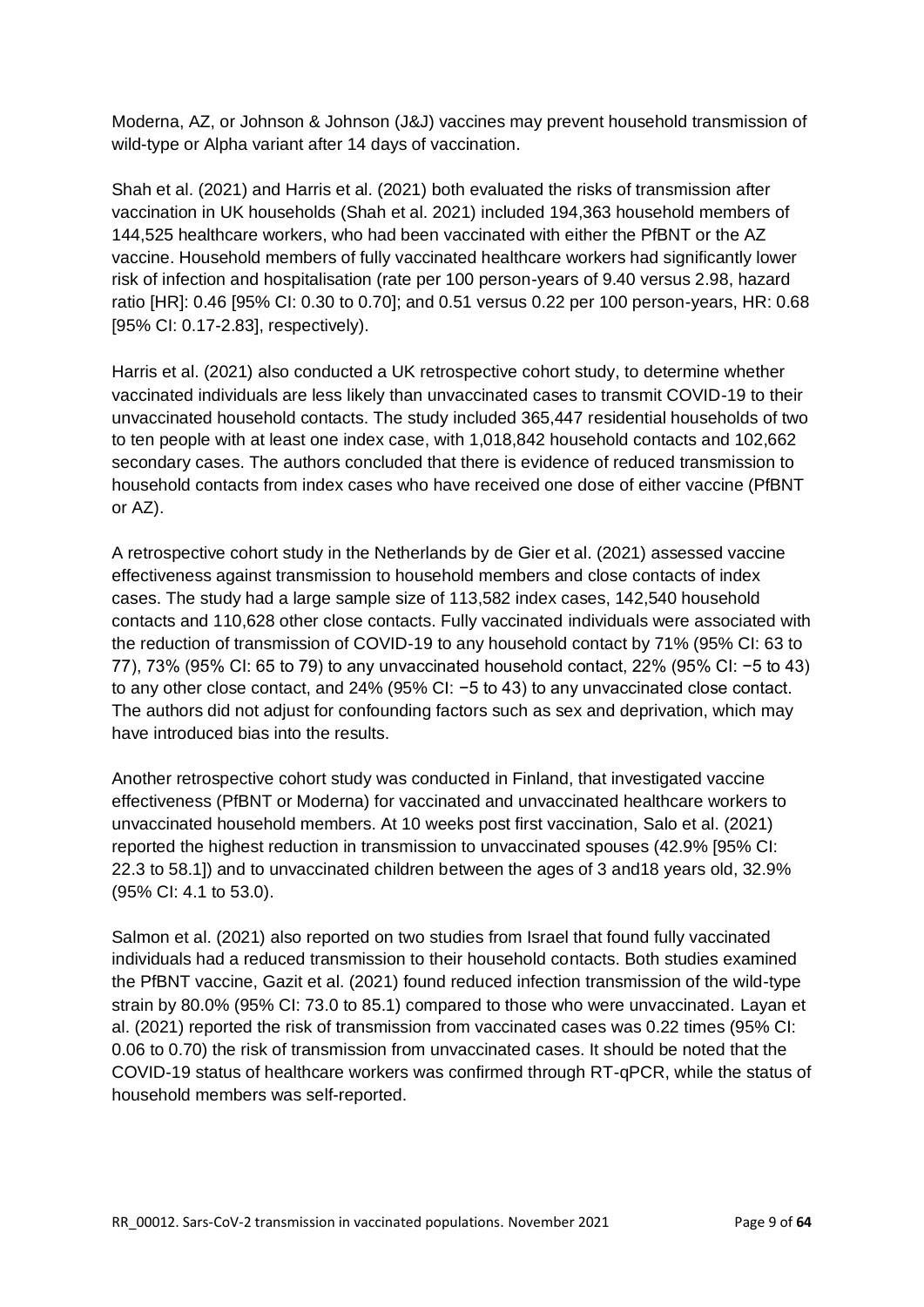## <span id="page-9-0"></span>**2.2.1 Bottom line results for Vaccine Effectiveness against Transmission**

All studies reported a reduction in transmission of the Alpha variant from partial and fully vaccinated individuals. Overall, vaccine effectiveness on transmission appears to increase with fully vaccinated individuals, compared with partial vaccination.

Further research is needed on vaccine effectiveness on transmission of variants of concerns, in particular the Delta variant. Also, the addition of further studies that adequately address relevant confounding variables would provide more certainty to the evidence reported.

# <span id="page-9-1"></span>**2.3 Cycle Threshold (Ct) Values**

Cycle threshold (Ct) values are an inverse proxy for viral load (PHE 2020). In total there were 22 observational studies and one RCT that reported Ct values of vaccinated individuals. All studies included either the PfBNT, Moderna or AZ vaccines.

Nine UK studies reported on the Ct values of vaccinated people (Emary et al. 2021, Pritchard et al. 2021, Shrotri et al. 2021, Baltas et al. 2021, Lumley et al. 2021, Jones et al. 2021, Singanayagam et al. 2021, Elliott et al. 2021, Pouwels et al. 2021).

Emary et al. (2021) reported results from a Phase 2/3 trial where participants were randomised 1:1 to receive the AZ vaccine or a meningococcal vaccine as a comparator. Participants provided routine weekly swabs during the trial and were also required to provide swab samples if they developed suspected COVID-19 at any time. Nasal and throat swabs were sequenced from 256 participants and the group that received the AZ vaccine showed significantly lower viral load compared with the control group, as represented by minimum PCR Ct value (p<0.0001). Furthermore, participants vaccinated against COVID-19 were PCR-positive for a shorter period of time (p<0.0001). Emary et al. (2021) recruited early in the pandemic between October 2020 and January 2021, therefore the Delta (B.1.617) variant was not reported on in this study. The study also scored high risk of bias overall, with high bias in missing outcome data and some concerns with randomisation, deviation from intended intervention and selection of reported results.

A longitudinal UK study assessed Ct values of vaccinated people against the Alpha and Delta variant (Pouwels et al. 2021). The study ran from December 2020 to August 2021, with the Delta variant being assessed from the May 2021 to August 2021. For the Alpha variant, Pouwels et al. (2021) reported significantly higher Ct values (median 33.3) from individuals vaccinated with a single dose compared with seronegative unvaccinated individuals (median 28.7; p=0.02) but not compared with seropositive unvaccinated individuals (median 32.8, p=0.72). For the Delta variant, infections occurring despite either vaccine have similar peak viral burden to those in unvaccinated individuals, however exact figures were not reported.

Baltas et al. (2021) and Lumley et al. (2021), two UK studies, reported no significant difference in the median Ct values of vaccinated people compared with unvaccinated (see Table 9). However, a longitudinal UK household survey by (Pritchard et al. 2021) found a statistically significant increase in the median Ct values of partially or fully vaccinated people (p<0.001). Similarly, in another UK study from Elliott et al. (2021), Ct values were analysed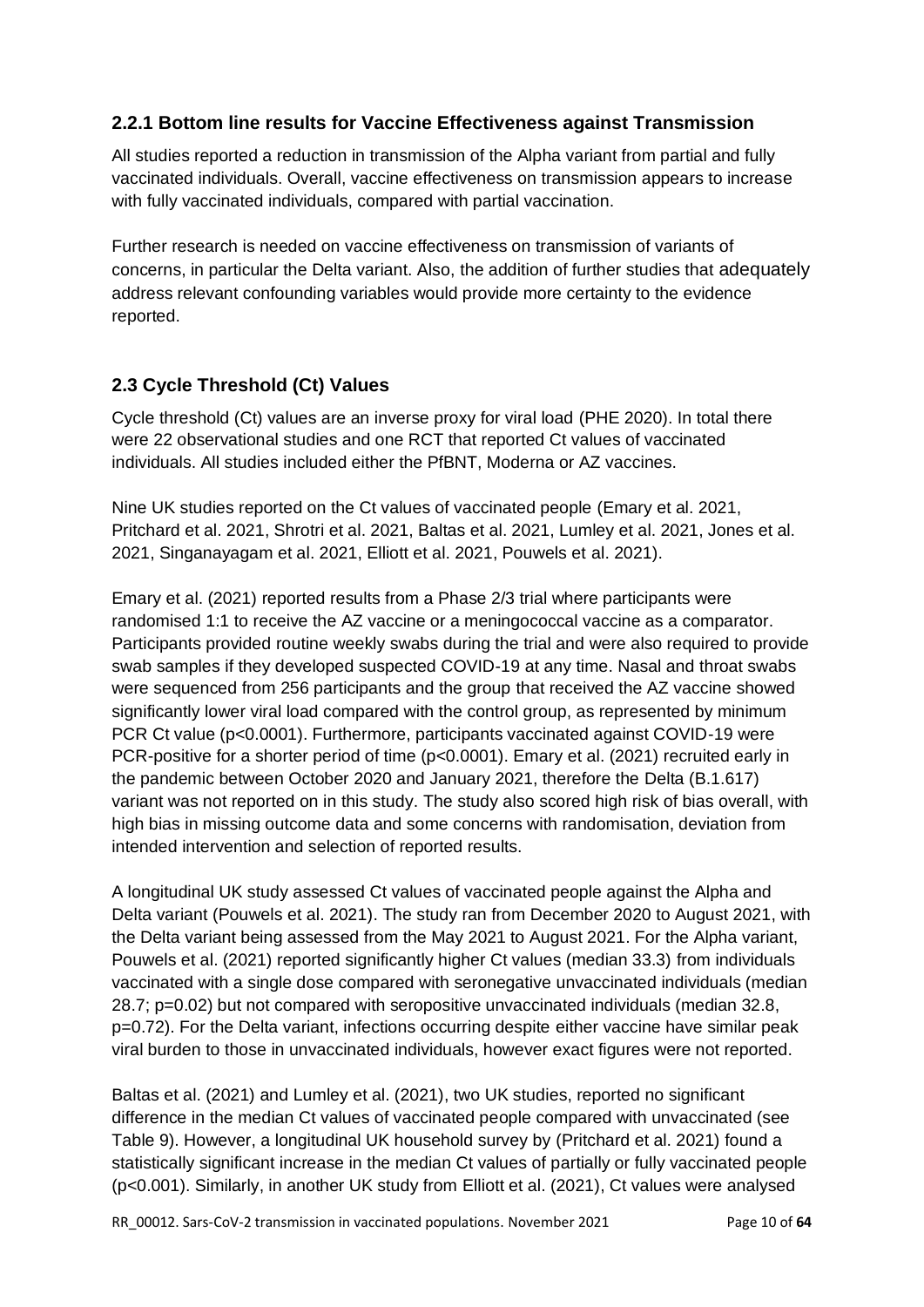and compared for positive vaccinated and unvaccinated individuals as a proxy for infectiousness. Median Ct values were higher for vaccinated participants at 27.6 (95% CI 25.5 to 29.7) compared with unvaccinated at 23.1 (95% CI 20.3 to 25.8). The Delta variant completely replaced the Alpha variant during the period of the study.

In another UK study, Ct values were analysed for vaccinated healthcare workers (n=3535) and unvaccinated healthcare workers (HCWs) (n=3252). Jones et al. (2021) reported a nonsignificant trend towards increase between unvaccinated and vaccinated HCWs after 12 days post-vaccination (median 20.3 versus 30.3), suggesting that samples from infected vaccinated individuals had lower viral loads. However, a further UK longitudinal study conducted between September 2020 and September 2021 compared viral load (VL) trajectories from fully-vaccinated cases of Delta infection (n=19) with unvaccinated Delta (n=10), Alpha (n=39) and pre-Alpha (n=49) infections. The authors reported that fully vaccinated individuals with breakthrough infections had peak upper respiratory tract viral load similar to unvaccinated cases and could efficiently transmit infection in household settings, including to fully vaccinated contacts (Singanayagam et al. 2021).

In a different UK study, Shrotri et al. (2021) initially found no significant difference (p=0.158) in the mean Ct values of unvaccinated individuals (26.6 [95% CI: 26-27.1]) compared with partially vaccinated individuals (26·6 [95% CI: 25.19-26.62]). However, after 28 days, there was a statistically significant decrease in the mean Ct between vaccinated and unvaccinated persons (mean Ct 26.6 [95% CI: 26-27.1] vs 31·3 [95% CI: 29.6-32.9], p<0·001), which could be indicative of reduced risk of transmission.

Three USA studies reported similar findings of no significant difference in Ct values of vaccinated and unvaccinated people (Jacobson et al. 2021, Riemersma et al. 2021, Mostafa et al. 2021). Jacobson et al. (2021) investigated the Ct values of healthcare workers within 14 days of partial vaccination and after 14 days of partial vaccination (See Table 9). Riemersma et al. (2021) included the Ct values of RT-PCR SARS-CoV-2 positive people from a single Wisconsin commercial laboratory with self-reported vaccination status between June 28 and July 24, 2021. Forty-two people were identified with the Delta infection and the authors reported no significant difference in Ct values (p=0.61). Mostafa et al. (2021) conducted a longitudinal cohort study of healthcare workers who were offered voluntary PCR testing every two weeks. The authors found no difference in median Ct values for the vaccinated (n=49) and the unvaccinated (n=96) groups (19.26 [interquartile range, IQR: 16.56-21.96] vs 19.6 [IQR: 16.28-22.66], respectively).

Different findings were reported in a study among community living residents in the USA, Ct values were analysed from five cases of asymptomatic infections. The median Ct values for unvaccinated residents (12.8, IQR: 12.4-14.9) were significantly lower (p=0.009) than vaccinated residents (19.4, IQR: 18.9-25.5). The authors also reported that viral load was statistically lower among the vaccinated cohort (p=0.004) (McEllistrem et al. 2021). Also, in a retrospective study in Israel, vaccinated individuals were compared with a demographically matched control group of unvaccinated individuals. Between 12 and 28 days after the first dose, Ct values were significantly higher for vaccinated people than the controls (Levine-Tiefenbrun et al. 2021). In another large cohort study in Israel, Ct values amongst fully vaccinated healthcare workers were significantly higher than unvaccinated healthcare workers (mean difference 5.09, 95% CI: 2.8-7.4, p<0.001) (Regev-Yochay et al. 2021).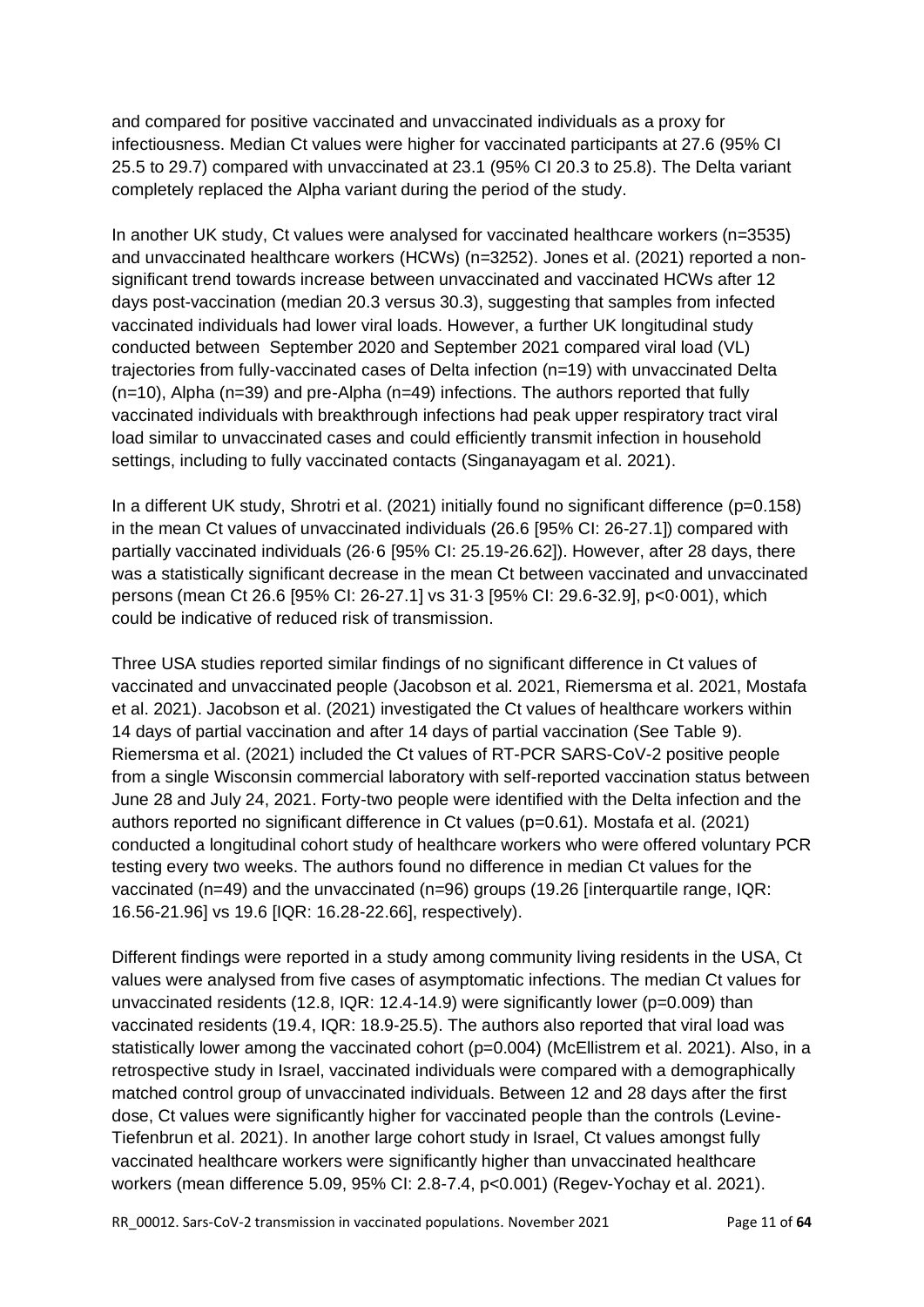A small study, set in a legal gold mine in French Guiana, reported low Ct values (Ct <28) for vaccinated miners that had become infected with the Gamma variant (18/23 (78.2%). Vignier et al. (2021) suggested that full vaccination was not sufficient to prevent symptomatic SARS-CoV-2 infection and its transmission in this context of communal life without masks. However, this study did not include an unvaccinated cohort for comparison, and the occupation of participants may reduce the generalisability of the findings. Similarly, Shitrit et al. (2021) reported low (median 19.9 [IQR: 17.8, 25.1]) Ct values for vaccinated patients in a nosocomial outbreak caused by the Delta variant in Israel, however, unvaccinated individuals were not included.

Another US study reported no significant difference in viral RNA loads using Ct values between fully vaccinated breakthrough cases and unvaccinated cases (p=0.99). Venice et al. (2021) reported higher viral loads for the following variants of concern: Gamma (p=0.00076,  $\Delta$  Ct = 2.5), Delta (p=0004,  $\Delta$  Ct = 2.1), and Epsilon (p=0.047,  $\Delta$  Ct = 1.2) variants, but not for the Alpha, Beta, and Iota variants.

A study conducted in Greek healthcare workers found no statistically significant differences between the median Ct values for those that were vaccinated and unvaccinated (18 [15.5- 25.5] vs 18.5 [13.5-24]) (Ioannou et al. 2021). Similarly, long-term care residents in France showed no difference in median Ct values of the unvaccinated residents, (Median=21  $[IQR:13-32]$  vs 15  $[IQR: 12-17]$ ;  $p=0.05)$  (Bailly et al. 2021). However, a matched casecontrol study evaluating Ct values of fully vaccinated individuals with breakthrough infections, conducted by Abu-Raddad et al. (2021) in Qatar, did find a difference. When compared with the matched unvaccinated individuals, median Ct values were statistically significantly higher in the vaccinated cohort (p<0.001).

# <span id="page-11-0"></span>**2.4 Viral load**

The University of Calgary (Salmon et al. 2021) reported on two USA studies that examined viral load of vaccinated and unvaccinated people. A prospective cohort study by Thompson et al. (2021) investigated nasal swab viral loads of healthcare workers across Arizona. The authors found a lower presence of virus in partially and fully vaccinated people compared with the unvaccinated cohort (2.3+1.7 Log10 copies/mL vs. 3.8+1.7 Log10 copies/mL). This represented a 40.2% lower viral RNA load after at least partial vaccination. The second was a small retrospective cohort study of vaccinated (n=5) and unvaccinated (n=5) residents with asymptomatic COVID-19 (virus variant not reported) at a single nursing home. The study found that the viral load was significantly lower in the vaccinated cohort with at least one dose of the vaccine (p=0.004) (McEllistrem et al. 2021).

We identified two relevant viral load studies published after the University of Calgary review (Rovida et al. 2021, Rolando et al. 2021). Rolando et al. (2021) reported a post-hoc analysis of a randomised controlled trial (RCT) in the US. In the analysis, viral variants were sequenced, and viral copy number and shedding were assessed in 799 adjudicated COVID-19 cases in the per-protocol set from the blinded portion of the RCT. The authors found that vaccination significantly reduced SARS-CoV-2 viral copy number on the day of diagnosis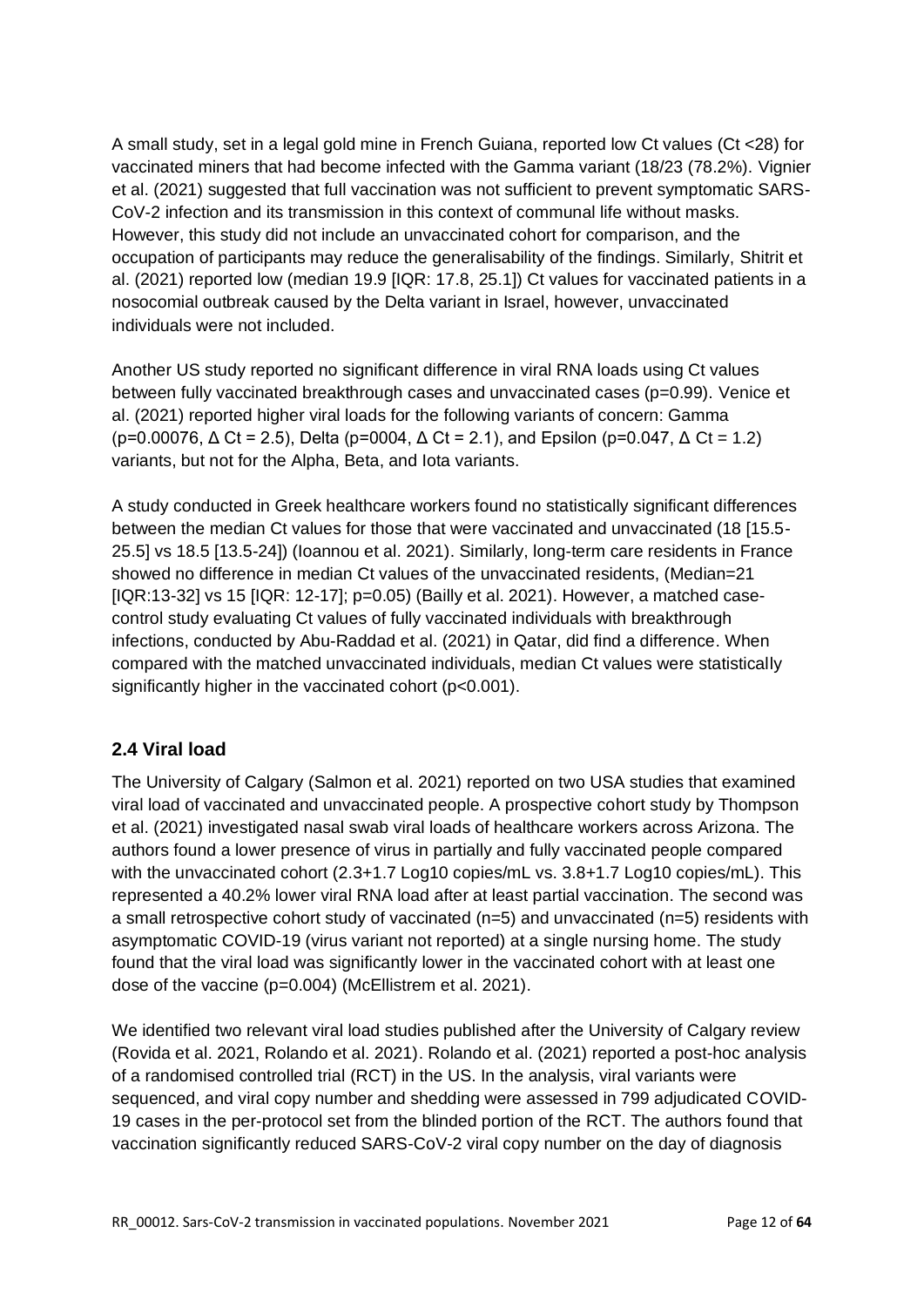compared with placebo (4.1, [95% CI 3.4 to 4.8] versus 6.2 [95% CI 6.0 to 6.4] log10 copies/ml).

Rovida et al. (2021) analysed cell cultures in 21 of 33 vaccinated individuals with breakthrough infections. Virus isolation was not performed in the unvaccinated control group, so comparable data was not reported. The authors could only detect infectious virus in half of the cases. Rovida et al. (2021) suggested that the low detections of infectious virus relate to lower contagiousness, along with the lower severity, of the vaccine breakthrough infections.

# <span id="page-12-0"></span>**2.4.1 Bottom line results for Ct values and viral load**

There is evidence that Ct values are higher in vaccinated people, including from a UK RCT and a US post-hoc analysis of a RCT, though these trials did not include evidence on the Delta variant. Of the studies that did include the Delta variant, findings were more variable, with three studies reporting a significant difference between vaccinated and unvaccinated people, and four reporting a nonsignificant difference. There were a small number of studies found that reported directly on viral load, although all these reported similar findings of a significant reduction in viral load for vaccinated people. It should be noted that none of the viral load studies included evidence on the Delta variant.

# <span id="page-12-1"></span>**2.5 Risk of Bias Assessment**

We used the ROBIS tool to undertake the risk of bias assessment on the University of Calgary review (Salmon et al. 2021) that we have adapted. The review scored low across all domains except for synthesis and findings. This was due to the heterogeneity of the studies.

We extracted risk of bias scores for the relevant studies from the University of Calgary review and conducted risk of bias assessments on the additional studies identified using the same tools (RoB2 for RCTs and ROBINS-I for non-randomised studies) for consistency (see Tables 2-4). The one RCT identified had a high overall bias score due to missing outcome data. The post-hoc analysis of an RCT scored low across all domains. Across the 33 observational studies, 17 were rated as moderate on risk of bias due to confounding, with 10 rated as high and six rated as low. On risk of bias for participant selection, 12 were rated as low, 15 as moderate and six were rated as serious. On bias in classification of interventions, all studies were rated as low, apart from two that were rated as moderate. With respect to bias due to deviations from intended interventions, none were rated as serious, one was no information, 21 were rated as low and 11 were rated as moderate. For bias due to missing data, 16 studies scored low, nine were rated as moderate, three were serious and five did not have sufficient information. Across the outcome measurement domain, one was rated as serious, 28 were scored as low and the rest were moderate. On bias in selection of reported results, the majority of studies did not have sufficient information (17), 13 were rated as low and 3 were rated as moderate. On the overall risk of bias domain, 17 studies were rated serious, 14 were rated as moderate risk of bias and two were critical.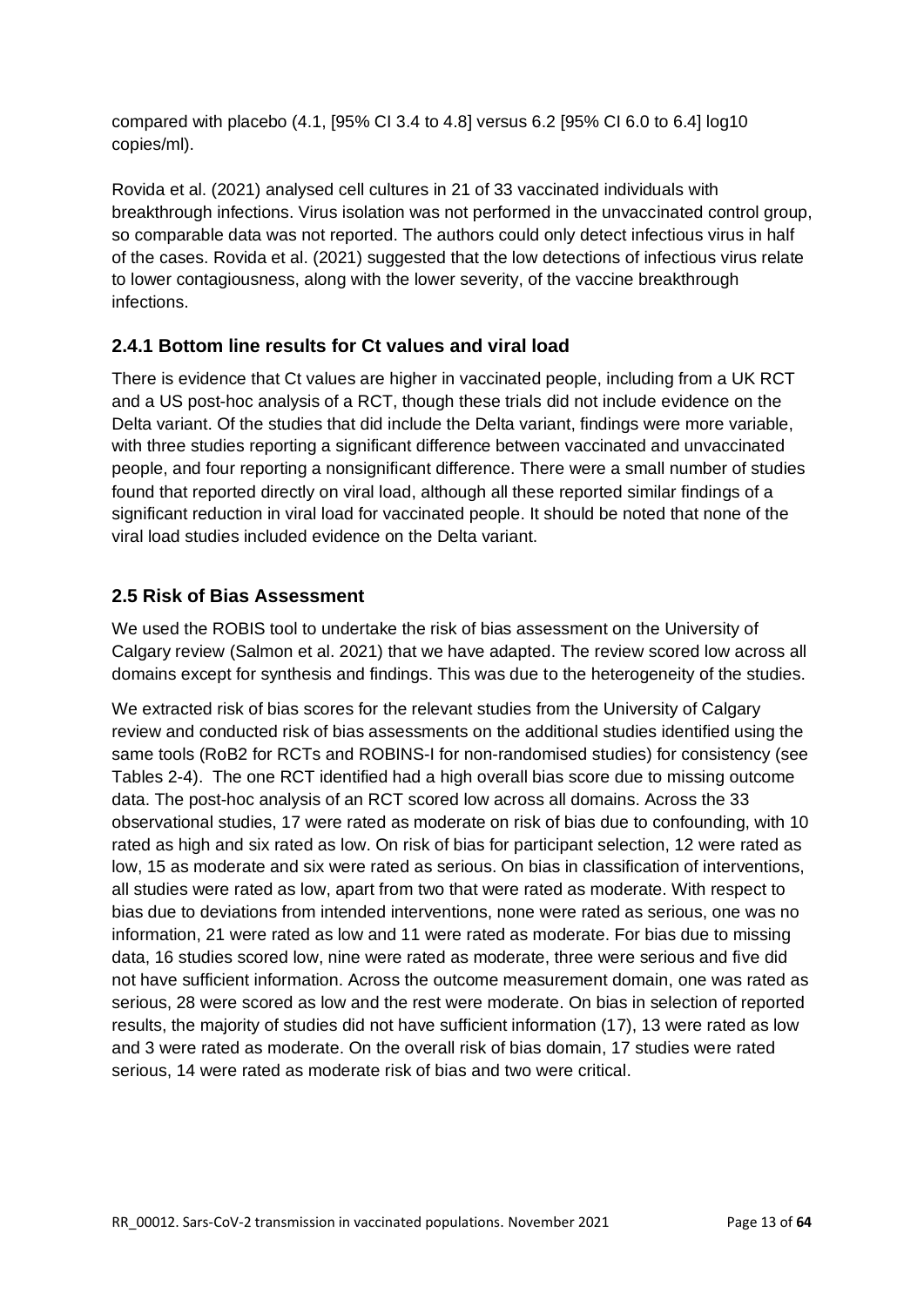# <span id="page-13-0"></span>**2.6 Ongoing research**

The UK Health Security Agency (UKHSA) are currently setting up a living review on the effect of COVID-19 vaccination on transmission of COVID-19. The Wales COVID-19 Evidence Centre (and Health Technology Wales) are collaborating with the UKHSA on this ongoing work but the exact scope and timelines for this work, including frequency of updates, are yet to be finalised.

We also identified four ongoing studies of relevance: one randomised controlled trial, two systematic reviews and one rapid review (Table 1). The purpose of the RCT is to assess SARS CoV-2 infection, viral shedding, and subsequent potential transmission in individuals immunised with the Moderna COVID-19 vaccine. A primary outcome of the trial is peak viral load in nasal samples from participants diagnosed with SARS-CoV-2 infection. The variant of concern (VOC) has not been specified and the trial is currently still in the recruiting stage (National Institute of Allergy and Infectious Diseases (NIAID) 2021).

One of the systematic reviews is planning on conducting meta-analyses and the main outcomes include prevalence of variants of concern, the mutations, transmissibility, severity of illness, and effectiveness of vaccination (Ahmed et al.). This review may address some of the gaps in the evidence around variants of concern, however the review is only including observational studies (case reports, case series, cohort studies). The anticipated completion date for the review is Jan 2022. McIntosh et al. (2021) are conducting a systematic review to answer the question: does the COVID-19 vaccine reduce onward transmission of COVID-19 infection in people who have been vaccinated. Outcomes of the study include viral loads from nasopharyngeal swabs in the form of Ct values and incidence of asymptomatic covid cases. Hooper et al. (2021) are doing a rapid review which also has viral load as a main outcome, along with secondary transmission and transmission of laboratory-confirmed COVID-19 to unvaccinated contacts. Neither study specific whether variants of concern will be identified or reported.

| Study title/ID                                                                                            | Design                                                                                                                                                                                                                                                                                                                                                                                                         | <b>Intervention</b>                           | <b>Outcomes</b>                                                                                                                                                                                                                                                                                                                                                                                                                                                                                           | <b>Estimated</b><br><b>Completion</b><br><b>Date</b> |
|-----------------------------------------------------------------------------------------------------------|----------------------------------------------------------------------------------------------------------------------------------------------------------------------------------------------------------------------------------------------------------------------------------------------------------------------------------------------------------------------------------------------------------------|-----------------------------------------------|-----------------------------------------------------------------------------------------------------------------------------------------------------------------------------------------------------------------------------------------------------------------------------------------------------------------------------------------------------------------------------------------------------------------------------------------------------------------------------------------------------------|------------------------------------------------------|
| NCT04811664<br>National<br>Institute of<br>Allergy and<br>Infectious<br><b>Diseases</b><br>(NIAID) (2021) | Randomised controlled<br>trial (RCT)<br>Up to 12,000<br>participants will be<br>randomized 1:1 to<br>Immediate Vaccination<br>Group 1 (at Months 0<br>and 1) or Standard of<br>Care Group 2, with<br>vaccination given at<br>Months 4 and 5 if not<br>received off-study<br>previously. Up to an<br>additional 6,000<br>participants will be<br>enrolled into the<br>Vaccine Declined<br>Group 3 and will also | Moderna<br>COVID-19<br>Vaccine<br>(mRNA-1273) | Efficacy of Moderna COVID-<br>19 Vaccine against SARS-<br>CoV-2 infection, SARS-CoV-2<br>infection diagnosed by PCR<br>among participants who were<br>SARS-CoV-2 seronegative at<br>enrolment<br>Effect of Moderna COVID-19<br>Vaccine on peak nasal viral<br>load as a measure of infection<br>and a proxy of infectiousness,<br>peak viral load in nasal<br>samples from participants<br>diagnosed with SARS-CoV-2<br>infection among participants<br>who were SARS-CoV-2<br>seronegative at enrolment. | 22<br>December<br>2021                               |

Table 1. Design and characteristics of ongoing research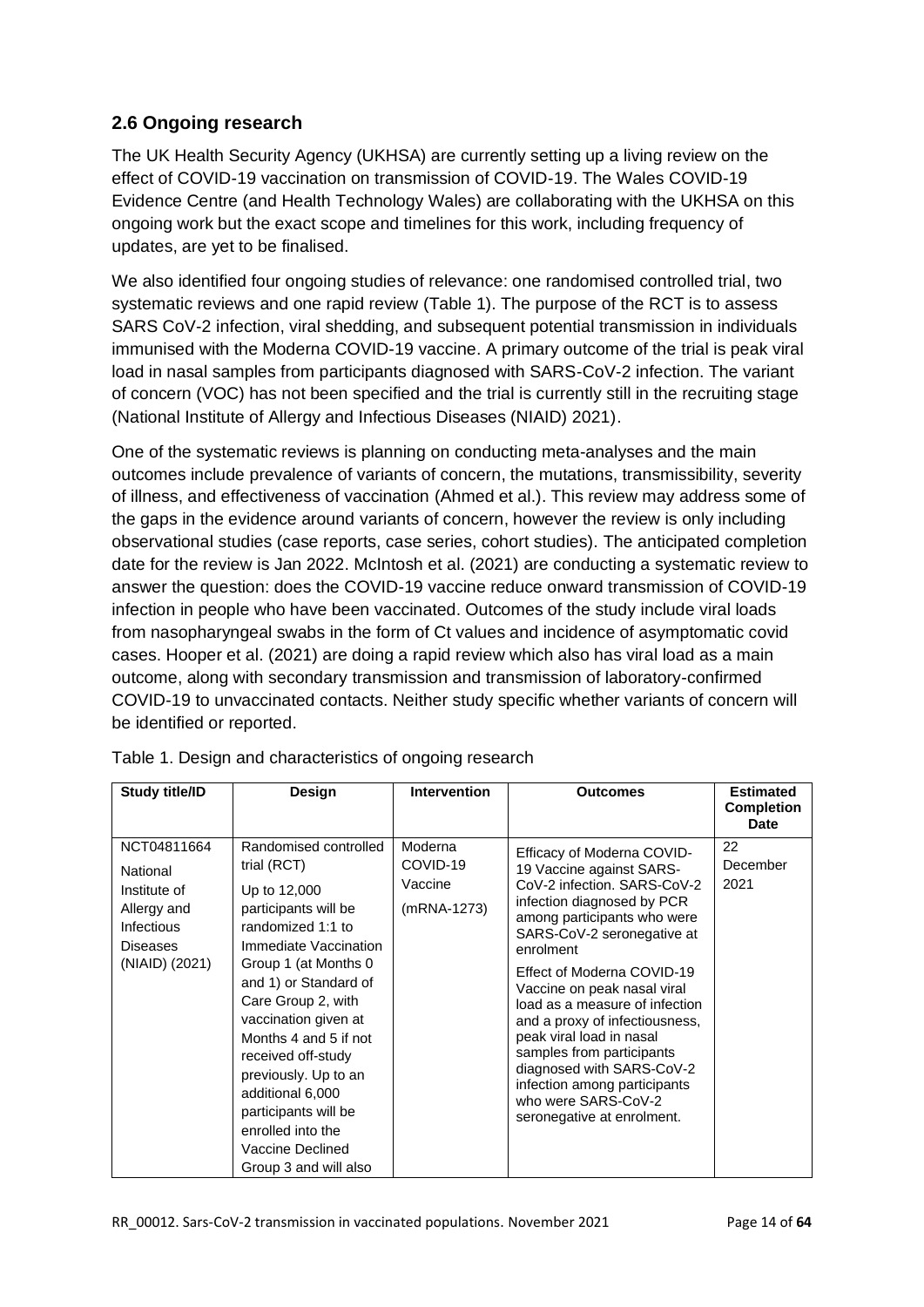|                                                                                                                                                                                                                                | be offered vaccine at<br>Months 4 and 5.                                                                                                                                                                                                                                                                                                                                                    |                                                                                                                                                                                                                                                                                  |                                                                                                                                                                                                                                                                                                                                                                                                                                                                                                                                                                                                                                                                                                                                                                                                       |                    |
|--------------------------------------------------------------------------------------------------------------------------------------------------------------------------------------------------------------------------------|---------------------------------------------------------------------------------------------------------------------------------------------------------------------------------------------------------------------------------------------------------------------------------------------------------------------------------------------------------------------------------------------|----------------------------------------------------------------------------------------------------------------------------------------------------------------------------------------------------------------------------------------------------------------------------------|-------------------------------------------------------------------------------------------------------------------------------------------------------------------------------------------------------------------------------------------------------------------------------------------------------------------------------------------------------------------------------------------------------------------------------------------------------------------------------------------------------------------------------------------------------------------------------------------------------------------------------------------------------------------------------------------------------------------------------------------------------------------------------------------------------|--------------------|
| Ahmed et al.<br>(2021)<br>Prevalence and<br>Impact of<br>SARS-COV-2<br>Variant of<br>concern (VOC)<br>on disease<br>transmissibility<br>and<br>effectiveness of<br>vaccination: A<br>systematic<br>review and<br>meta-analysis | Systematic review and<br>meta-analysis<br>Types of studies to be<br>included: case reports,<br>case series, possibly<br>cohort studies, and<br>cross-sectional<br>studies.                                                                                                                                                                                                                  | Mutations in<br>Variant of<br>Concerns/COVI<br>$D-19$                                                                                                                                                                                                                            | The main outcome is to report<br>the prevalence of VOC, the<br>mutations, transmissibility,<br>severity of illness, and<br>effectiveness of vaccination.<br>Measures of effect<br>association between<br>$\bullet$<br>VOC and the<br>transmissibility<br>association between<br>the VOC and severity<br>of illness<br>association between<br>VOC and the<br>effectiveness of the<br>vaccine                                                                                                                                                                                                                                                                                                                                                                                                           | 26 January<br>2022 |
| McIntosh et al.<br>(2021)<br>Systematic<br>review of the<br>efficacy of the<br>COVID-19<br>vaccine in<br>reducing<br>disease<br>transmission                                                                                   | Systematic review<br>Types of study to be<br>included<br>Exclusion: Not clinical<br>trial, not RCT, not<br>cohort study, not<br>cross-sectional study,<br>not case study, not<br>observational study<br>Will include<br>epidemiological<br>models if not<br>simulating real-world<br>data that has not yet<br>been presented<br>Will exclude molecular<br>modelling drug-design<br>studies. | COVID-19<br>vaccination.<br>This includes<br>any of the<br>currently<br>available<br>COVID-19<br>vaccines<br>(examples<br>include Pfizer,<br>Moderna,<br>Janssen,<br>AstraZeneca).<br>The exposure<br>may be after<br>the first or<br>second dose of<br>the COVID-19<br>vaccine. | Included studies will have<br>reported outcomes on COVID-<br>19 vaccine effects on onward<br>disease transmission of<br>COVID-19. These reported<br>outcomes will be measured in<br>viral loads from<br>nasopharyngeal swabs in the<br>form of Ct values. These<br>reported outcomes may also<br>measure the incidence of<br>asymptomatic covid cases<br>(measured from COVID-19<br>positive nasopharyngeal<br>swabs) post vaccination<br>Viral load: Ct values/cycles (1<br>Ct unit/cycle is equal to 1.94<br>viral particles per sample),<br>IQR (where available), 95%<br>confidence intervals<br>Asymptomatic<br>nasopharyngeal swabs:<br>number of cases, person-<br>years, vaccine efficacy<br>percentage, 95% confidence<br>intervals, IRR (where<br>available), p-values (where<br>available) | 31 May<br>2021     |
| Hooper et al.<br>(2021)<br>Transmission of<br>COVID-19<br>following<br>COVID-19<br>vaccination:<br>protocol for a<br>rapid review                                                                                              | <b>Rapid Review</b><br>Types of study to be<br>included<br>Randomised controlled<br>trial, cohort study or<br>case-control study                                                                                                                                                                                                                                                            | Intervention or<br>Exposure: part<br>or full<br>vaccination<br>against COVID-<br>19, any<br>COVID-19<br>specific<br>vaccination                                                                                                                                                  | Secondary transmission,<br>transmission of laboratory-<br>confirmed COVID-19 to<br>unvaccinated contacts<br>(assessed as direct<br>transmission by genomic<br>analysis or proximity, such as<br>household members),<br>(secondary cases)<br>Indirect outcomes:<br>viral load<br>illness severity<br>$\bullet$                                                                                                                                                                                                                                                                                                                                                                                                                                                                                         | 31 August<br>2021  |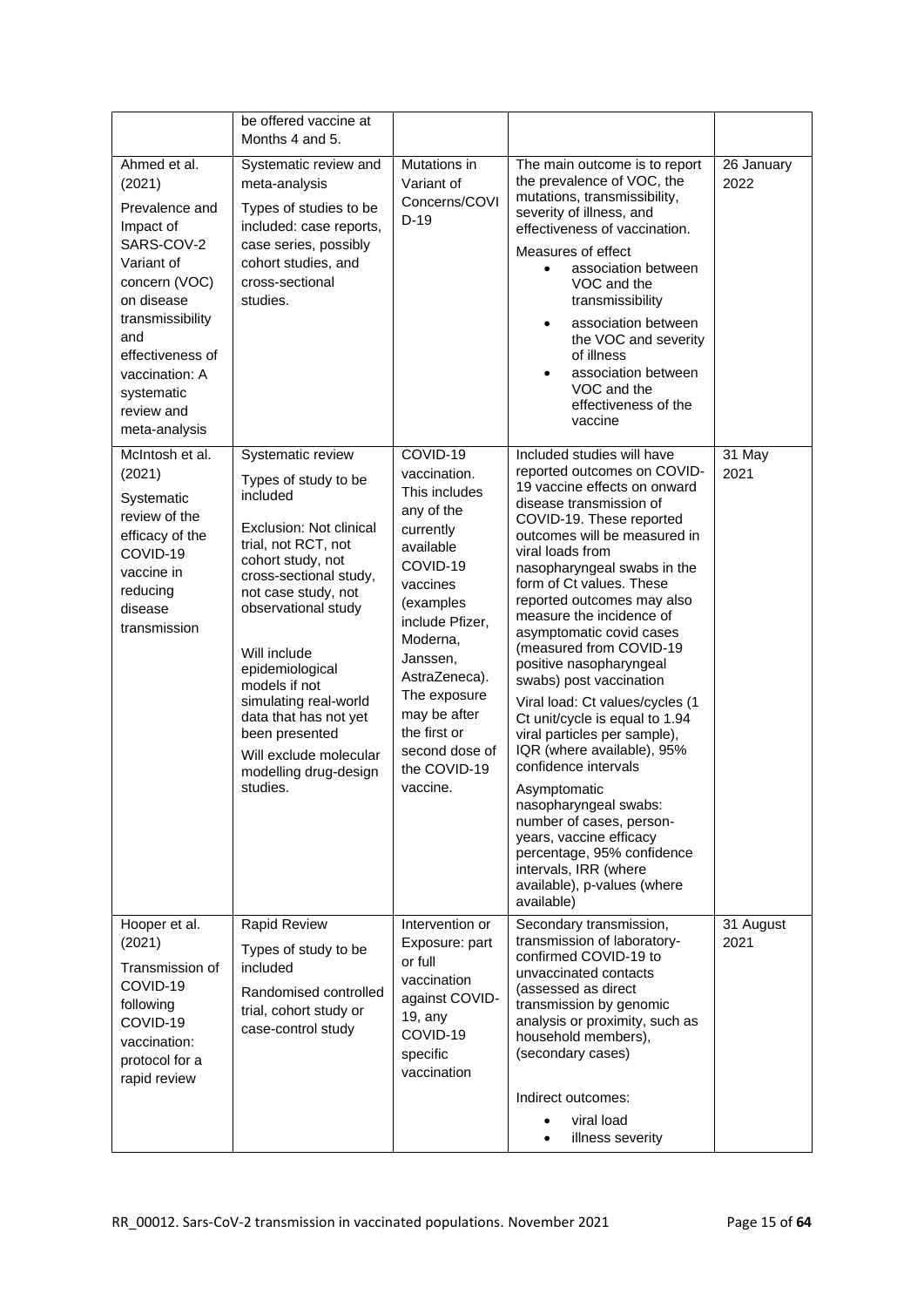# Table 2: ROBIS Risk of Bias for Systematic Reviews

| Author               | <b>Study Eligibility</b><br>Criteria | <b>Identification and</b><br><b>Selection of Studies</b> | <b>Data Collection and</b><br><b>Study Appraisal</b> | <b>Synthesis and</b><br><b>Findings</b> | <b>Overall Bias</b> |
|----------------------|--------------------------------------|----------------------------------------------------------|------------------------------------------------------|-----------------------------------------|---------------------|
| Salmon et al. (2021) | Low                                  | Low                                                      | Low                                                  | <b>Serious</b>                          | Low                 |

# Table 3: Cochrane Risk of Bias Assessment for RCT

| <b>Author</b>         | Randomization | Deviation from<br>intended<br><i>intervention</i> | <b>Missing outcome</b><br>data | <b>Measurement of</b><br>outcome | Selection of<br>reported results | <b>Overall Bias</b> |
|-----------------------|---------------|---------------------------------------------------|--------------------------------|----------------------------------|----------------------------------|---------------------|
| Rolando et al. (2021) | Low           | Low                                               | Low                            | Low                              | Low                              | Low                 |
| Emary et al. (2021)   | Some concerns | Some concerns                                     | High                           | Low                              | Some concerns                    | High                |

# Table 4: ROBINS-I Risk of Bias for non-RCTs

| <b>Author</b>                 | Bias due to<br>confounding | <b>Bias in</b><br>selection of<br>participants<br>into the study | <b>Bias in</b><br>classification<br>οf<br>interventions | <b>Bias due to</b><br>deviations<br>from<br>intended<br><i>interventions</i> | <b>Bias due to</b><br>missing data | <b>Bias in</b><br>measurement<br>of outcomes | <b>Bias in</b><br>selection of<br>the reported<br>result | <b>Overall</b><br><b>Risk of</b><br><b>Bias</b> |
|-------------------------------|----------------------------|------------------------------------------------------------------|---------------------------------------------------------|------------------------------------------------------------------------------|------------------------------------|----------------------------------------------|----------------------------------------------------------|-------------------------------------------------|
| Abu-Raddad et al. (2021)      | Low                        | Low                                                              | Low                                                     | Low                                                                          | Low                                | Low                                          | NI                                                       | Moderate                                        |
| Singanayagam et al.<br>(2021) | <b>Serious</b>             | <b>Serious</b>                                                   | Low                                                     | Low                                                                          | Low                                | Low                                          | Low                                                      | <b>Serious</b>                                  |
| Baltas et al. (2021)          | Moderate                   | Serious                                                          | Low                                                     | <b>Moderate</b>                                                              | Low                                | Low                                          | Low                                                      | <b>Serious</b>                                  |
| Bailly et al. (2021)          | Serious                    | Moderate                                                         | Low                                                     | Moderate                                                                     | Moderate                           | Moderate                                     | N <sub>l</sub>                                           | Serious                                         |
| Braeye et al. (2021)          | Moderate                   | Moderate                                                         | Low                                                     | Low                                                                          | <b>Serious</b>                     | Low                                          | Low                                                      | Serious                                         |
| de Gier et al. (2021)         | Serious                    | Serious                                                          | Low                                                     | Low                                                                          | Low                                | Moderate                                     | NI                                                       | Serious                                         |
| Duerr et al. (2021)           | Low                        | Low                                                              | Low                                                     | Low                                                                          | <b>Serious</b>                     | <b>Serious</b>                               | N <sub>l</sub>                                           | Critical                                        |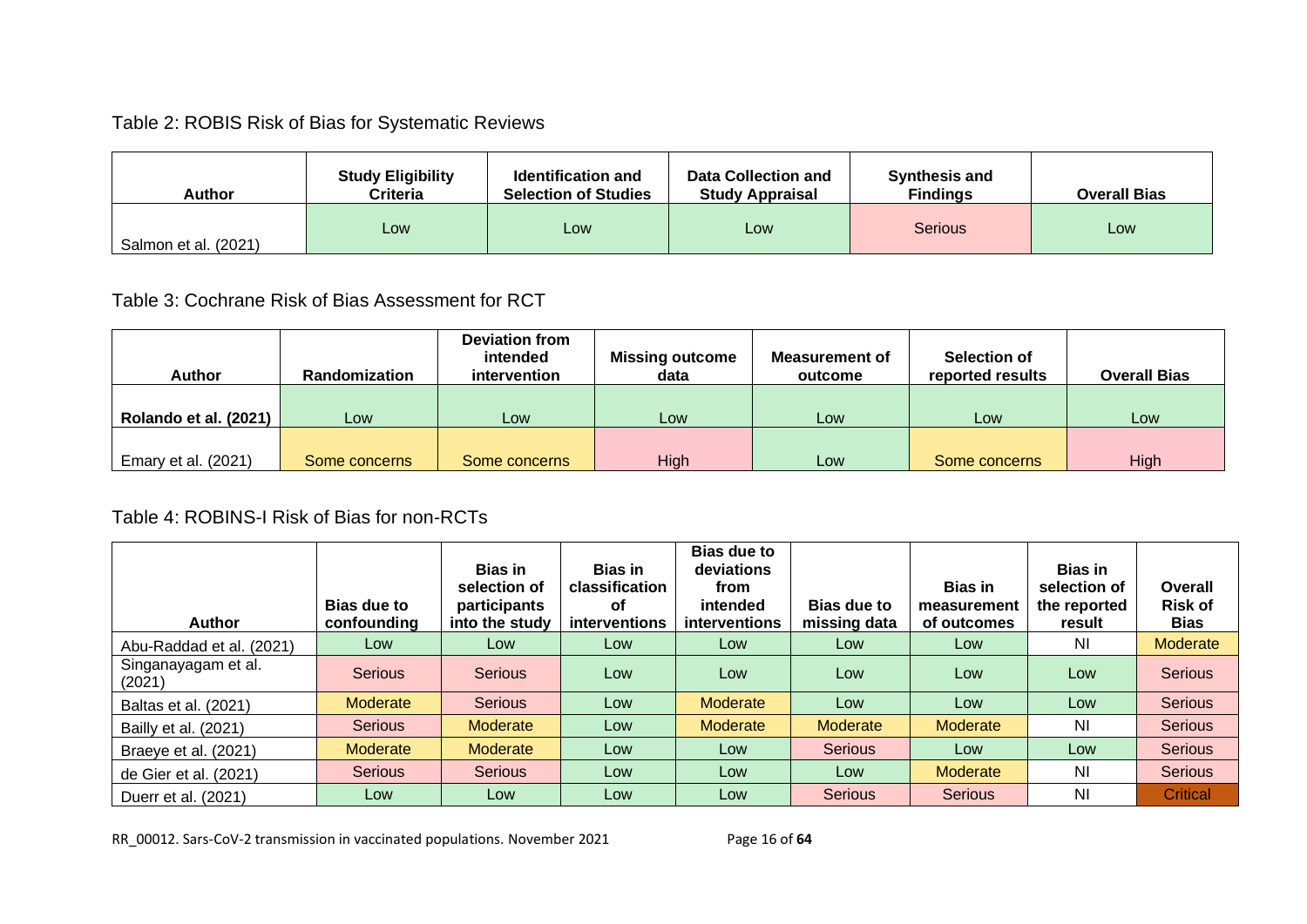| Elliott et al. (2021)              | Moderate       | Low            | Low      | Low             | N <sub>l</sub>  | Low             | Low            | <b>Moderate</b> |
|------------------------------------|----------------|----------------|----------|-----------------|-----------------|-----------------|----------------|-----------------|
| Eyre et al. (2021)                 | Moderate       | Moderate       | Low      | Low             | <b>Serious</b>  | Low             | Low            | <b>Serious</b>  |
| Gazit et al. (2021)                | Moderate       | <b>Serious</b> | Low      | Moderate        | Low             | Low             | ΝI             | <b>Serious</b>  |
| Harris et al. (2021)               | Moderate       | Low            | Low      | Low             | Moderate        | Low             | <b>NI</b>      | Moderate        |
| Ioannou et al. (2021)              | Moderate       | Moderate       | Low      | Moderate        | Low             | Low             | ΝI             | Moderate        |
| Jacobson et al. (2021)             | Moderate       | <b>Serious</b> | Low      | Moderate        | Moderate        | Moderate        | Low            | <b>Serious</b>  |
| Jones et al. (2021)                | Moderate       | Low            | Low      | Low             | N <sub>l</sub>  | Low             | <b>NI</b>      | Moderate        |
| Layan et al. (2021)                | <b>Serious</b> | <b>Serious</b> | Low      | Moderate        | Low             | Low             | <b>NI</b>      | <b>Serious</b>  |
| Levine-Tiefenbrun et al.<br>(2021) | Moderate       | Low            | Low      | Low             | N <sub>l</sub>  | Low             | N <sub>l</sub> | Moderate        |
| Lumley et al. (2021)               | Low            | Low            | Low      | Low             | Moderate        | Low             | Moderate       | Moderate        |
| McEllistrem et al. (2021)          | Moderate       | Low            | Low      | Low             | Low             | Low             | <b>NI</b>      | <b>Moderate</b> |
| Mostafa et al. (2021)              | Moderate       | <b>Serious</b> | Low      | N <sub>l</sub>  | Low             | Low             | <b>NI</b>      | <b>Serious</b>  |
| Muhsen et al. (2021)               | Moderate       | Moderate       | Low      | Moderate        | Moderate        | Low             | Low            | Moderate        |
| Pouwels et al. (2021)              | Moderate       | <b>Serious</b> | Low      | Moderate        | Low             | Low             | Low            | <b>Serious</b>  |
| Pritchard et al. (2021)            | Low            | Low            | Low      | Low             | <b>Moderate</b> | Low             | Moderate       | Moderate        |
| Regev-Yochay et al.<br>(2021)      | Low            | Low            | Low      | Low             | Low             | Low             | Moderate       | Moderate        |
| Riemersma et al. (2021)            | <b>Serious</b> | <b>Serious</b> | Low      | <b>Moderate</b> | Moderate        | Low             | <b>NI</b>      | <b>Critical</b> |
| Rovida et al. (2021)               | <b>Serious</b> | <b>Serious</b> | Low      | Low             | N <sub>l</sub>  | Low             | Low            | <b>Serious</b>  |
| Salo et al. (2021)                 | Moderate       | <b>Serious</b> | Moderate | Moderate        | Moderate        | <b>Moderate</b> | <b>NI</b>      | <b>Serious</b>  |
| Shah et al. (2021)                 | Moderate       | Moderate       | Low      | Low             | Low             | Low             | <b>NI</b>      | Moderate        |
| Shitrit et al. (2021)              | <b>Serious</b> | <b>Serious</b> | Low      | Low             | Low             | Low             | Low            | <b>Serious</b>  |
| Shrotri et al. (2021)              | Moderate       | Low            | Low      | Low             | Moderate        | Low             | ΝI             | <b>Moderate</b> |
| de Souza et al. (2021)             | Low            | Low            | Low      | Low             | Low             | Low             | <b>NI</b>      | Moderate        |
| Thompson et al. (2021)             | <b>Serious</b> | <b>Serious</b> | Moderate | Moderate        | Low             | Low             | Low            | <b>Serious</b>  |
| Venice et al. (2021)               | <b>Serious</b> | <b>Serious</b> | Low      | Low             | N <sub>l</sub>  | Low             | Low            | <b>Serious</b>  |
| Vignier et al. (2021)              | <b>Serious</b> | <b>Serious</b> | Low      | Low             | Low             | Low             | Low            | <b>Serious</b>  |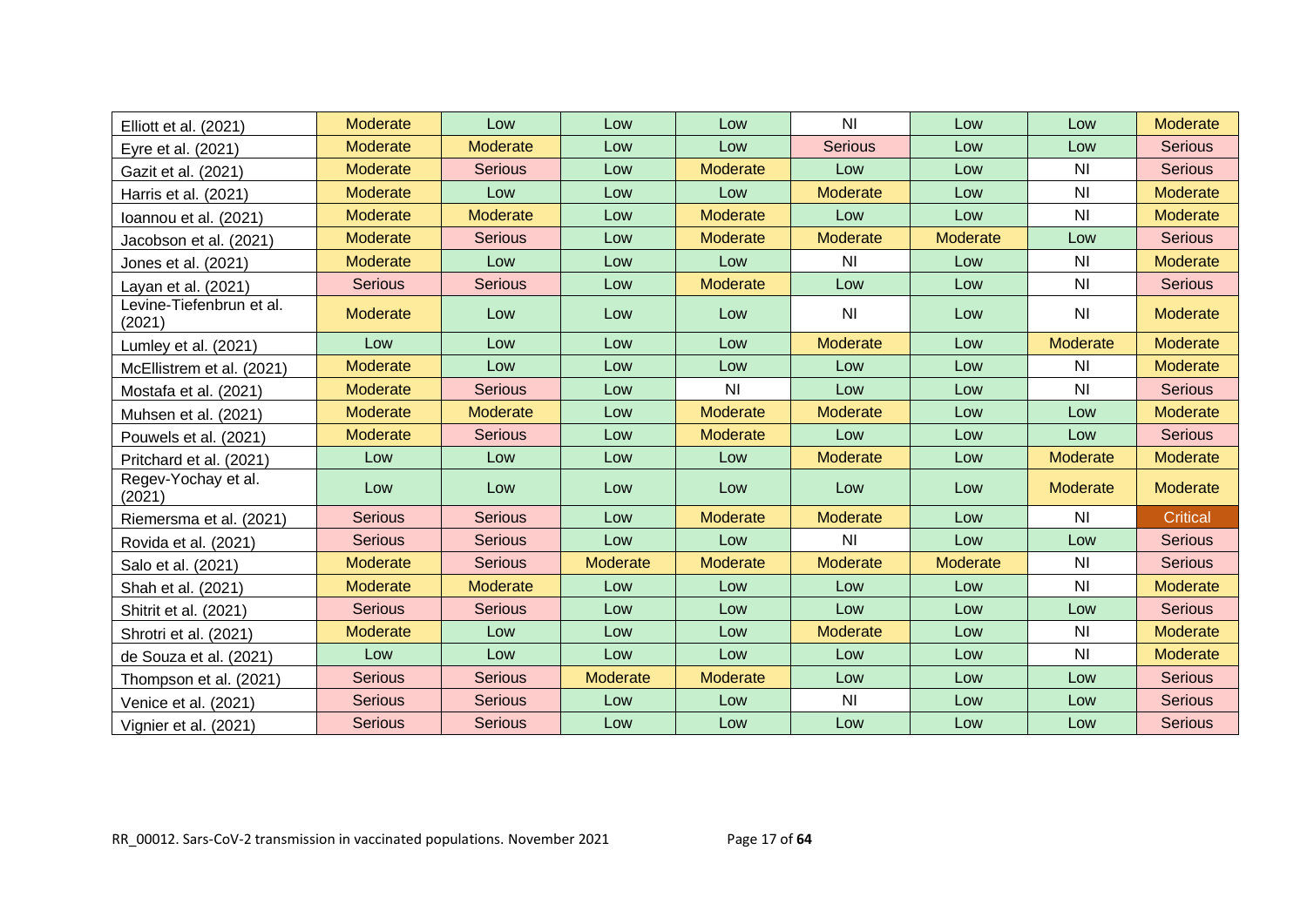|                       |                     |             |                | Follow-up |                            |                                              |
|-----------------------|---------------------|-------------|----------------|-----------|----------------------------|----------------------------------------------|
| <b>Vaccine</b>        | <b>Author</b>       | Country     | <b>Dose</b>    | days*     | Outcomes*                  | Vaccine Effectiveness (95% CI) <sup>+</sup>  |
|                       | Harris et al.       |             |                |           | Transmission to            |                                              |
|                       | (2021)              | England     |                | $14 - 16$ | household contact          | OR: 0.73 (0.62-0.83) [Estimated VE: 25%]     |
|                       | Harris et al.       |             |                |           | Transmission to            |                                              |
|                       | (2021)              | England     | 1              | $\geq$ 21 | household contact          | aOR: 0.51 (0.44, 0.59) [Estimated VE: 46%]   |
|                       | Harris et al.       |             |                |           | Transmission to            |                                              |
|                       | (2021)              | England     | 1              | 28-34     | household contact          | OR: 0.62 (0.52-0.74) [Estimated VE:35%]      |
|                       | de Gier et al.      |             |                |           | Transmission to            |                                              |
|                       | (2021)              | Netherlands | 1              | $>14$     | household contact          | Adjusted VE 26% (95% CI: 12-37)              |
|                       | de Gier et al.      |             |                |           | Transmission to            |                                              |
|                       | (2021)              | Netherlands | $\overline{2}$ | >7        | household contact          | Adjusted VE 70% (95% CI: 61-77)              |
|                       |                     |             |                |           | Transmission to            |                                              |
|                       |                     |             |                |           | vaccinated household       |                                              |
|                       | Gazit et al. (2021) | Israel      | 1              | $0 - 7$   | contact                    | 94% (95% CI: 90.8-95.7)                      |
|                       |                     |             |                |           | Transmission to            |                                              |
|                       |                     |             |                |           | vaccinated household       |                                              |
|                       | Gazit et al. (2021) | Israel      | 2              | >7        | contact                    | 70.1% (95% CI: 61.3-76.9)                    |
|                       | Layan et al.        |             |                |           | <b>HCW</b> transmission to |                                              |
|                       | (2021)              | Israel      | $\overline{2}$ | >7        | household contact          | 78% (95% CI: 30-94)                          |
|                       | Singanayagam et     |             |                |           | Transmission to            |                                              |
|                       | al. (2021)          | <b>UK</b>   | $\overline{c}$ | $>14$     | household contact          | 45% (bootstrap 95% CI: - 84% to 77%)         |
| Pfizer, BioNTech      | Braeye et al.       |             |                |           | Transmission to any high-  |                                              |
| (BNT162b2)            | (2021)              | Belgium     | 1 or 2         | >7        | risk contact               | 62% (95% Crl 57-67)                          |
|                       | de Gier et al.      |             |                |           | Transmission to            |                                              |
|                       | (2021)              | Netherlands |                | $>14$     | household contact          | Adjusted VE 51% (95% CI: 8-74)               |
|                       | de Gier et al.      |             |                |           | Transmission to            |                                              |
|                       | (2021)              | Netherlands | $\overline{2}$ | >7        | household contact          | Adjusted VE 88% (95% CI: 50-97)              |
|                       | Braeye et al.       |             |                |           | Transmission to any high-  |                                              |
| Moderna (mRNA-1273)   | (2021)              | Belgium     | 1 or 2         | >7        | risk contact               | 52% (95% CI 33-69)                           |
|                       | de Gier et al.      |             |                |           | Transmission to            |                                              |
| Janssen (Ad26.COV2.S) | (2021)              | Netherlands | 1              | $>14$     | household contact          | Adjusted VE 77% (95% CI: 6-94)               |
|                       | Harris et al.       |             |                |           | Transmission to            |                                              |
|                       | (2021)              | England     | 1              | $14 - 16$ | household contact          | OR: 0.78 (0.66-0.92) [Estimated VE: 21%]     |
| <b>AstraZeneca</b>    | Harris et al.       |             |                |           | Transmission to            | aOR: 0.53 (95% CI 0.43-0.63) [Estimated aVE: |
| (ChAdOx1 nCoV-19)     | (2021)              | England     | 1              | $\geq$ 21 | household contact          | 44%]                                         |

Table 5: Observation Studies of Vaccine Effectiveness Against Transmission to Household Contacts (Salmon et al. 2021)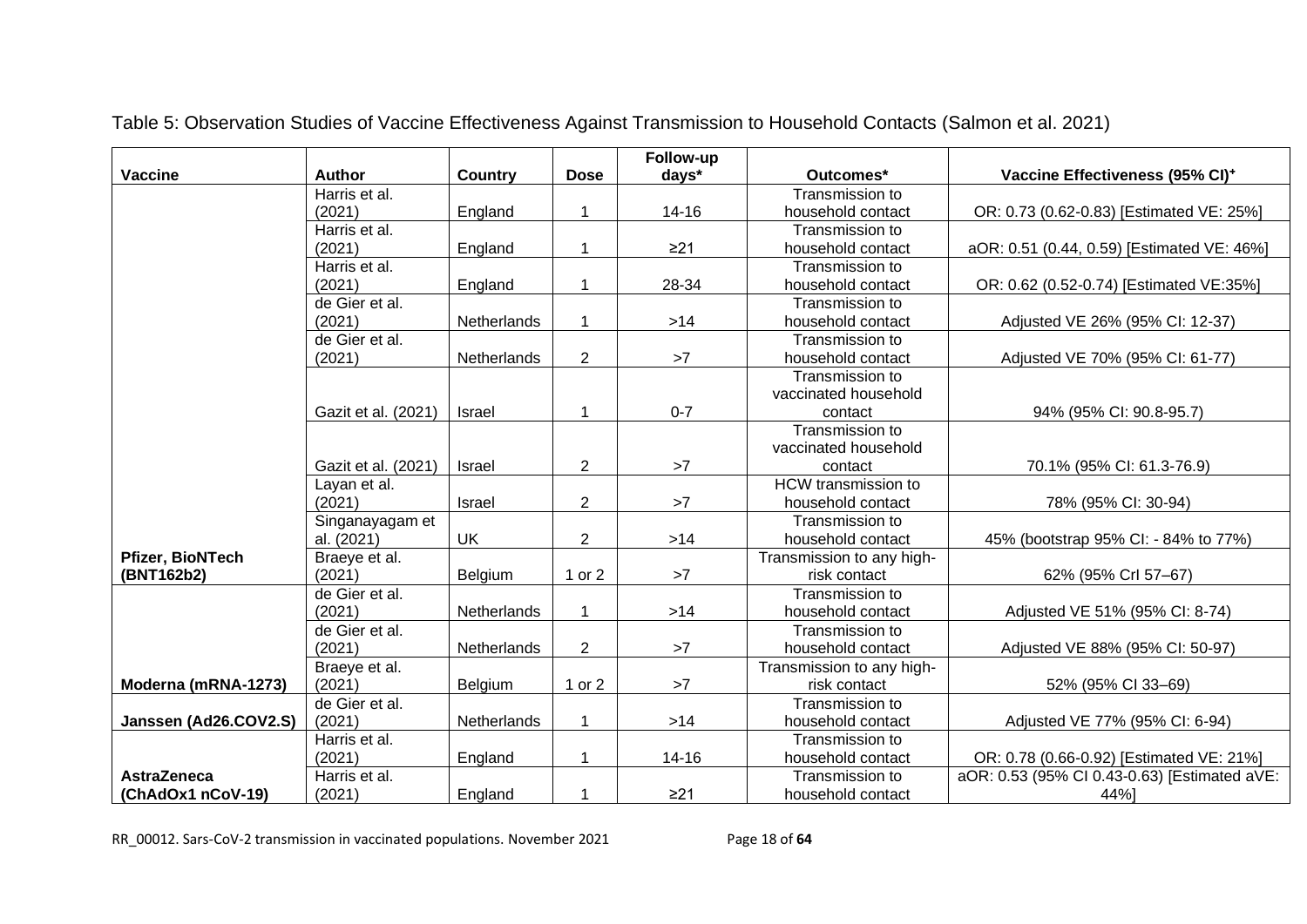|                            | Harris et al.                   |             |                |          | Transmission to            |                                          |
|----------------------------|---------------------------------|-------------|----------------|----------|----------------------------|------------------------------------------|
|                            | (2021)                          | England     | 1              | 28-34    | household contact          | OR: 0.44 (0.34-0.58) [Estimated VE: 54%] |
|                            | de Gier et al.                  |             |                |          | Transmission to            |                                          |
|                            | (2021)                          | Netherlands | 1              | $>14$    | household contact          | Adjusted VE 15% (95% CI: 4-26)           |
|                            | de Gier et al.                  |             |                |          | Transmission to            |                                          |
|                            | (2021)                          | Netherlands | $\overline{2}$ | $>7$     | household contact          | Adjusted VE 58% (95% CI: -12-84)         |
|                            |                                 |             |                |          | <b>HCW Transmission to</b> |                                          |
|                            | Shah et al. (2021)              | Scotland    | 1              | $7 - 13$ | household                  | -8% (95% CI: -25 - 6)                    |
|                            |                                 |             |                |          | <b>HCW Transmission to</b> |                                          |
|                            | Shah et al. (2021)              | Scotland    | 1              | 14-20    | household                  | 15% (95%Cl:1-27)                         |
|                            |                                 |             |                |          | <b>HCW Transmission to</b> |                                          |
|                            | Shah et al. (2021)              | Scotland    | 1              | $>28$    | household                  | 36% (95% CI: 27-44)                      |
| <b>BNT162b2 or ChAdOx1</b> |                                 |             |                |          | <b>HCW Transmission to</b> |                                          |
| nCoV-19                    | Shah et al. (2021)              | <b>UK</b>   | $\overline{2}$ | $>14$    | household                  | 54%(95% CI: 30-70)                       |
|                            |                                 |             |                |          | Transmission to            |                                          |
|                            |                                 |             |                |          | household contact          |                                          |
|                            | Salo et al. (2021) <sup>‡</sup> | Finland     | 1              | 14       | (unvaccinated spouse)      | 8.7% (95% CI: -28.9-35.4)                |
|                            |                                 |             |                |          | Transmission to            |                                          |
|                            |                                 |             |                |          | household contact          |                                          |
|                            | Salo et al. (2021) <sup>‡</sup> | Finland     | $\mathbf 1$    | 70       | (unvaccinated spouse)      | 42.9% (95% CI: 22.3-58.1)                |
|                            |                                 |             |                |          | Transmission to            |                                          |
|                            |                                 |             |                |          | household contact          |                                          |
|                            |                                 |             |                |          | (unvaccinated child 3-18   |                                          |
|                            | Salo et al. $(2021)^{\ddagger}$ | Finland     | 1              | 14       | vears)                     | -1% (95% CI: -53.9-33.7)                 |
|                            |                                 |             |                |          | Transmission to            |                                          |
|                            |                                 |             |                |          | household contact          |                                          |
|                            |                                 |             |                |          | (unvaccinated child 3-18   |                                          |
|                            | Salo et al. (2021) <sup>‡</sup> | Finland     | 1              | 70       | years)                     | 32.9% (95% CI: 4.1-53.0)                 |
|                            |                                 |             |                |          | Transmission to            |                                          |
|                            |                                 |             |                |          | household contact          |                                          |
|                            |                                 |             |                |          | (unvaccinated child 3-12)  |                                          |
|                            | Salo et al. (2021) <sup>‡</sup> | Finland     | 1              | 42       | years)                     | 12.3% (95% CI: -37.4-44.0)               |
|                            |                                 |             |                |          | Transmission to            |                                          |
|                            |                                 |             |                |          | household contact          |                                          |
|                            |                                 |             |                |          | (unvaccinated child 3-12)  |                                          |
|                            | Salo et al. (2021) <sup>‡</sup> | Finland     | 1              | 70       | years)                     | 22.3% (95%Cl: -34.4-55.2)                |
| Pfizer, BioNTech or        |                                 |             |                |          | Transmission to            |                                          |
| Moderna, mRNA-1273         | Salo et al. $(2021)^{\ddagger}$ | Finland     | 1              | 42       | household contact          | 16.7% (95% CI: -17.7-41.0)               |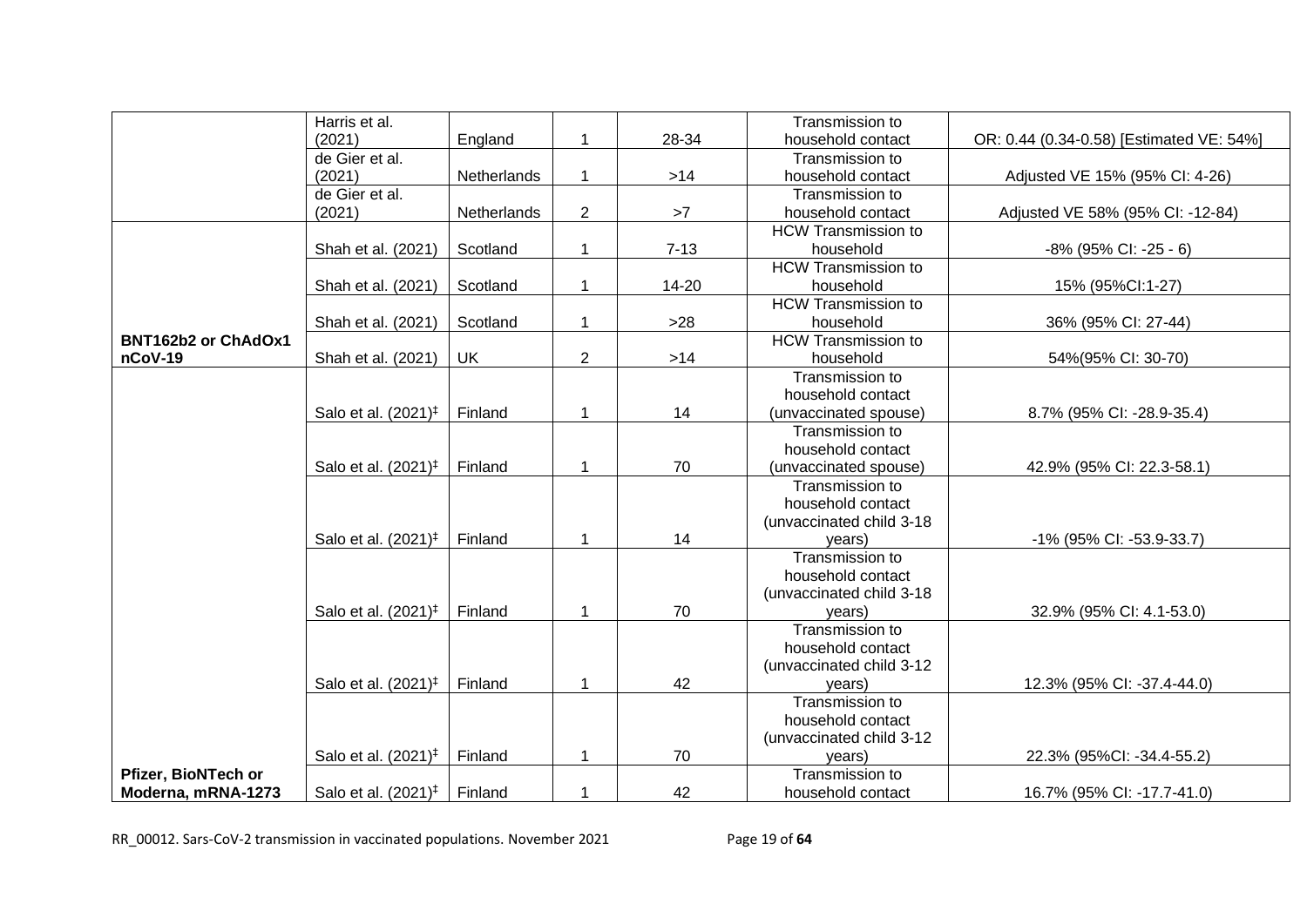|                      |                                 |                    |                |       | (unvaccinated child 13-18  |                                 |
|----------------------|---------------------------------|--------------------|----------------|-------|----------------------------|---------------------------------|
|                      |                                 |                    |                |       | vears)                     |                                 |
|                      |                                 |                    |                |       | Transmission to            |                                 |
|                      |                                 |                    |                |       | household contact          |                                 |
|                      |                                 |                    |                |       | (unvaccinated child 13-18) |                                 |
|                      | Salo et al. $(2021)^{\ddagger}$ | Finland            |                | 70    | vears)                     | 38% (95% CI: 1.2-61.1)          |
|                      | de Gier et al.                  |                    |                |       | Transmission to            |                                 |
|                      | (2021)                          | Netherlands        |                | $>14$ | household contact          | Adjusted VE 21% (95% CI: 12-28) |
|                      |                                 |                    |                |       | Transmission to            |                                 |
|                      | de Gier et al.                  |                    |                |       | unvaccinated household     |                                 |
|                      | (2021)                          | <b>Netherlands</b> |                | >14   | contact                    | Adjusted VE 23% (95% CI: 14-32) |
|                      | de Gier et al.                  |                    |                |       | Transmission to any other  |                                 |
|                      | (2021)                          | Netherlands        |                | >14   | close contact              | Adjusted VE 22% (95% CI: 9-33)  |
|                      |                                 |                    |                |       | Transmission to any        |                                 |
|                      | de Gier et al.                  |                    |                |       | unvaccinated close         |                                 |
|                      | (2021)                          | Netherlands        |                | $>14$ | contact                    | Adjusted VE 22% (95% CI: 8-34)  |
|                      | de Gier et al.                  |                    |                |       | Transmission to            |                                 |
|                      | (2021)                          | Netherlands        | $\overline{2}$ | >7    | household contact          | Adjusted VE 71% (95% CI: 63-77) |
|                      |                                 |                    |                |       | Transmission to            |                                 |
|                      | de Gier et al.                  |                    |                |       | unvaccinated household     |                                 |
| Pfizer, BioNTech or  | (2021)                          | Netherlands        | $\overline{2}$ | >7    | contact                    | Adjusted VE 73% (95% CI: 65-79) |
| Moderna, mRNA-1273   | de Gier et al.                  |                    |                |       | Transmission to any other  |                                 |
| or                   | (2021)                          | Netherlands        | $\overline{2}$ | >7    | close contact              | Adjusted VE 22% (95% CI: -5-43) |
| AstraZeneca, ChAdOx1 |                                 |                    |                |       | Transmission to any        |                                 |
| nCoV-19 or           | de Gier et al.                  |                    |                |       | unvaccinated close         |                                 |
| Janssen, Ad26.COV2.S | (2021)                          | Netherlands        | 2              | >7    | contact                    | Adjusted VE 24% (95% CI: -5-43) |

Table extracted and adapted from the University of Calgary review (Salmon et al. 2021). None of the studies excluded other sources of exposure.

Abbreviations: CI: confidence intervals; CrI: credibility intervals; OR: odds ratio; aOR: adjusted odds ratio, VE: vaccine effectiveness.

⁺ VE =1-RR (or HR) x100%, where RR is the reported relative risk or Hazard ratio; or derived from reported baseline prevalence in unvaccinated group and OR

All studies included participants with unknown baseline serology except for Salo et al. who included participants who were seronegative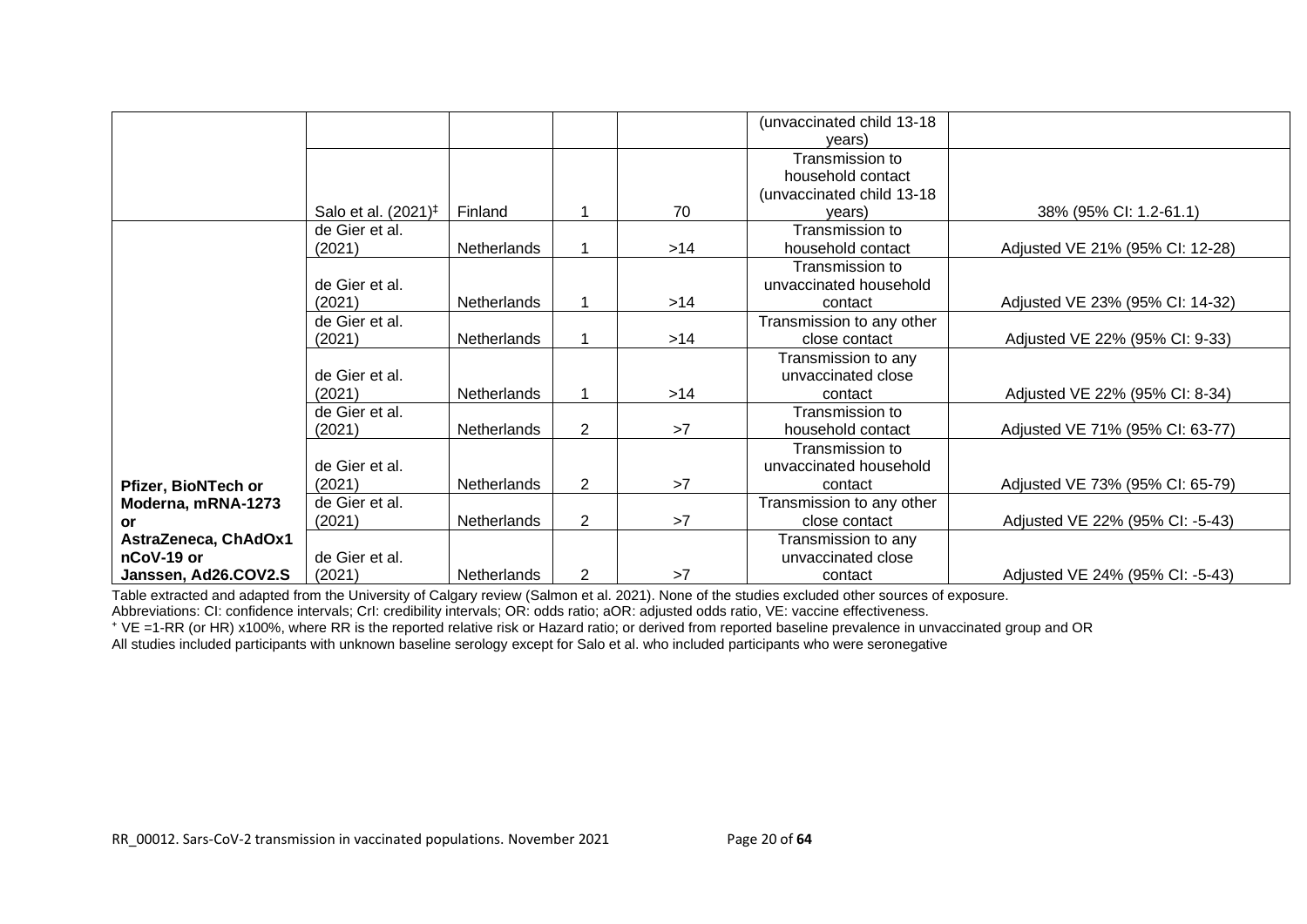| Table 6 Ct values (Salmon et al. 2021) |  |  |  |  |  |
|----------------------------------------|--|--|--|--|--|
|----------------------------------------|--|--|--|--|--|

| <b>Vaccine</b>  | Author                                    | <b>Countr</b><br>у | Virus type                | <b>Baseline</b><br><b>Serology</b> | 1st<br><b>or</b><br>2nd<br>dos<br>е | <b>Follow</b><br>-up<br>days | Sub-<br>population                                                      | <b>Ct Values</b><br>(Vaccinated)<br>, Median<br>(IQR),<br>unless<br>otherwise<br>specified | <b>Ct Values</b><br>(Unvaccinated)<br>, Median (IQR),<br>unless<br>otherwise<br>specified | Effect size/p-<br>values                                                       |
|-----------------|-------------------------------------------|--------------------|---------------------------|------------------------------------|-------------------------------------|------------------------------|-------------------------------------------------------------------------|--------------------------------------------------------------------------------------------|-------------------------------------------------------------------------------------------|--------------------------------------------------------------------------------|
|                 |                                           |                    |                           |                                    |                                     | $\geq 14$                    | Breakthrough<br>infection vs<br>primary<br>infection in<br>unvaccinated | 27.8 (21.1-<br>32.7)                                                                       | 25.8 (19.5-31.4)                                                                          | p < 0.001                                                                      |
|                 | Abu-                                      |                    | Wild type and<br>B.1.1.7, |                                    | $\overline{2}$                      |                              |                                                                         | $Mean = 26.8$<br>(95% CI:<br>$26.5 - 27.2$                                                 | $Mean = 25.5$<br>(95% CI: 25.2-<br>25.8                                                   | Mean<br>difference<br>(95% CI): 1.3<br>$(0.9-1.8),$<br>p<0.001                 |
|                 | Raddad et<br>al. (2021)                   | Qatar              | B.1.351,<br>B.1.617.2     | <b>Unknown</b>                     | $\overline{2}$                      | $\geq 14$                    | Breakthrough<br>infection vs<br>reinfection in<br>unvaccinated          | $28.2(21.1 -$<br>33.1)                                                                     | 31.2 (24.3-33.9)                                                                          | p < 0.001                                                                      |
|                 |                                           |                    |                           |                                    |                                     |                              |                                                                         | $Mean = 27$<br>(95% CI:<br>$26.3 - 27.6$                                                   | $Mean = 28.9$<br>(95% CI: 28.3-<br>29.5)                                                  | Mean<br>difference<br>(95% CI): 2.0<br>$(1.1 - 2.8)$ , p<br>< 0.001            |
| <b>BNT162b2</b> | Bailly et al.<br>(2021)                   | France             | 501Y.V2                   | <b>Both</b>                        | $\overline{2}$                      | <b>NR</b>                    |                                                                         | 21 (13-32)                                                                                 | $15(12-17)$                                                                               | $p=0.05$                                                                       |
|                 | loannou et<br>al. (2021)                  | Greece             | B.1.1.7                   |                                    | $\overline{2}$                      | $>14$                        |                                                                         | 18 (15.5-<br>25.5)                                                                         | 18.5 (13.5-24)                                                                            | <b>NR</b>                                                                      |
|                 | Eyre et al.<br>(2021)                     | <b>UK</b>          | B.1.1.7 and<br>B.1.617.2  | <b>Unknown</b>                     | $\overline{2}$                      | <b>NR</b>                    |                                                                         | 27.4(19.7-<br>32.1)                                                                        | 18.4(15.7-22.5)                                                                           | <b>NR</b>                                                                      |
|                 | Jones et<br>al. (2021)                    | <b>UK</b>          | Wild-type and<br>B.1.1.7  | <b>Unknown</b>                     | $\mathbf 1$                         | $\geq$ 12                    |                                                                         | 30.3 (25.5-<br>35.1)                                                                       | 23.3 (13.5-33)                                                                            | ns                                                                             |
|                 | Shitrit et al.<br>(2021)                  | Israel             | B.1.617.2                 | Unknown                            | $\overline{2}$                      | <b>NR</b>                    |                                                                         | 19.9 (IQR:<br>$17.8 - 25.1$                                                                | <b>NR</b>                                                                                 | <b>NR</b>                                                                      |
|                 | Levine-<br>Tiefenbrun<br>et al.<br>(2021) | Israel             | Wild type                 | Unknown                            | 1                                   | < 12                         |                                                                         | <b>NR</b>                                                                                  | <b>NR</b>                                                                                 | no significant<br>differences in<br>the Ct values<br>for any of the<br>3 genes |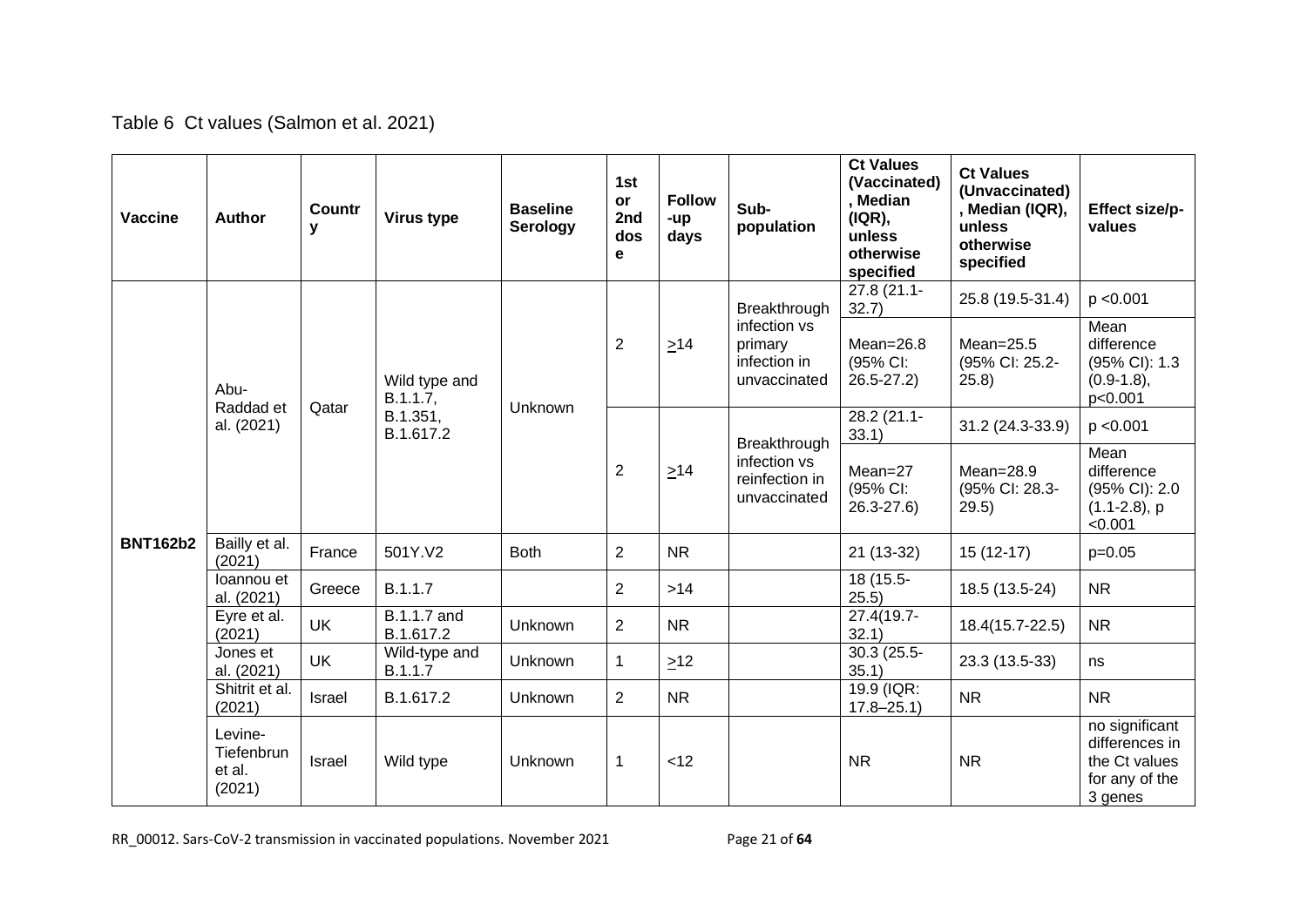| Vaccine                                 | Author                            | <b>Countr</b><br>у | Virus type                                                        | <b>Baseline</b><br>Serology | 1st<br>or<br>2nd<br>dos<br>е | <b>Follow</b><br>-up<br>days | Sub-<br>population        | <b>Ct Values</b><br>(Vaccinated)<br>, Median<br>(IQR),<br>unless<br>otherwise<br>specified | <b>Ct Values</b><br>(Unvaccinated)<br>, Median (IQR),<br>unless<br>otherwise<br>specified | Effect size/p-<br>values                                                                                                                         |
|-----------------------------------------|-----------------------------------|--------------------|-------------------------------------------------------------------|-----------------------------|------------------------------|------------------------------|---------------------------|--------------------------------------------------------------------------------------------|-------------------------------------------------------------------------------------------|--------------------------------------------------------------------------------------------------------------------------------------------------|
|                                         |                                   |                    |                                                                   |                             |                              |                              |                           |                                                                                            |                                                                                           | (RdRp, N and<br>E)                                                                                                                               |
|                                         |                                   |                    |                                                                   |                             | 1                            | $12 - 28$                    |                           | <b>NR</b>                                                                                  | <b>NR</b>                                                                                 | the Ct values<br>for the 3<br>genes were<br>significantly<br>higher among<br>infected<br>vaccinated<br>persons than<br>controls<br>$(p<10^{-8})$ |
|                                         | McEllistre<br>m et al.<br>(2021)  | <b>USA</b>         | Wild type                                                         | Unknown                     | 1                            | <b>NR</b>                    | Asymptomati<br>c COVID-19 | 19.4 (18.9-<br>22.5)                                                                       | 12.8 (12.4-14.9)                                                                          | $p=0.009$                                                                                                                                        |
|                                         | Muhsen et<br>al. (2021)           | Israel             | Wild type                                                         | Seronegativ<br>e            | $\overline{2}$               | $>14$                        |                           | 32(14.5)                                                                                   | 26.7(8.8)                                                                                 | $p=0.008$                                                                                                                                        |
|                                         | Vignier et<br>al. (2021)          | French<br>Guiana   | Gamma                                                             | <b>Unknown</b>              | $\overline{2}$               | <b>NR</b>                    |                           | 78.2% had<br>Ct < 28                                                                       | <b>NR</b>                                                                                 | <b>NR</b>                                                                                                                                        |
|                                         | Regev-<br>Yochay et<br>al. (2021) | Israel             | Wild type                                                         | <b>Both</b>                 | $\overline{2}$               | $\geq 11$                    |                           | $Mean = 27.3$<br>$(SD=2.2)$                                                                | $Mean = 22.2$<br>$(SD=1.0)$                                                               | Mean<br>difference<br>(95% CI):<br>$5.09(2.8-7.4),$<br>p<0.001                                                                                   |
|                                         | <b>Baltas</b> et<br>al. (2021)    | <b>UK</b>          | Wild type and<br>B.1.1.7                                          | Unknown                     | $\mathbf{1}$                 | $9 - 24$                     |                           | 30.8 (25.9-<br>35.4)                                                                       | 28.8 (25.3-33.7)                                                                          | $P = 0.053$                                                                                                                                      |
| <b>BNT162b2</b><br><b>or</b><br>ChAdOx1 | Lumley et<br>al. (2021)           | England            | Wild type and<br>B.1.1.7 (35% of<br>unvaccinated<br>seronegative; | Seronegativ<br>e            | <b>NR</b>                    | <b>NR</b>                    |                           | Change in<br>median: 2.7<br>$(-0.5 \text{ to } 6.7)$                                       |                                                                                           | <b>NR</b>                                                                                                                                        |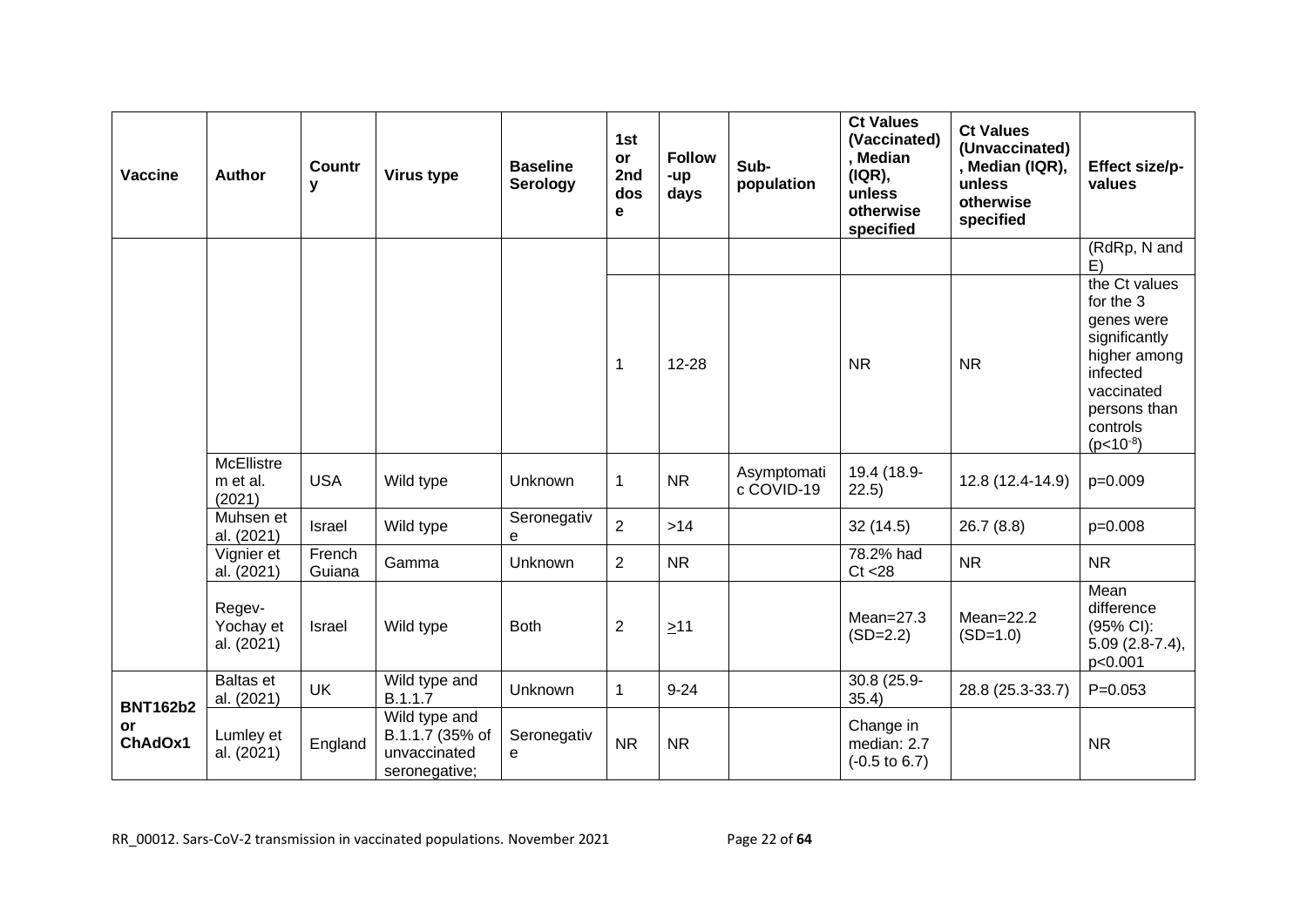| Vaccine                                           | <b>Author</b>            | <b>Countr</b><br>у | Virus type                                                                                   | <b>Baseline</b><br><b>Serology</b>          | 1st<br>or<br>2nd<br>dos<br>е | <b>Follow</b><br>-up<br>days                    | Sub-<br>population                      | <b>Ct Values</b><br>(Vaccinated)<br>, Median<br>( IQR),<br>unless<br>otherwise<br>specified | <b>Ct Values</b><br>(Unvaccinated)<br>, Median (IQR),<br>unless<br>otherwise<br>specified | Effect size/p-<br>values                                           |
|---------------------------------------------------|--------------------------|--------------------|----------------------------------------------------------------------------------------------|---------------------------------------------|------------------------------|-------------------------------------------------|-----------------------------------------|---------------------------------------------------------------------------------------------|-------------------------------------------------------------------------------------------|--------------------------------------------------------------------|
|                                                   |                          |                    | 65%<br>vaccinated)                                                                           |                                             |                              |                                                 |                                         |                                                                                             |                                                                                           |                                                                    |
|                                                   |                          | England            | Wild type and<br><b>VOC</b>                                                                  | Seronegativ<br>e                            | <b>NR</b>                    | <b>NR</b>                                       |                                         | Mean=19.66<br>(95% CI:<br>15.01-27.53)                                                      | Mean=18.39<br>(95% CI: 14.00-<br>25.57)                                                   | $p=0.19$                                                           |
|                                                   | Mostafa et<br>al. (2021) | <b>USA</b>         | Wild type, P.1,<br>B.1.1.7 (61%),<br>B.1.351,<br>B.1.526 (9%),<br>and B.1.526.1<br>$(4.5\%)$ | Unknown                                     | $\overline{c}$               | 2 <sub>to</sub><br>100                          |                                         | 19.26 (Q1,<br>Q3: 16.56 to<br>21.96)                                                        | 19.6 (Q1, Q3:<br>16.28 to 22.66)                                                          | ns                                                                 |
|                                                   |                          |                    |                                                                                              | 1                                           | $0 - 7$                      |                                                 | 31.2 (20.6-<br>33.7                     | 28.4 (20.1-32.9)                                                                            | p<0.001                                                                                   |                                                                    |
|                                                   | Pritchard<br>et al.      | <b>UK</b>          |                                                                                              | <b>Both</b>                                 | 1                            | $8 - 20$                                        |                                         | 31 (23.5 to<br>33.8)                                                                        | 28.4 (20.1 to<br>32.9                                                                     | p<0.001                                                            |
|                                                   | (2021)                   |                    | Wild type                                                                                    |                                             | 1                            | $\geq$ 21                                       |                                         | 31.7 (26.9 to<br>33.7)                                                                      | 28.4 (20.1 to<br>32.9                                                                     | p<0.001                                                            |
|                                                   |                          |                    |                                                                                              |                                             | $\overline{2}$               | <b>NR</b>                                       |                                         | 33.1 (30.5 to<br>34.2)                                                                      | 28.4 (20.1 to<br>32.9                                                                     | p<0.001                                                            |
|                                                   | Shrotri et<br>al. (2021) | <b>UK</b>          | Wild type                                                                                    | Determined<br>(adjusted for<br>in analysis) | $\mathbf{1}$                 | $0 - 27$                                        |                                         | 26.9 (25.19-<br>26.62)                                                                      | 26.6 (26-27.1)                                                                            | 0.158                                                              |
| <b>BNT162b2</b>                                   |                          |                    |                                                                                              |                                             | $\mathbf{1}$                 | 0 to 20                                         |                                         | 30.93 (IQR<br>22.93 to<br>33.71)                                                            | 28.7 (Q1, Q3:<br>20.4, 32.9) for<br>not previously                                        | ns from<br>unvaccinated<br>but previously                          |
| ChAdOx1,<br>or<br><b>Moderna</b><br>mRNA-<br>1273 | Pouwels et<br>al. (2021) | <b>UK</b>          | Alpha, Delta                                                                                 | <b>Both</b>                                 | 1 or<br>$\overline{2}$       | $>21$ for<br>dose 1<br>or 0-13<br>for<br>dose 2 | Alpha (1 Dec<br>2020 to 16<br>May 2021) | 31.71(Q1,<br>Q3: 26.64 to<br>33.57)                                                         | PCR positive;<br>32.8 (Q1, Q3:<br>30.9-34.2) for<br>previously PCR<br>positive            | PCR/antibody<br>-positive<br>(age/sex-<br>adjusted<br>p=0.72), but |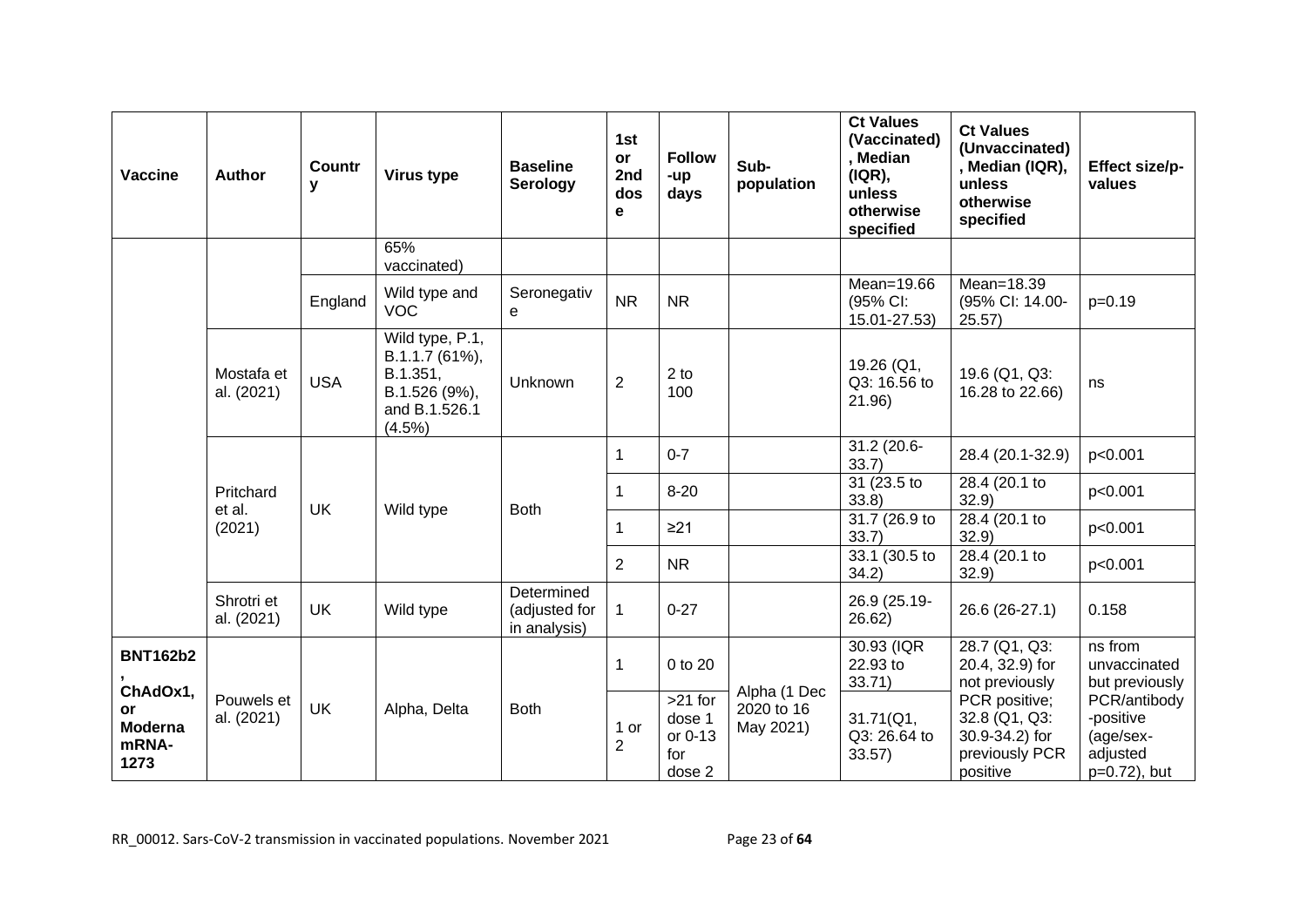| Vaccine | Author | Countr<br>У | Virus type | <b>Baseline</b><br><b>Serology</b> | 1st<br>or<br>2nd<br>dos<br>e | <b>Follow</b><br>-up<br>days                    | Sub-<br>population                       | <b>Ct Values</b><br>(Vaccinated)<br>, Median<br>( IQR),<br>unless<br>otherwise<br>specified | <b>Ct Values</b><br>(Unvaccinated)<br>, Median (IQR),<br>unless<br>otherwise<br>specified | Effect size/p-<br>values                                                                                                                               |
|---------|--------|-------------|------------|------------------------------------|------------------------------|-------------------------------------------------|------------------------------------------|---------------------------------------------------------------------------------------------|-------------------------------------------------------------------------------------------|--------------------------------------------------------------------------------------------------------------------------------------------------------|
|         |        |             |            |                                    | $\overline{2}$               | $>14$                                           |                                          | 33.3 (Q1,<br>Q3: 31.6 to<br>34.0)                                                           |                                                                                           | significantly<br>higher than in<br>those<br>unvaccinated<br>and not<br>previously<br>PCR/antibody<br>-positive,<br>age/sex-<br>adjusted<br>$p=0.02$ ). |
|         |        |             |            |                                    | 1                            | 0 to 20                                         |                                          | 29.93 (Q1,<br>Q3: 22 to<br>34.21)                                                           | 21.5 (Q1, Q3:<br>16.5 to 31.64)                                                           |                                                                                                                                                        |
|         |        |             |            |                                    | 1 or<br>$\overline{2}$       | >21 for<br>dose 1<br>or 0-13<br>for<br>dose 2   | Delta (17<br>May 2021 to<br>13 Jun 2021) | $30.07$ (Q1,<br>Q3: 18.64 to<br>33.64)                                                      | for not<br>previously PCR<br>positive; 30.86<br>(Q1, Q3: 29.5 to<br>34.28) for            | <b>NR</b>                                                                                                                                              |
|         |        |             |            | $\overline{2}$<br>$>14$            |                              |                                                 | $32.29$ (Q1,<br>Q3: 26.07 to<br>33.93)   | previously PCR<br>positive                                                                  |                                                                                           |                                                                                                                                                        |
|         |        |             |            |                                    | 1                            | 0 to 20                                         | Delta (14 Jun                            | 25.64 (Q1,<br>Q3: 21.64 to<br>30.79)                                                        | 25.71 (Q1, Q3:<br>19.07 to 30.71)                                                         |                                                                                                                                                        |
|         |        |             |            |                                    | 1 or<br>$\overline{c}$       | $>21$ for<br>dose 1<br>or 0-13<br>for<br>dose 2 | 2021 to 1<br>Aug 2021)                   | 24.64 (Q1,<br>Q3: 18.86 to<br>31.29                                                         | for not<br>previously PCR<br>positive; 22.29<br>(Q1, Q3: 16.57<br>to 30.29) for           | <b>NR</b>                                                                                                                                              |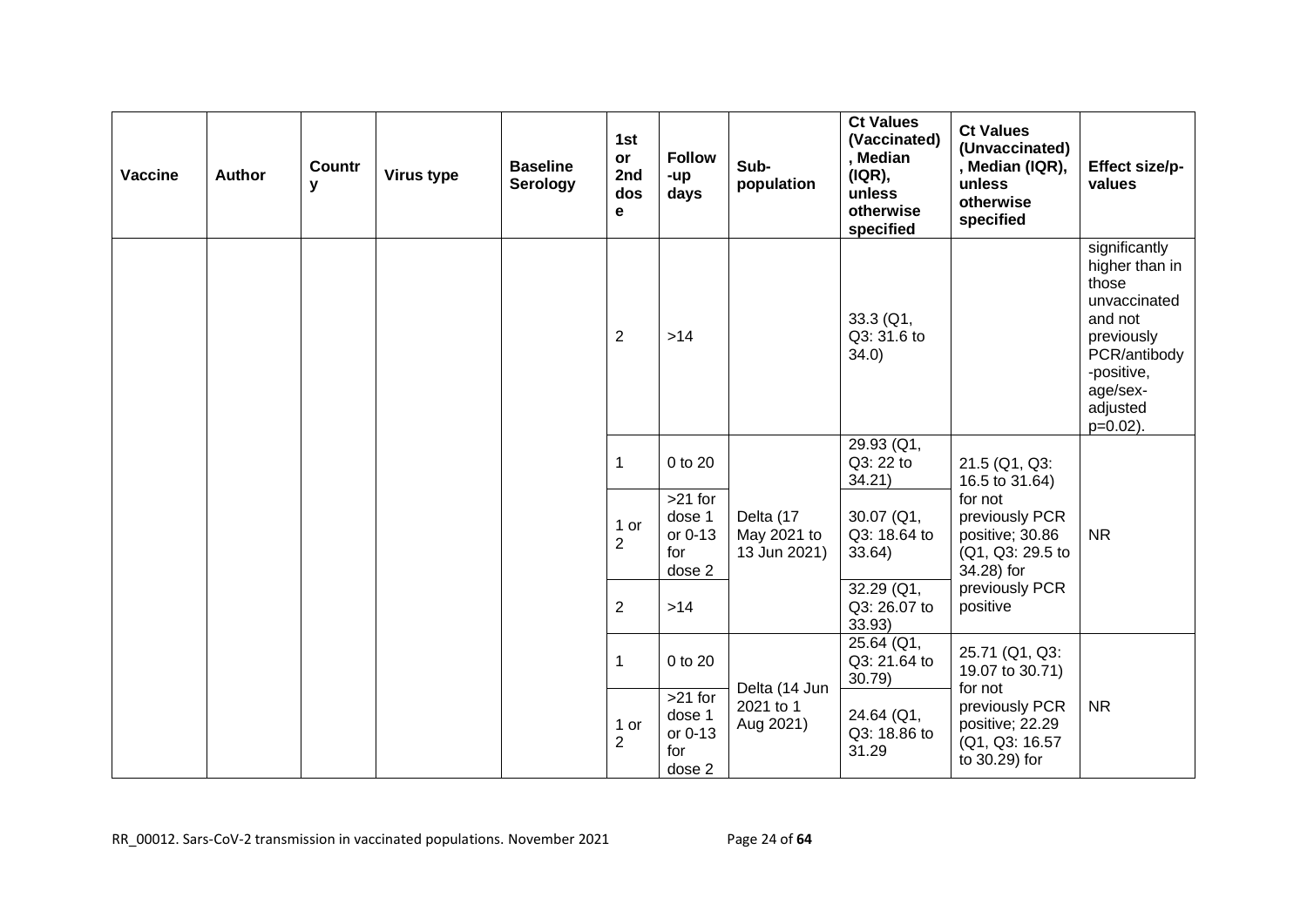| Vaccine                                                  | Author                       | <b>Countr</b><br>у | Virus type                                           | <b>Baseline</b><br><b>Serology</b> | 1st<br><b>or</b><br>2nd<br>dos<br>е | <b>Follow</b><br>-up<br>days     | Sub-<br>population                                                             | <b>Ct Values</b><br>(Vaccinated)<br>, Median<br>(IQR),<br>unless<br>otherwise<br>specified | <b>Ct Values</b><br>(Unvaccinated)<br>, Median (IQR),<br>unless<br>otherwise<br>specified | Effect size/p-<br>values |
|----------------------------------------------------------|------------------------------|--------------------|------------------------------------------------------|------------------------------------|-------------------------------------|----------------------------------|--------------------------------------------------------------------------------|--------------------------------------------------------------------------------------------|-------------------------------------------------------------------------------------------|--------------------------|
|                                                          |                              |                    |                                                      |                                    | $\overline{2}$                      | $>14$                            |                                                                                | 25.29 (Q1,<br>Q3: 19.21 to<br>31.29                                                        | previously PCR<br>positive                                                                |                          |
| <b>BNT162b2</b><br>or<br><b>Moderna</b><br>mRNA-<br>1273 |                              |                    |                                                      |                                    | $\mathbf{1}$                        | $\leq 14$                        | Early post<br>vaccination<br>VS.<br>unvaccinated                               | Mean= $22.6$<br>$(SD=7)$                                                                   | $Mean = 23$<br>$(SD=7.4)$                                                                 | <b>NR</b>                |
|                                                          | Jacobson<br>et al.<br>(2021) | <b>USA</b>         | Wild type and<br>B.1.427/B.1.42<br>9(34.3%)          | <b>Both</b>                        | 1 or<br>$\overline{2}$              | up to<br>14 after<br>2nd<br>dose | Partially<br>vaccinated vs<br>unvaccinated                                     | $Mean=27.7$<br>$(SD=8.7)$                                                                  | $Mean = 23$<br>$(SD=7.4)$                                                                 | <b>NR</b>                |
|                                                          |                              |                    |                                                      |                                    | $\overline{2}$                      | $>14$                            | Fully<br>vaccinated vs<br>unvaccinated                                         | $Mean = 28.5$<br>$(SD=7.4)$                                                                | $Mean = 23$<br>$(SD=7.4)$                                                                 | <b>NR</b>                |
|                                                          | Duerr et al.<br>(2021)       |                    | Wild type,<br>B.1.1.7,<br>B.1.526, P1,<br>and others | Unknown                            | 1 or<br>$\overline{2}$              | $\geq 14$                        | Vaccination<br>breakthrough<br>infections                                      | 27 (13-42)                                                                                 | $\leq 30$                                                                                 | <b>NR</b>                |
| <b>BNT162b2</b><br>, Moderna,<br>or<br><b>Janssen</b>    |                              | <b>USA</b>         |                                                      |                                    | 1 or<br>$\overline{2}$              | $\geq 14$                        | Vaccination<br>breakthrough<br>infections<br>that passed<br>quality<br>control | 24 (13-36)                                                                                 | $\leq 30$                                                                                 | <b>NR</b>                |
|                                                          | Eyre et al.<br>(2021)        | <b>UK</b>          | <b>B.1.1.7</b> and<br>B.1.617.2                      | <b>Unknown</b>                     | $\overline{2}$                      | <b>NR</b>                        |                                                                                | $23.9(18.1 -$<br>32.5)                                                                     | 18.4(15.7-22.5)                                                                           | <b>NR</b>                |
| ChAdOx1                                                  |                              |                    |                                                      |                                    | $\overline{2}$                      | $\geq 14$                        | Asymptomati<br>C                                                               | 30.25 (24.81-<br>34.20                                                                     | 28.15 (19.51-<br>32.35)                                                                   | p=0.0040                 |
|                                                          | Emary et<br>al. (2021)       | UK                 | Wild type and<br>B.1.1.7                             | <b>Unknown</b>                     | $\overline{2}$                      | $\geq$ 14                        | Symptomatic                                                                    | 20.49 (15.43-<br>24.44)                                                                    | 17.9 (15.06-<br>25.06                                                                     | p=0.1534                 |
|                                                          |                              |                    |                                                      |                                    | $\overline{2}$                      | $\geq$ 14                        | Symptomatic<br>and                                                             | 19.34 (15.39-<br>21.62)                                                                    | 15.03 (12.51-<br>16.59                                                                    | p=0.0113                 |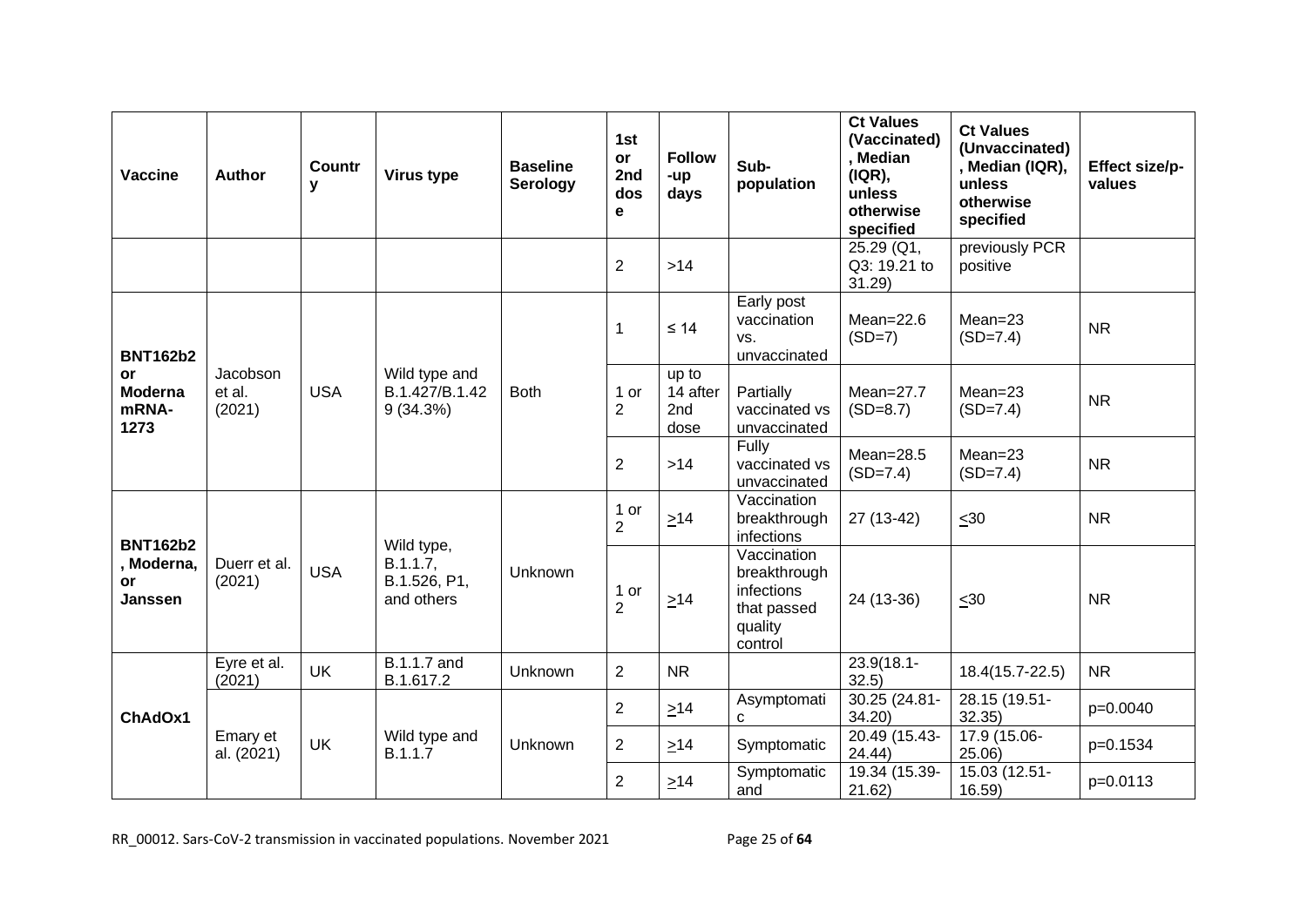| <b>Vaccine</b>           | <b>Author</b>           | Countr<br>y | Virus type                | <b>Baseline</b><br>Serology | 1st<br>or<br>2nd<br>dos<br>е | <b>Follow</b><br>-up<br>days | Sub-<br>population                                             | <b>Ct Values</b><br>(Vaccinated)<br>, Median<br>( IQR),<br>unless<br>otherwise<br>specified | <b>Ct Values</b><br>(Unvaccinated)<br>, Median (IQR),<br>unless<br>otherwise<br>specified | Effect size/p-<br>values                                             |
|--------------------------|-------------------------|-------------|---------------------------|-----------------------------|------------------------------|------------------------------|----------------------------------------------------------------|---------------------------------------------------------------------------------------------|-------------------------------------------------------------------------------------------|----------------------------------------------------------------------|
|                          |                         |             |                           |                             |                              |                              | asymptomati<br>c B1.1.7                                        |                                                                                             |                                                                                           |                                                                      |
|                          |                         |             |                           |                             | $\overline{2}$               | $\geq 14$                    | Symptomatic<br>and<br>asymptomati<br>c not<br>sequenced        | 29.52 (23.29-<br>33.59)                                                                     | 25.57 (19.22-<br>31.44)                                                                   | p=0.0164                                                             |
|                          |                         |             |                           |                             | $\overline{2}$               | $\geq$ 14                    | Symptomatic<br>and<br>asymptomati<br>c non-B.1.1.7<br>only     | 22.93 (17.54-<br>29.4)                                                                      | 18.26 (15.15-<br>25.57)                                                                   | p=0.0201                                                             |
|                          | Abu-                    | Qatar       | Wild type and<br>B.1.1.7, | Unknown                     |                              |                              | Breakthrough                                                   | 33.3 (29.6-<br>34.8                                                                         | 30.5 (23.5-33.7)                                                                          | p<0.001                                                              |
| <b>Moderna</b><br>(mRNA- |                         |             |                           |                             | $\overline{2}$               | $\geq 14$                    | infection vs<br>primary<br>infection in<br>unvaccinated        | $Mean = 31.2$<br>(95% CI:<br>$30.4 - 32.1$                                                  | $Mean = 28$<br>(95% CI: 27-<br>29.1)                                                      | Mean<br>difference<br>(95% CI): 3.2<br>$(1.8-4.5),$<br>p<0.001       |
| 1273)                    | Raddad et<br>al. (2021) |             | B.1.351,<br>B.1.617.2     |                             |                              |                              |                                                                | $33.1(26.5-$<br>34.8)                                                                       | 33.1 (31.1-34.6)                                                                          | $p=0.104$                                                            |
|                          |                         |             |                           |                             | $\overline{2}$               | $\geq$ 14                    | Breakthrough<br>infection vs<br>reinfection in<br>unvaccinated | $Mean = 30$<br>(95% CI:<br>$28.3 - 31.7$                                                    | $Mean = 31.7$<br>(95% CI: 30.5-<br>32.9)                                                  | Mean<br>difference:<br>(95% CI): 1.7<br>$(-0.4 - 3.8),$<br>$p=0.104$ |
|                          |                         |             |                           |                             | $\overline{2}$               | $\geq 14$                    |                                                                | <b>NR</b>                                                                                   | <b>NR</b>                                                                                 | $p = 0.84$                                                           |
| <b>NR</b>                | Riemersm<br>a et al.    | <b>USA</b>  | Wild type and             | <b>NR</b>                   | $\overline{2}$               | $\geq 14$                    |                                                                | <b>NR</b>                                                                                   | <b>NR</b>                                                                                 | $p=0.99$                                                             |
|                          | (2021)                  |             | B.1.617.2                 |                             | $\overline{2}$               | $\geq 14$                    |                                                                | <b>NR</b>                                                                                   | <b>NR</b>                                                                                 | $p=0.85$                                                             |
|                          |                         |             |                           |                             | $\overline{2}$               | $\geq 14$                    |                                                                | <b>NR</b>                                                                                   | <b>NR</b>                                                                                 | $p=0.61$                                                             |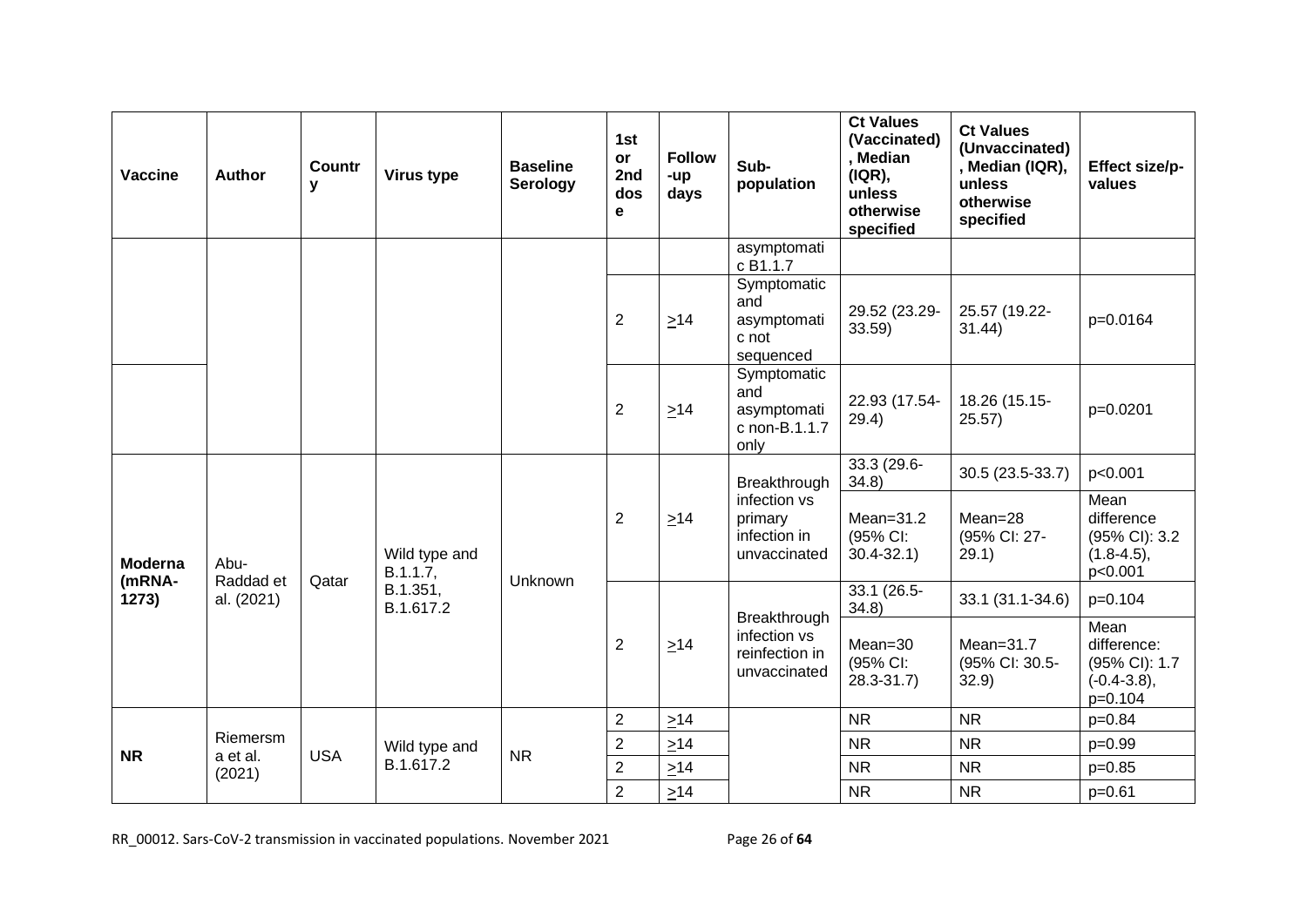| Vaccine | <b>Author</b>            | <b>Countr</b><br>v | <b>Virus type</b>        | <b>Baseline</b><br>Serology | 1st<br>or<br>2nd<br>dos<br>е | <b>Follow</b><br>-up<br>days | Sub-<br>population | <b>Ct Values</b><br>(Vaccinated)<br><b>Median</b><br>( IQR),<br>unless<br>otherwise<br>specified | <b>Ct Values</b><br>(Unvaccinated)<br>Median (IQR),<br>unless<br>otherwise<br>specified | Effect size/p-<br>values |
|---------|--------------------------|--------------------|--------------------------|-----------------------------|------------------------------|------------------------------|--------------------|--------------------------------------------------------------------------------------------------|-----------------------------------------------------------------------------------------|--------------------------|
|         | Elliott et al.<br>(2021) | UK                 | B.1.1.7 and<br>B.1.617.2 | <b>NR</b>                   |                              | >1                           |                    | 27.6 (25.5,<br>29.7)                                                                             | 23.1 (20.3,<br>(25.8)                                                                   | <b>NR</b>                |

This table was extracted and updated from the University of Calgary rapid review. (Salmon et al. 2021)

Abbreviations: CI: confidence intervals; IQR: interquartile range; NR: not reported; SD: standard deviation.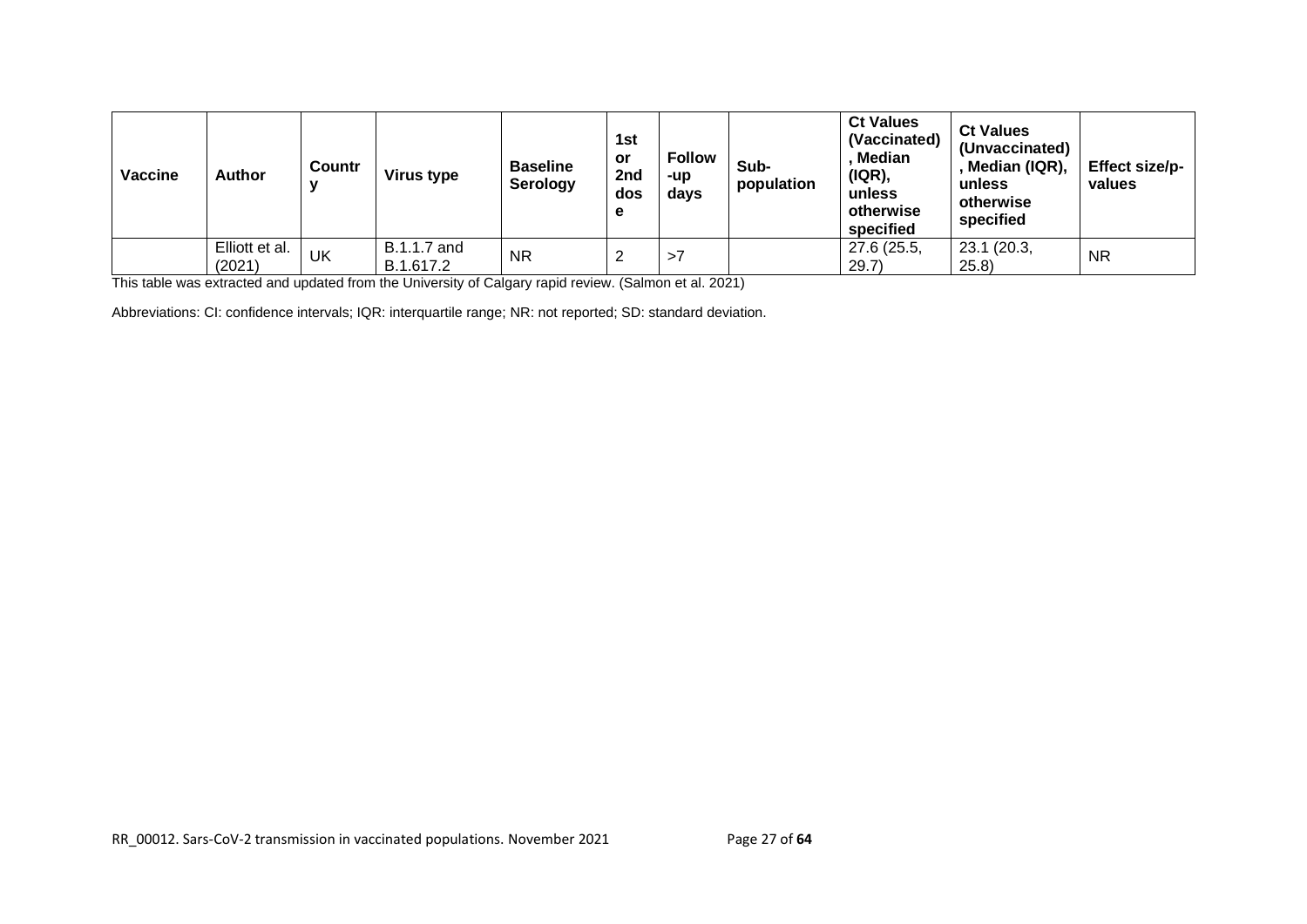# <span id="page-27-0"></span>**3. DISCUSSION**

## <span id="page-27-1"></span>**3.1 Summary of the findings**

In this review we identified evidence from a rapid literature review conducted by the University of Calgary HTA unit, that reported on the transmissibility of COVID-19 among vaccinated individuals (Salmon et al. 2021). We also searched for evidence published after this review and identified one post-hoc analysis of an RCT and eight observational studies that reported on direct transmission, Ct values or viral load.

In total, we included nine studies for vaccine effectiveness against direct transmission from vaccinated people. All studies reported a reduction in transmission of the Alpha variant from partial and fully vaccinated individuals. Vaccine effect on transmission increased with fully vaccinated individuals, compared with partial vaccination. However, only one of the nine studies reported on the Delta variant, which is currently the dominant variant of concern in Wales. Eyre et al. (2021) conducted a large UK retrospective cohort study using the NHS Test and Trace database and reported a small reduction in transmission of the Delta variant from vaccinated people, but also reported that immunity substantially waned within three months post-vaccination. Further research is needed on vaccine effect on transmission of variants of concerns, in particular the Delta variant. There were also confounding factors that were not controlled or adjusted for in some of the studies, such as age, sex and previous COVID-19 infections. Further research that adequately addressed such confounders would add certainty and strengthen the conclusions that could be drawn around the risk of transmission in vaccinated populations.

We also included 19 studies for Ct values and four studies reporting directly on viral load, nine of which were conducted in the UK. There is evidence that Ct values are higher in vaccinated people; a well conducted RCT in the UK showed significantly lower viral load represented by Ct values for the vaccinated cohort. They also found that vaccinated people were PCR-positive for a shorter period of time. Another analysis of a US randomised controlled trial reported similar findings, however neither of these trials included the Delta variant. Not all studies reported the variant of concern that was investigated; however, the results from the studies that included the Delta variant varied. This increases the level of uncertainty around the relationship between vaccinated people, Ct values and transmission of the Delta variant. Also, although Ct values are used as a proxy for viral load, the relationship between viral load and infectiousness is not fully evidenced.

There were a small number  $(n=4)$  of studies identified that reported directly on viral load, which all reported similar findings of a significant reduction in viral load for vaccinated people. As with much of the evidence identified for direct transmission and Ct values, the Delta variant was not the variant of concern investigated in any of the viral load studies.

In conclusion, it seems that earlier findings show a reduction in transmission from vaccinated people. However, these findings relate to the dominant variants of concern present in the study populations at that time. For more recent evidence where the Delta variant is reported,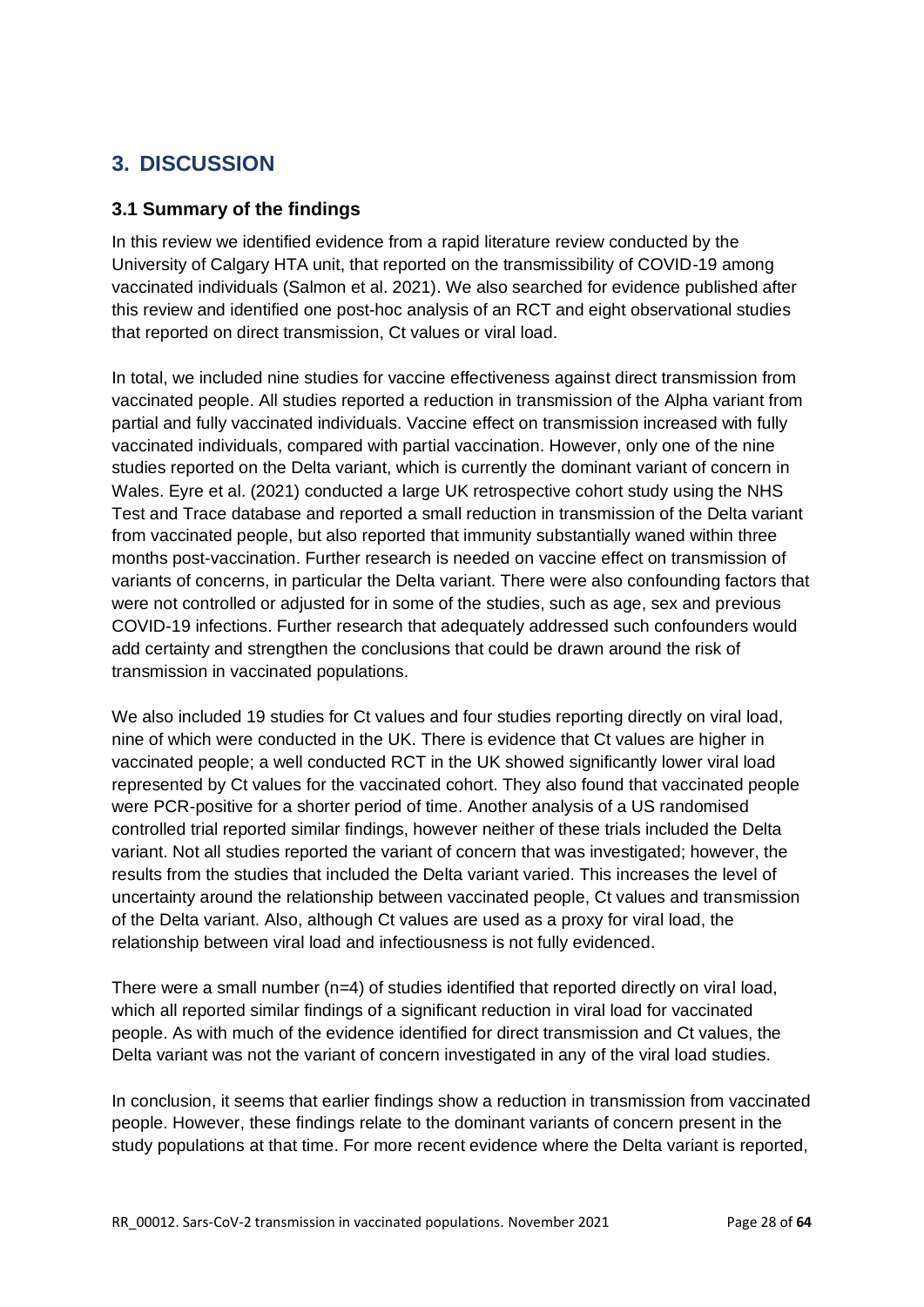or may be the unreported primary variant, the effects of vaccination on transmission is less certain.

## <span id="page-28-0"></span>**3.2 Areas of Uncertainty**

The majority of direct transmission evidence is limited to transmission in household settings. Therefore, there is a gap in the evidence on the risk of transmission in other settings or vulnerable populations that would be of value, such as schools, care homes, hospitals, workplaces, or social venues. Also, the heterogeneity of the identified evidence makes comparing the findings difficult.

Confounding factors such as age, sex and previous COVID-19 infections were not adjusted for in lot of the studies identified, resulting in many of the studies scored as having moderate or serious risk bias. Some studies did not include baseline PCR assessments, so the possibility of persistent PCR positivity after a covid infection cannot be ruled out.

Evidence on transmission of the Delta variant in vaccinated populations is lacking and requires further research. There is some evidence on Ct values and viral load with Delta, and Ct values are used as a proxy for viral load. However, the relationship between viral load and infectivity is not fully evidenced. Furthermore, Ct values can be inaccurate; the number of cycles required for detectable amplification of viral RNA is dependent on a long list of variables beyond simply how much viral RNA is present in a patient specimen (PHE 2020).The relative impacts of these variables on the Ct value differs between test platforms and can vary widely. Variables such as time of collection of specimens after infection onset, efficiency of the collection of the specimen and storage and transport conditions of the specimen prior to testing can all have an impact (PHE 2020).

Evidence of waning immunity against variants of concern, in particular Delta, also requires further investigation.

## <span id="page-28-1"></span>**3.3 Implications for policy and practice**

- The Delta variant is currently dominant in Wales, however most studies focused on the Alpha variant, with a relative lack of evidence on the transmission of the Delta variant (currently dominant in Wales) and settings other than households.
- Given limited evidence on the effectiveness of vaccination on transmission of Delta in households and other settings, other preventative measures to reduce transmission may still be required.
- Further research is indicated to better understand transmission, specifically in this context – the effect of vaccination on transmission of the SARS-CoV-2 Delta variant and other variants of concern in different cohorts and settings.
- Full immunisation (rather than partial) should be encouraged.
- Evidence of waning immunity supports booster vaccines.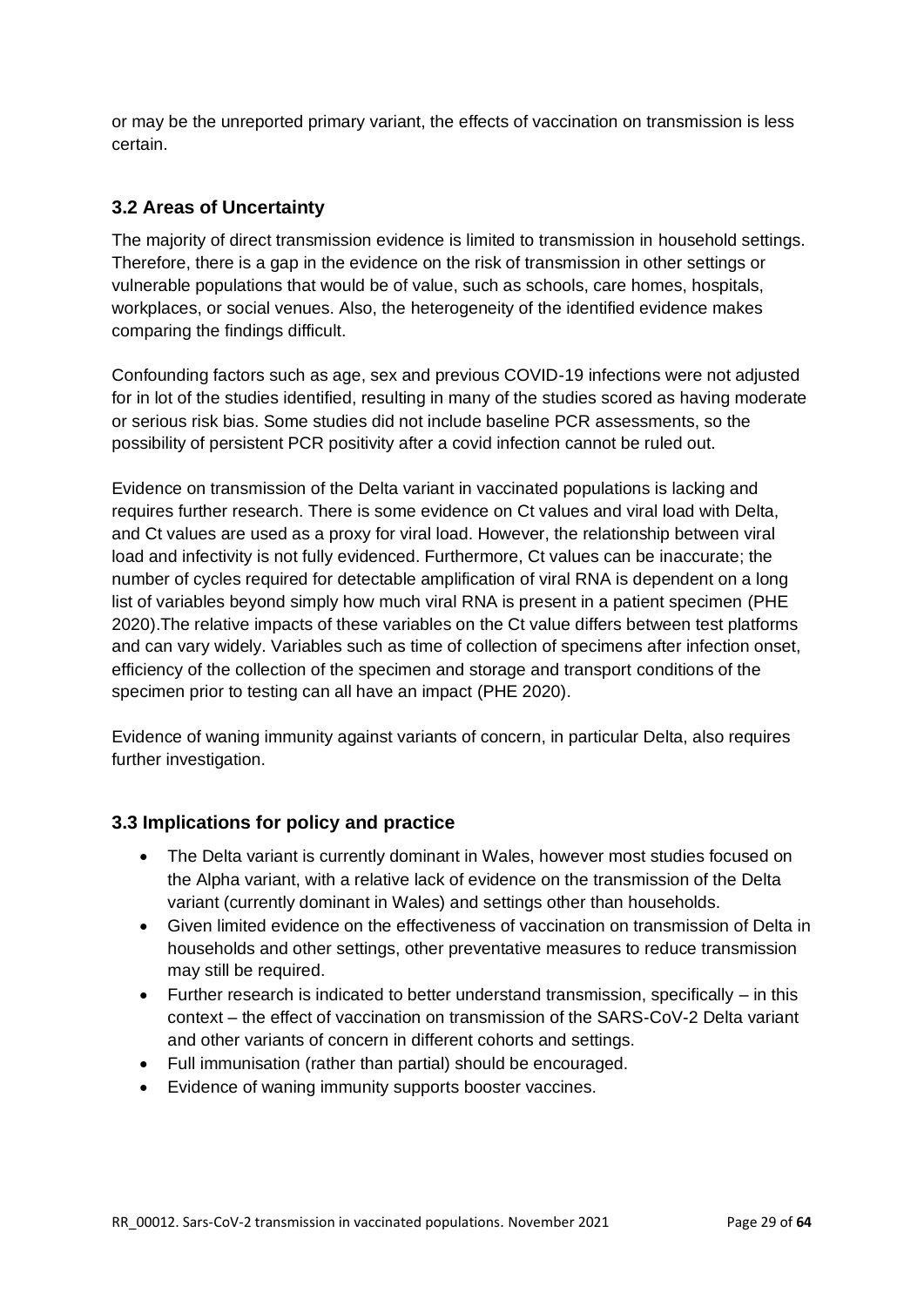## <span id="page-29-0"></span>**3.4 Strengths and limitations of this Rapid Review**

As this is a rapid review, search concepts and strategies were developed to fit in with the rapid nature of this type of review. This may have resulted in studies not being included or identified in the search, also, different variants of concern (e.g. Alpha and Delta) were not specified in the search. Additionally, as this review adapted evidence from the University of Calgary rapid literature review, their methodology and processes were highly relied upon. Some of the included studies were based on preprints which are published prior to peerreview.

HTW conducted Risk of Bias assessments using the ROBINS-I tool and the RoB2, which was consistent with the University of Calgary's approach, we did not undertake GRADE scoring for this review. The majority of the evidence included were observational studies, where confounding factors were an issue and not always adjusted for.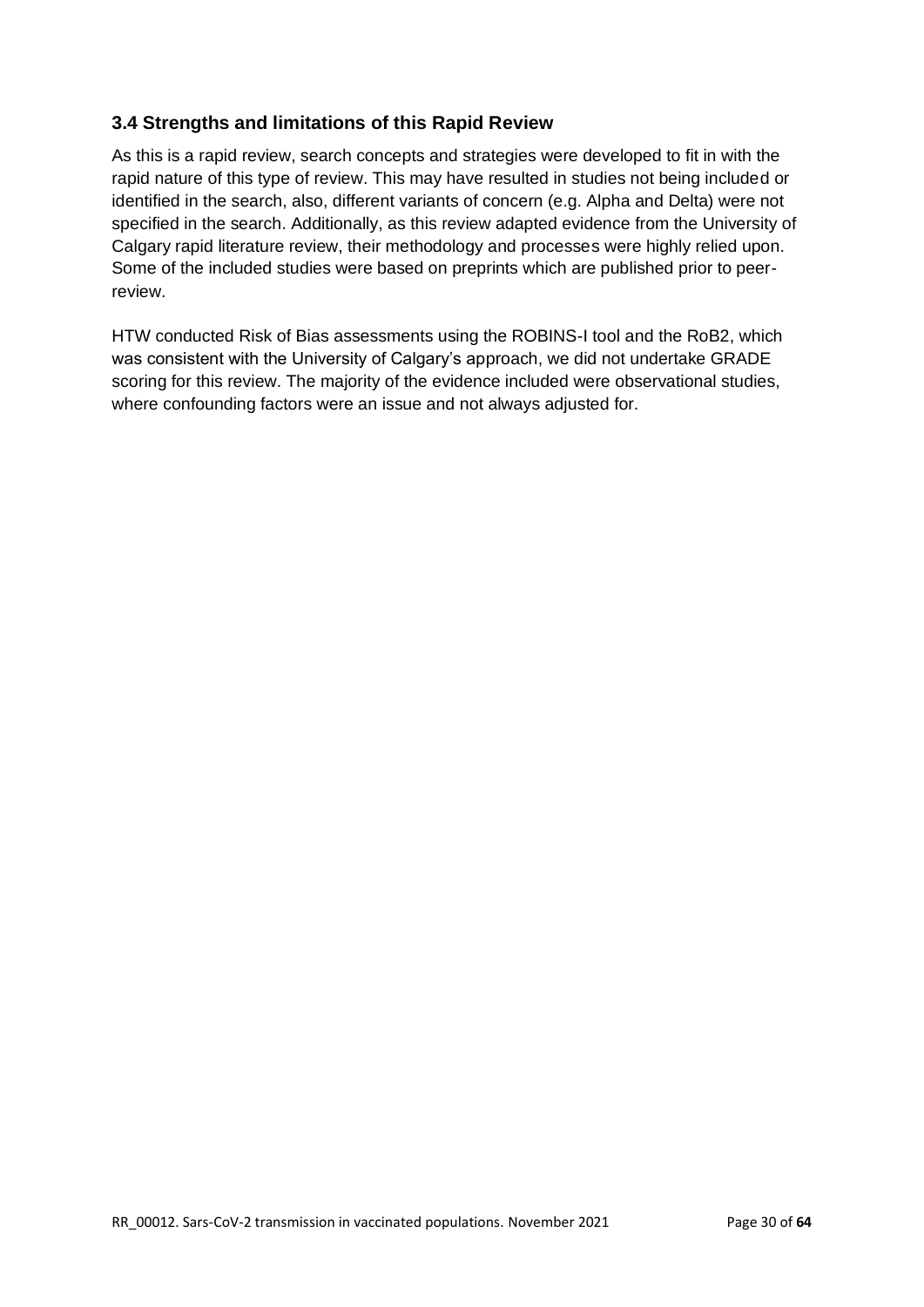# <span id="page-30-0"></span>**4. REFERENCES**

- Abu-Raddad L, J., Chemaitelly H, Ayoub H, H. , et al. (2021). Effect of vaccination and of prior infection on infectiousness of vaccine breakthrough infections and reinfections. medRxiv. 2021.07.28.21261086. doi:<https://doi.org/10.1101/2021.07.28.21261086>
- Ahmed N, Yean CY, Yusof W, et al. (2021). Prevalence and impact of SARS-COV-2 variant of concern (VOC) on disease transmissibility and effectiveness of vaccination: a systematic review and meta-analysis. PROSPERO. CRD42021276481. doi: [https://www.crd.york.ac.uk/PROSPERO/display\\_record.php?RecordID=276481](https://www.crd.york.ac.uk/PROSPERO/display_record.php?RecordID=276481)
- Bailly B, Guilpain L, Bouiller K, et al. (2021). BNT162b2 messenger RNA vaccination did not prevent an outbreak of Severe Acute Respiratory Syndrome Coronavirus 2 variant 501Y.V2 in an elderly nursing home but reduced transmission and disease severity. Clinical Infectious Diseases. ciab446. doi:<https://doi.org/10.1093/cid/ciab446>
- Baltas I, Boshier FAT, Williams CA, et al. (2021). Post-vaccination COVID-19: a casecontrol study and genomic analysis of 119 breakthrough infections in partially vaccinated individuals. Clinical Infectious Diseases. ciab714. doi: <https://doi.org/10.1093/cid/ciab714>
- Braeye T, Cornelissen L, Catteau L, et al. (2021). Vaccine effectiveness against infection and onwards transmission of COVID-19: analysis of Belgian contact tracing data, January-June 2021. Vaccine. 39(39): 5456-60. doi: <https://doi.org/10.1016/j.vaccine.2021.08.060>
- de Gier B, Andeweg S, Joosten R, et al. (2021). Vaccine effectiveness against SARS-CoV-2 transmission and infections among household and other close contacts of confirmed cases, the Netherlands, February to May 2021. Euro Surveillance. 26(31): 2100640. doi:<https://doi.org/10.2807/1560-7917.ES.2021.26.31.2100640>
- de Souza W, Muraro SP, Souza GF, et al. (2021). Clusters of SARS-CoV-2 lineage B.1.1.7 infection after vaccination with adenovirus-vectored and inactivated vaccines: a cohort study. SSRN. 3883263. doi:<https://doi.org/10.2139/ssrn.3883263>
- Duerr R, Dimartino D, Marier C, et al. (2021). Dominance of Alpha and Iota variants in SARS-CoV-2 vaccine breakthrough infections in New York City. medRxiv. 2021.07.05.21259547. doi:<https://doi.org/10.1101/2021.07.05.21259547>
- Elliott P, Haw D, J. , Wang H, et al. (2021). REACT-1 round 13 final report: exponential growth, high prevalence of SARS-CoV-2 and vaccine effectiveness associated with Delta variant in England during May to July 2021. medRxiv. 2021.09.02.21262979. doi:<https://doi.org/10.1101/2021.09.02.21262979>
- Emary KRW, Golubchik T, Aley P, K. , et al. (2021). Efficacy of ChAdOx1 nCoV-19 (AZD1222) vaccine against SARS-CoV-2 VOC 202012/01 (B.1.1.7). SSRN. 3779160. doi:<https://doi.org/10.2139/ssrn.3779160>
- Eyre DW, Taylor D, Purver M, et al. (2021). The impact of SARS-CoV-2 vaccination on Alpha and Delta variant transmission. medRxiv. 2021.09.28.21264260. doi: <https://doi.org/10.1101/2021.09.28.21264260>
- Gazit S, Barak M, Kalkstein N, et al. (2021). BNT162b2 mRNA vaccine effectiveness given confirmed exposure; analysis of household members of COVID-19 patients. medRxiv. 2021.06.29.21259579. doi:<https://doi.org/10.1101/2021.06.29.21259579>
- Harris RJ, Hall JA, Zaidi A, et al. (2021). Impact of vaccination on household transmission of SARS-COV-2 in England. Public Health England. Available at: [https://khub.net/documents/135939561/390853656/Impact+of+vaccination+on+house](https://khub.net/documents/135939561/390853656/Impact+of+vaccination+on+household+transmission+of+SARS-COV-2+in+England.pdf/35bf4bb1-6ade-d3eb-a39e-9c9b25a8122a)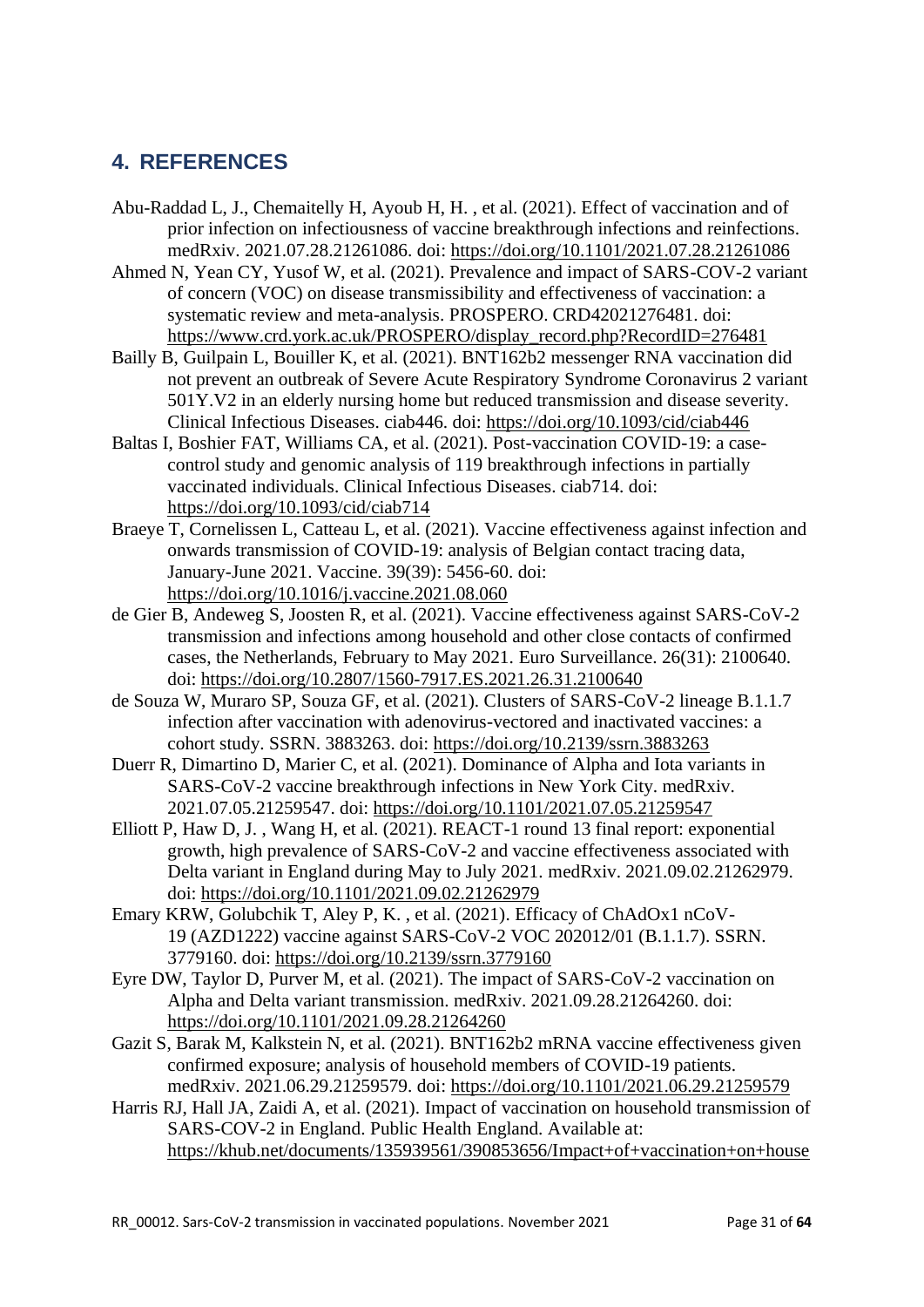[hold+transmission+of+SARS-COV-2+in+England.pdf/35bf4bb1-6ade-d3eb-a39e-](https://khub.net/documents/135939561/390853656/Impact+of+vaccination+on+household+transmission+of+SARS-COV-2+in+England.pdf/35bf4bb1-6ade-d3eb-a39e-9c9b25a8122a)[9c9b25a8122a](https://khub.net/documents/135939561/390853656/Impact+of+vaccination+on+household+transmission+of+SARS-COV-2+in+England.pdf/35bf4bb1-6ade-d3eb-a39e-9c9b25a8122a) [Accessed 3 Dec 2021].

- Hooper L, Clark R, Pearce-Smith N. (2021). Transmission of COVID-19 following COVID-19 vaccination: protocol for a rapid review. PROSPERO. CRD42021257125. doi: [https://www.crd.york.ac.uk/PROSPERO/display\\_record.php?RecordID=257125](https://www.crd.york.ac.uk/PROSPERO/display_record.php?RecordID=257125)
- Ioannou P, Karakonstantis S, Astrinaki E, et al. (2021). Transmission of SARS-CoV-2 variant B.1.1.7 among vaccinated health care workers. Infectious Diseases. 53(11): 876-9. doi:<https://doi.org/10.1080/23744235.2021.1945139>
- Jacobson KB, Pinsky BA, Montez Rath ME, et al. (2021). Post-vaccination SARS-CoV-2 infections and incidence of presumptive B.1.427/B.1.429 variant among healthcare personnel at a northern California academic medical center. Clinical Infectious Diseases. ciab554. doi:<https://doi.org/10.1093/cid/ciab554>
- Jones NK, Rivett L, Seaman S, et al. (2021). Single-dose BNT162b2 vaccine protects against asymptomatic SARS-CoV-2 infection. eLife. 10(04): e68808. doi: <https://doi.org/10.7554/eLife.68808>
- Layan M, Gilboa M, Gonen T, et al. (2021). Impact of BNT162b2 vaccination and isolation on SARS-CoV-2 transmission in Israeli households: an observational study. medRxiv. 2021.07.12.21260377. doi:<https://doi.org/10.1101/2021.07.12.21260377>
- Levine-Tiefenbrun M, Yelin I, Katz R, et al. (2021). Initial report of decreased SARS-CoV-2 viral load after inoculation with the BNT162b2 vaccine. Nature Medicine. 27: 790-2. doi:<https://doi.org/10.1038/s41591-021-01316-7>
- Lumley SF, Rodger G, Constantinides B, et al. (2021). An observational cohort study on the incidence of SARS-CoV-2 infection and B.1.1.7 variant infection in healthcare workers by antibody and vaccination status. medRxiv. 2021.03.09.21253218. doi: <https://doi.org/10.1101/2021.03.09.21253218>
- McEllistrem M, J. CC, J. BD, et al. (2021). Single dose of an mRNA Severe Acute Respiratory Syndrome Coronavirus 2 (SARS-Cov-2) vaccine is associated with lower nasopharyngeal viral load among nursing home residents with asymptomatic Coronavirus Disease 2019 (COVID-19). Clinical Infectious Diseases. 73(6): e1365 e7. doi:<https://doi.org/10.1093/cid/ciab263>
- McIntosh L, O'Neill G, Le X. (2021). Systematic review of the efficacy of the COVID-19 vaccine in reducing disease transmission. PROSPERO. CRD42021246054. doi: [https://www.crd.york.ac.uk/PROSPERO/display\\_record.php?RecordID=246054](https://www.crd.york.ac.uk/PROSPERO/display_record.php?RecordID=246054)
- Mostafa HH, Luo CH, Morris CP, et al. (2021). SARS-CoV-2 infections in mRNA vaccinated individuals are biased for viruses encoding spike E484K and associated with reduced infectious virus loads that correlate with respiratory antiviral IgG levels. medRxiv. 2021.07.05.21259105. doi:<https://doi.org/10.1101/2021.07.05.21259105>
- Muhsen K, Maimon N, Mizrahi A, et al. (2021). Effectiveness of BNT162b2 mRNA COVID-19 vaccine against acquisitions of SARS-CoV-2 among health care workers in long-term care facilities: a prospective cohort study. SSRN. 3885633. doi: <https://doi.org/10.2139/ssrn.3885633>
- National Institute of Allergy and Infectious Diseases (NIAID). (2021). A study of SARS CoV-2 infection and potential transmission in individuals immunized with Moderna COVID-19 vaccine. Available at:<https://clinicaltrials.gov/show/NCT04811664> [Accessed 9 Dec 2021].
- PHE. (2020). Understanding cycle threshold (Ct) in SARS-CoV-2 RT-PCR; a guide for health protection teams. PHE publications gateway number: GW-1651. Public Health England. Available at: [https://www.gov.uk/government/publications/cycle-threshold](https://www.gov.uk/government/publications/cycle-threshold-ct-in-sars-cov-2-rt-pcr)[ct-in-sars-cov-2-rt-pcr](https://www.gov.uk/government/publications/cycle-threshold-ct-in-sars-cov-2-rt-pcr) [Accessed 3 Dec 2021].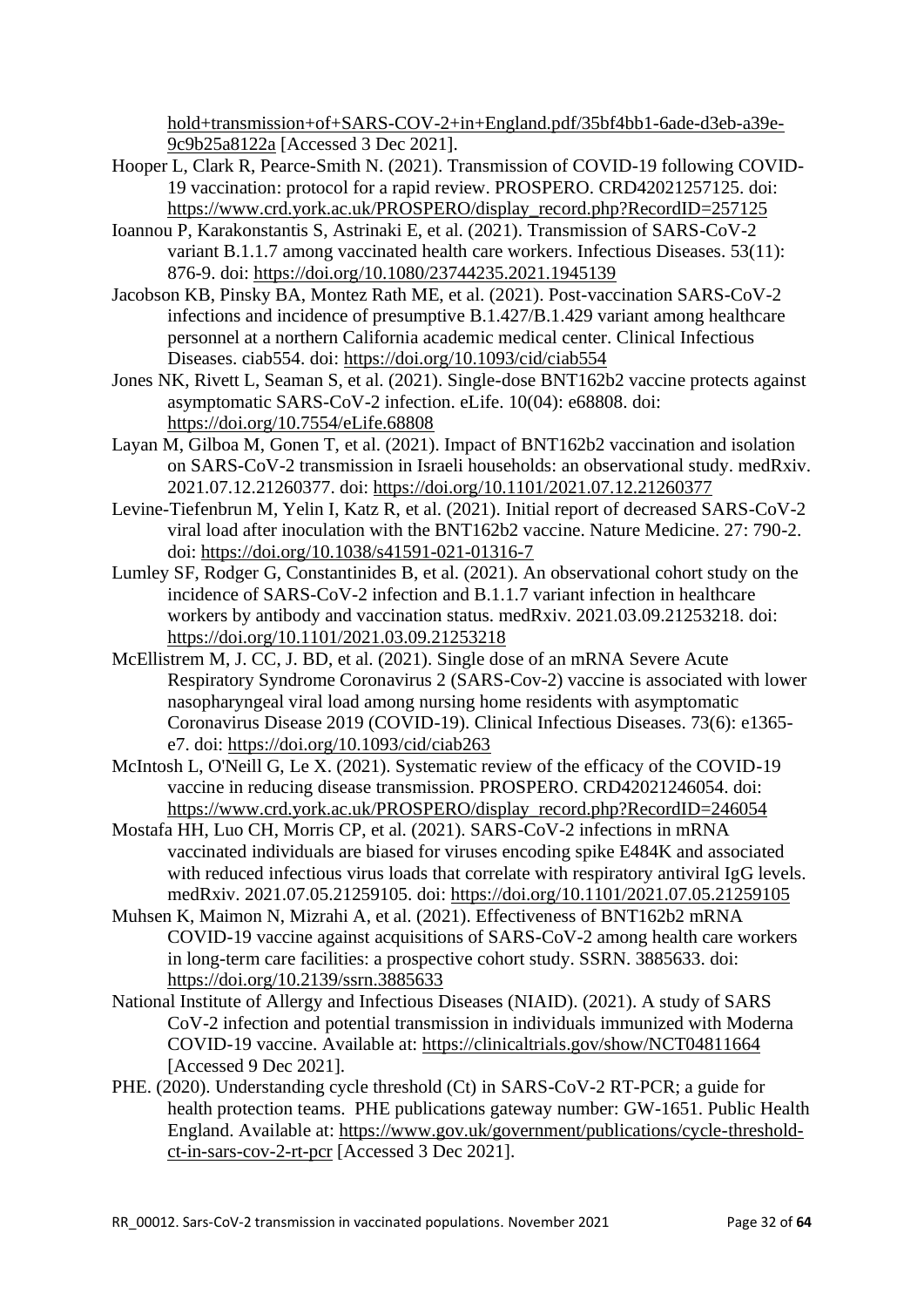- Pouwels KB, Pritchard E, Matthews PC, et al. (2021). Impact of Delta on viral burden and vaccine effectiveness against new SARS-CoV-2 infections in the UK. medRxiv. 2021.08.18.21262237. doi:<https://doi.org/10.1101/2021.08.18.21262237>
- Pritchard E, Matthews PC, Stoesser N, et al. (2021). Impact of vaccination on SARS-CoV-2 cases in the community: a population-based study using the UK COVID-19 Infection Survey. medRxiv. 2021.04.22.21255913. doi: <https://doi.org/10.1101/2021.04.22.21255913>
- Regev-Yochay G, Amit S, Bergwerk M, et al. (2021). Decreased infectivity following BNT162b2 vaccination: a prospective cohort study in Israel. Lancet Regional Health. Europe. 7: 100150. doi:<https://doi.org/10.1016/j.lanepe.2021.100150>
- Riemersma KK, Grogan BE, Kita-Yarbro A, et al. (2021). Shedding of infectious SARS-CoV-2 despite vaccination when the Delta variant is prevalent - Wisconsin, July 2021. medRxiv. 2021.07.31.21261387. doi:<https://doi.org/10.1101/2021.07.31.21261387>
- Rolando P, Paila YD, Girard B, et al. (2021). Initial analysis of viral dynamics and circulating viral variants during the mRNA-1273 Phase 3 COVE trial. medRxiv. 2021.09.28.21264252. doi:<https://doi.org/10.1101/2021.09.28.21264252>
- Rovida F, Cassaniti I, Paolucci S, et al. (2021). SARS-CoV-2 vaccine breakthrough infections with the Alpha variant are asymptomatic or mildly symptomatic among health care workers. medRxiv. 2021.06.29.21259500. doi: <https://doi.org/10.1101/2021.06.29.21259500>
- Salmon C, Flanagan J, Farkas B, et al. (2021). Transmissibility of COVID-19 among vaccinated individuals: a rapid literature review - Update #2. Available at: [https://sporevidencealliance.ca/wp-content/uploads/2021/10/Transmissibility-of-](https://sporevidencealliance.ca/wp-content/uploads/2021/10/Transmissibility-of-COVID-Vaccinated-Individuals_Final-Report_2021.09.24.pdf)[COVID-Vaccinated-Individuals\\_Final-Report\\_2021.09.24.pdf](https://sporevidencealliance.ca/wp-content/uploads/2021/10/Transmissibility-of-COVID-Vaccinated-Individuals_Final-Report_2021.09.24.pdf) [Accessed 3 Dec 2021].
- Salo J, Hägg M, Kortelainen M, et al. (2021). The indirect effect of mRNA-based Covid-19 vaccination on unvaccinated household members. medRxiv. 2021.05.27.21257896. doi:<https://doi.org/10.1101/2021.05.27.21257896>
- Shah ASV, Gribben C, Bishop J, et al. (2021). Effect of vaccination on transmission of SARS-CoV-2. New England Journal of Medicine. 385: 1718-20. doi: <https://doi.org/10.1056/NEJMc2106757>
- Shapiro J, Dean N, Madewell Z, et al. (2021). Efficacy estimates for various COVID-19 vaccines: what we know from the literature and reports. medRxiv. 2021.05.20.21257461. doi:<https://doi.org/10.1101/2021.05.20.21257461>
- Shitrit P, Zuckerman NS, Mor O, et al. (2021). Nosocomial outbreak caused by the SARS-CoV-2 Delta variant in a highly vaccinated population, Israel, July 2021. Euro Surveillance. 26(39): pii=2100822. doi: [https://doi.org/10.2807/1560-](https://doi.org/10.2807/1560-7917.ES.2021.26.39.2100822) [7917.ES.2021.26.39.2100822](https://doi.org/10.2807/1560-7917.ES.2021.26.39.2100822)
- Shrotri M, Krutikov M, Palmer T, et al. (2021). Vaccine effectiveness of the first dose of ChAdOx1 nCoV-19 and BNT162b2 against SARS-CoV-2 infection in residents of long-term care facilities in England (VIVALDI): a prospective cohort study. Lancet Infectious Diseases. 21(11): 1529-38. doi: [https://doi.org/10.1016/S1473-](https://doi.org/10.1016/S1473-3099(21)00289-9) [3099\(21\)00289-9](https://doi.org/10.1016/S1473-3099(21)00289-9)
- Singanayagam A, Hakki S, Dunning J, et al. (2021). Community transmission and viral load kinetics of SARS-CoV-2 Delta (B.1.617.2) variant in vaccinated and unvaccinated individuals. SSRN. 3918287. doi:<https://doi.org/10.2139/ssrn.3918287>
- Thompson MG, Burgess JL, Naleway AL, et al. (2021). Prevention and attenuation of Covid-19 with the BNT162b2 and mRNA-1273 vaccines. New England Journal of Medicine. 385(4): 320-9. doi:<https://doi.org/10.1056/NEJMoa2107058>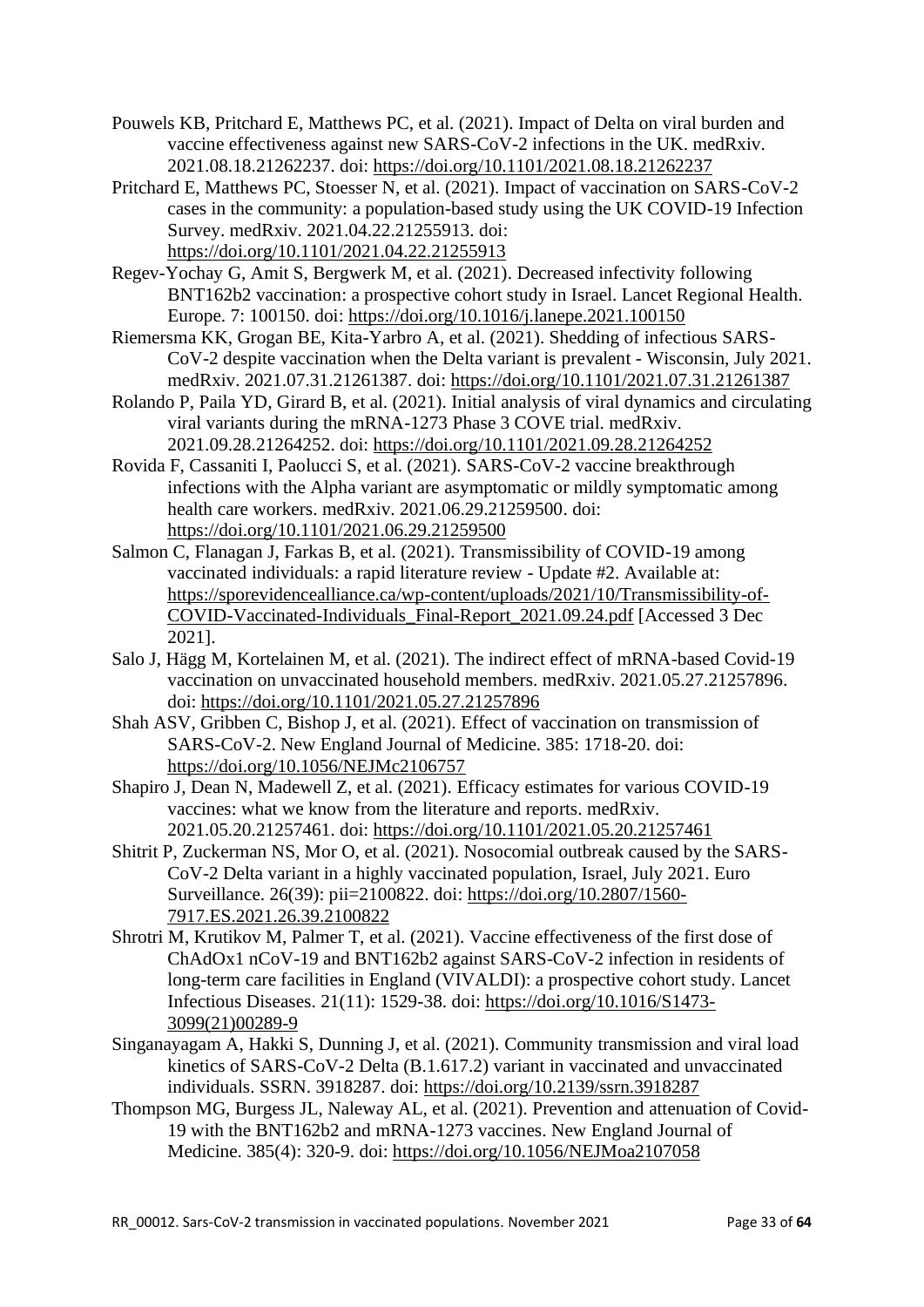- Venice S, Morris M-K, Sotomayor-Gonzalez A, et al. (2021). Predominance of antibodyresistant SARS-CoV-2 variants in vaccine breakthrough cases from the San Francisco Bay Area, California. medRxiv. 2021.08.19.21262139. doi: <https://doi.org/10.1101/2021.08.19.21262139>
- Vignier N, Berot V, Bonnave N, et al. (2021). Breakthrough infections of SARS-CoV-2 Gamma variant in fully vaccinated gold miners, French Guiana, 2021. Emerging Infectious Diseases. 27(10): 2673-6. doi:<https://doi.org/10.3201/eid2710.211427>
- WHO. (2021). WHO Coronavirus (COVID-19) Dashboard. World Health Organization Available at:<https://covid19.who.int/> [Accessed 1 Dec 2021].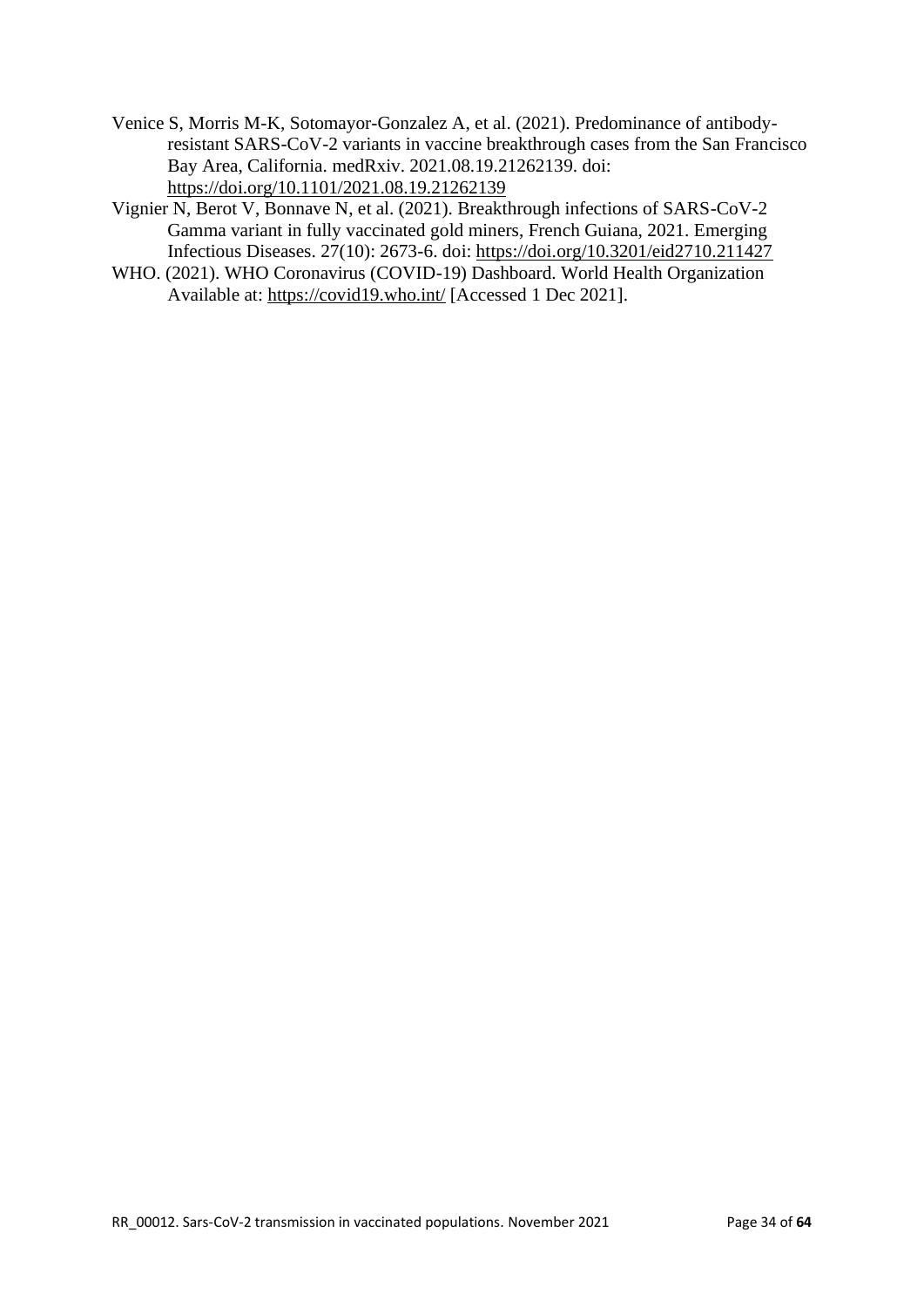# <span id="page-34-0"></span>**5. RAPID REVIEW METHODS**

## <span id="page-34-1"></span>**5.1 Eligibility criteria**

Table 7 details the inclusion and exclusion criteria used to select evidence for this review. Initial scoping searches identified a rapid literature review (Salmon et al. 2021) that included relevant evidence published up to 23 August 2021. We used this as a source of relevant study outcome data up to this date. We also included primary studies published since 23 August 2021 (last date of search 5 October 2021) or older studies that were not included in the review by Salmon et al. (2021).

|                                                 | <b>Inclusion criteria</b>                                                                                                                                 | <b>Exclusion criteria</b> |  |  |  |
|-------------------------------------------------|-----------------------------------------------------------------------------------------------------------------------------------------------------------|---------------------------|--|--|--|
| <b>Population</b>                               | People who have received partial or complete<br>COVID-19 vaccination                                                                                      |                           |  |  |  |
| <b>Settings</b>                                 | Any setting (we will report on specific<br>transmission setting, where reported)                                                                          |                           |  |  |  |
| Intervention /<br>exposure                      | SARS-CoV-2 / COVID-19                                                                                                                                     |                           |  |  |  |
| Comparison                                      | Unvaccinated people with COVID-19 infection.<br>Non-comparative data were also considered                                                                 |                           |  |  |  |
| <b>Outcome measures</b>                         | SARS-CoV-2 transmission (including<br>transmission rate, secondary attack rate)                                                                           |                           |  |  |  |
|                                                 | Ct values (used as a proxy to signify viral load)                                                                                                         |                           |  |  |  |
|                                                 | <b>Duration of illness</b>                                                                                                                                |                           |  |  |  |
| <b>Study design</b>                             | We will prioritise systematic reviews where<br>possible, but include observational studies if<br>required.                                                |                           |  |  |  |
| <b>Countries</b>                                | Any                                                                                                                                                       |                           |  |  |  |
| Language of<br>publication                      | English                                                                                                                                                   |                           |  |  |  |
| <b>Publication date</b>                         |                                                                                                                                                           |                           |  |  |  |
| <b>Publication type</b>                         | Published and preprint                                                                                                                                    |                           |  |  |  |
| <b>Other factors</b><br>Any other key points to | We will also look for evidence in other respiratory viruses (e.g. influenza), if<br>evidence on SARS-CoV-2 transmission is limited.                       |                           |  |  |  |
| note                                            | We will also report symptom status (e.g. pre-symptomatic, asymptomatic,<br>symptomatic, types and severity of symptoms), where reported.                  |                           |  |  |  |
|                                                 | We will report on type of vaccination (including partial and complete<br>vaccination status) and variant strains, e.g. variants of concern, if available. |                           |  |  |  |

#### . **Table 7: Eligibility criteria for included evidence**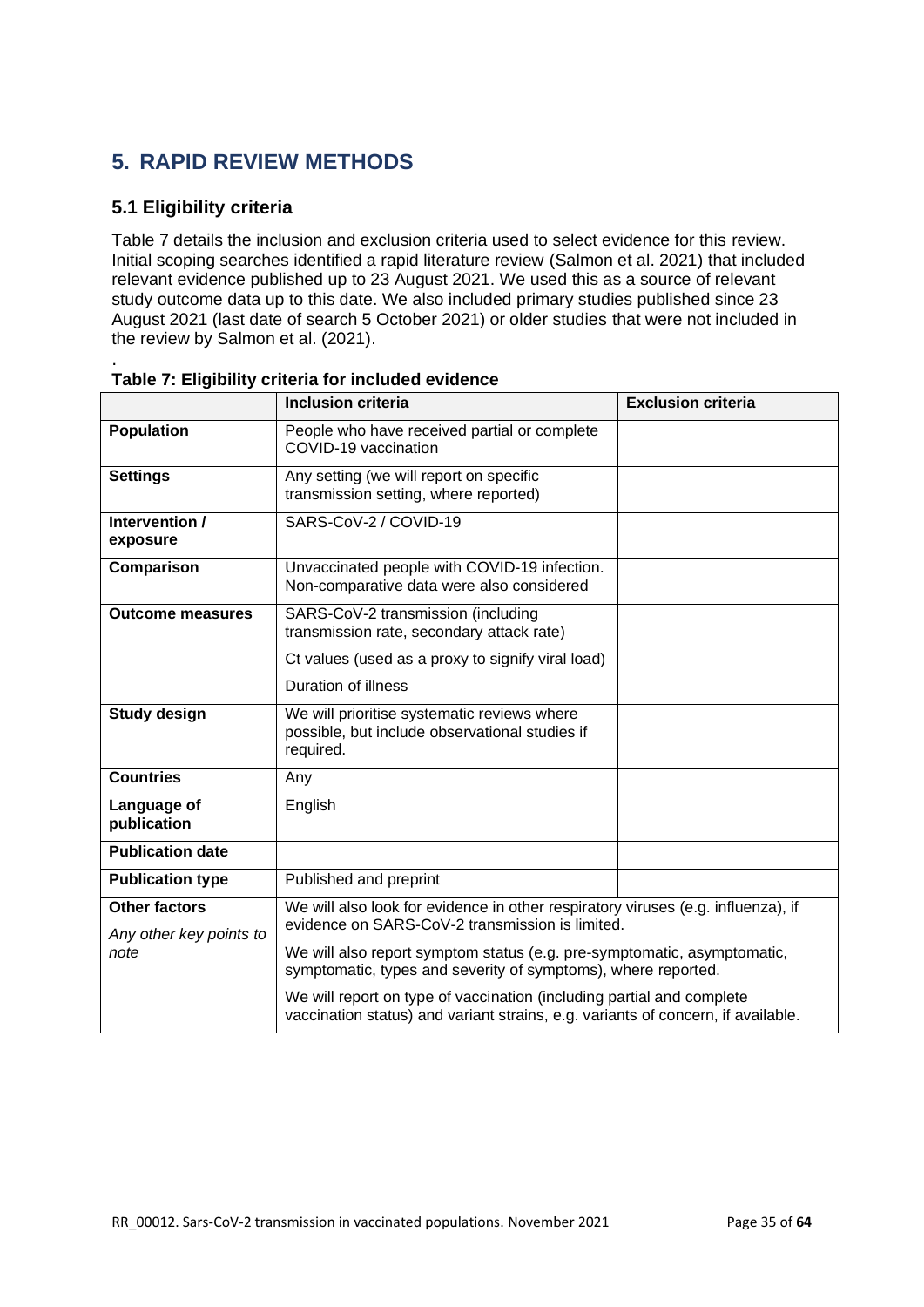## <span id="page-35-0"></span>**5.2 Literature search**

We searched for evidence on the transmission risk of SARS-CoV-2 from vaccinated people to unvaccinated or vaccinated people.

A systematic literature search for evidence was carried out between 6 and 14 October 2021. Table 8 lists all databases and resources searched. The key concepts included in the searches were COVID-19/SARS-CoV-2 and vaccination and transmission. The searches were limited to English language and had a general animals exclusions filter applied when available. No date limits or study design filters were applied to the searches. Ongoing trials, comment/editorials, and preprints were included in the searches through careful decisionmaking regarding resource selection. Appendix 1 gives the search strategy used for MEDLINE. Search strategies for other databases are available on request. The eligibility criteria used to select evidence for the appraisal are outlined in Table 8, and in the full protocol in Appendix 2. These criteria were developed with input from the wider Wales COVID-19 Evidence Centre group and consultation with stakeholders.

| <b>Database</b>                                   | <b>Segment</b>               | Date            |
|---------------------------------------------------|------------------------------|-----------------|
|                                                   |                              | <b>Searched</b> |
| Ovid MEDLINE and Epub Ahead of Print, In-         | 1946 to October 05, 2021     | 06/10/21        |
| Process, In-Data-Review & Other Non-Indexed       |                              |                 |
| <b>Citations and Daily</b>                        |                              |                 |
| Ovid Embase                                       | 1996 to 2021 October 05      | 06/10/21        |
| Cochrane Library                                  | Issue 10 of 12, October 2021 | 06/10/21        |
| Cochrane COVID-19 Study Register                  |                              | 07/10/21        |
| INAHTA HTA database                               | ۰                            | 06/10/21        |
| Love COVID for covid-specific search              | $\blacksquare$               | 06/10/21        |
| (Epistemonikos)                                   |                              |                 |
| Clinicaltrials.gov                                | -                            | 13/10/21        |
| WHO ICTRP [International Clinical Trials Registry |                              | 13/10/21        |
| Platform]                                         |                              |                 |
| PROSPERO recent/ongoing systematic reviews        | $\blacksquare$               | 14/10/21        |
| database                                          |                              |                 |
| NICE Covid-19 evidence                            |                              | 08/10/21        |
| NICE Evidence Search [Filters: guidance;          | $\blacksquare$               | 08/10/21        |
| commissioning guides, evidence summaries,         |                              |                 |
| HTA, systematic reviews]                          |                              |                 |
| TRIP Pro                                          |                              | 07/10/21        |
| Google Advanced Search                            |                              | 11/10/21        |

#### **Table 8: resources list**

## <span id="page-35-1"></span>**5.3 Data extraction**

Three researchers checked eligible studies against the inclusion/exclusion criteria. A single researcher extracted data from relevant evidence sources; a sample of these were checked by a second researcher. Extracted data included details of study characteristics and reported outcomes.

## <span id="page-35-2"></span>**5.4 Quality appraisal**

Risk of Bias assessments were undertaken using ROBINS-I for observational studies, Cochrane Risk of Bias tool for RCTs (RoB2) and ROBIS for the University of Calgary review. ROBINS-I assessments were completed independently by two researchers (SB and LE) for each observational study; any difference in scores were reviewed and joint agreement reached. RoB2 and ROBIS were completed independently by a single researcher (SB).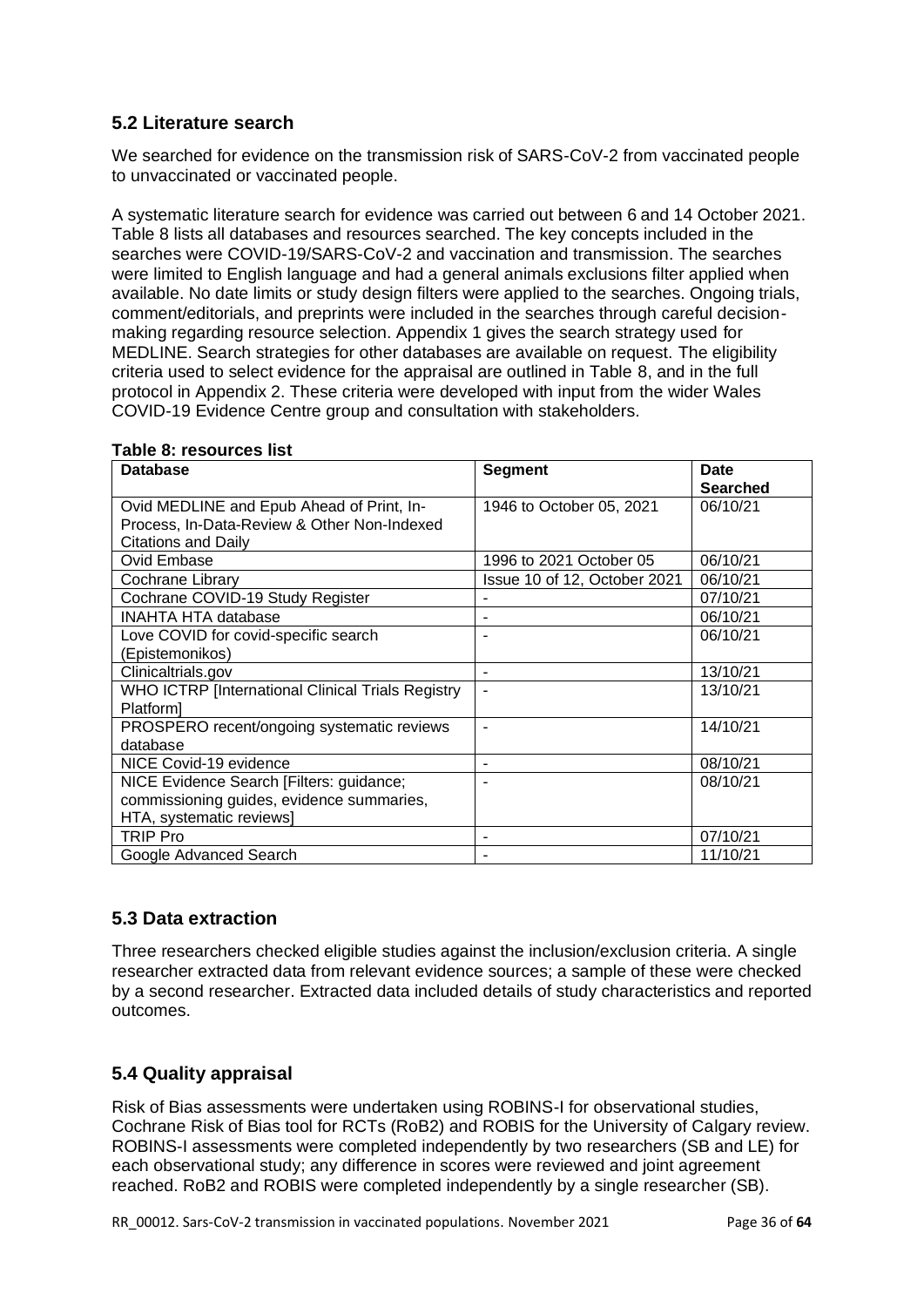# <span id="page-36-0"></span>**5.5 Synthesis**

Evidence was synthesised narratively.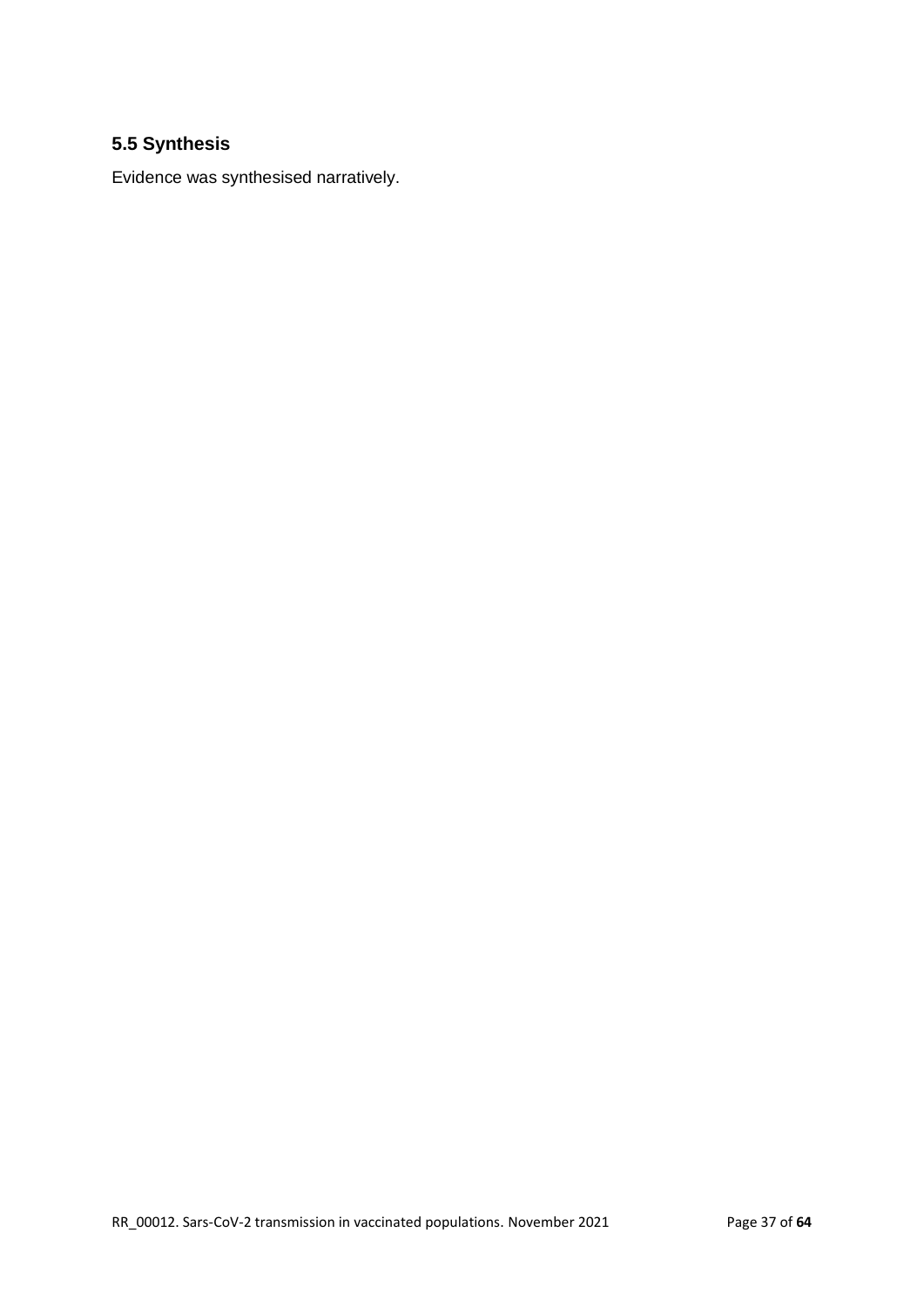### **Flow diagram outlining selection of relevant evidence sources**

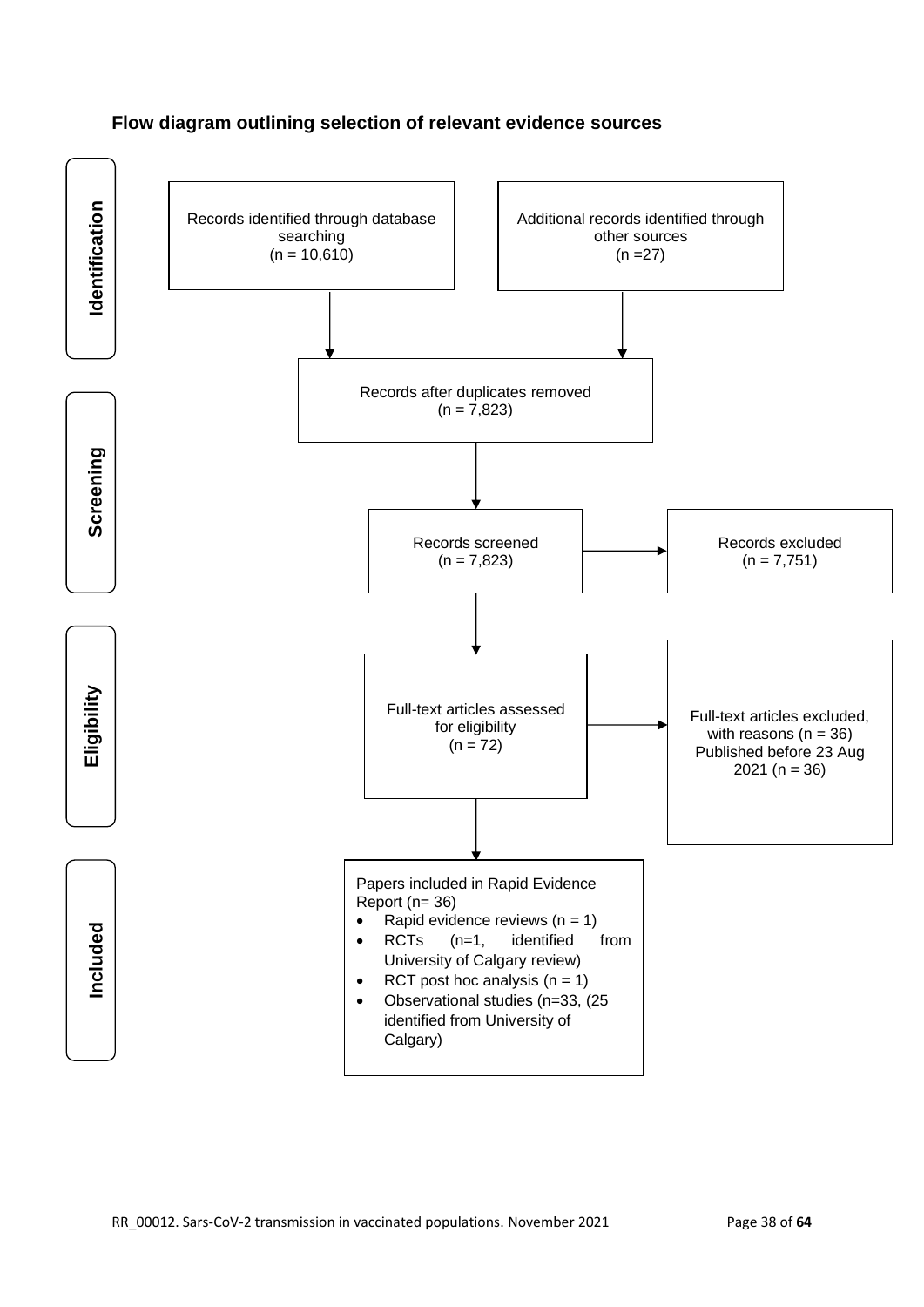# **6. EVIDENCE**

# **6.1 Data extraction tables**

**Table 9: Summary of the University of Calgary (Salmon et al. 2021) rapid literature review**

<span id="page-38-1"></span><span id="page-38-0"></span>

| <b>Included Studies</b>                                                                                                                                        | Inclusion criteria                                                                                                                                                                                                                                                                                                                                                                                                                                                                        | Quality                                                                                                                                                                                                                                                                           | <b>Observations/notes</b>                                                                                                                                                                                                                                     |
|----------------------------------------------------------------------------------------------------------------------------------------------------------------|-------------------------------------------------------------------------------------------------------------------------------------------------------------------------------------------------------------------------------------------------------------------------------------------------------------------------------------------------------------------------------------------------------------------------------------------------------------------------------------------|-----------------------------------------------------------------------------------------------------------------------------------------------------------------------------------------------------------------------------------------------------------------------------------|---------------------------------------------------------------------------------------------------------------------------------------------------------------------------------------------------------------------------------------------------------------|
| <b>Number of included studies:</b><br>Total: 45 studies<br>Including six RCTs and 39<br>observational studies                                                  | Review period: up to 23 August 2021<br>Review purpose: to identify comparative<br>observational studies and randomized<br>controlled trials (RCTs) evaluating the<br>effectiveness or efficacy of COVID-19<br>vaccination in reducing infection transmission,                                                                                                                                                                                                                             | <b>ROBIS</b> overall<br>score: LOW<br>Each domain:<br>Concerns<br>regarding<br>specification of                                                                                                                                                                                   | Data on the following outcomes were<br>extracted for this review: Ct values, viral load,<br>the number of persons who are infected by<br>someone who has COVID-19 and has had<br>the vaccine (direct transmission).<br>On the overall risk of bias domain for |
| <b>Publication date of included</b><br>studies:<br>Up to 23 August 2021<br>https://sporevidencealliance.ca/key-<br>activities/covid-19-evidence-<br>synthesis/ | asymptomatic viral carriage, and other proxies<br>of possible transmission, such as cycle<br>threshold (Ct) values and viral load.<br>Included study designs: RCTs and<br>observational studies (cohort and case<br>studies).<br>Included outcome measures:<br>Ct values, viral load, asymptomatic laboratory<br>confirmed cases by RT-PCR post-vaccination<br>and the number of persons who are infected<br>by someone who has COVID-19 and has had<br>the vaccine (direct transmission) | study eligibility<br>criteria: LOW<br>Concerns<br>regarding methods<br>used to identify<br>and/or select<br>studies: LOW<br>Concerns<br>regarding methods<br>used to collect data<br>and appraise<br>studies: LOW<br>Concerns<br>regarding the<br>synthesis and<br>findings: HIGH | observational studies, 20 studies were rated<br>as moderate risk of bias, 14 were serious,<br>three were critical, one was low, and one did<br>not have sufficient information.                                                                               |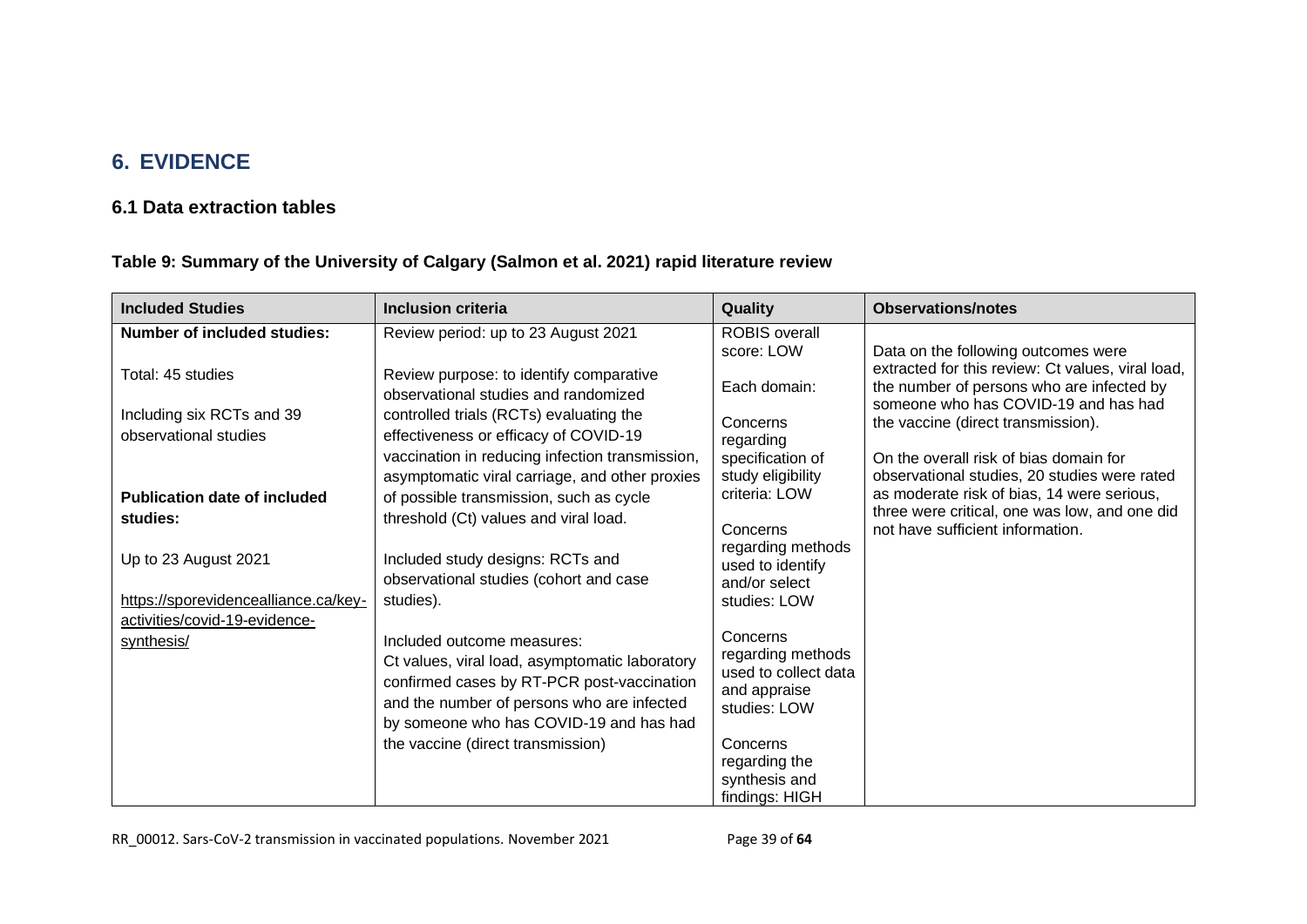| Studies evaluating the transmissibility or<br>infectivity of COVID-19 among vaccinated<br>individuals were included. |  |  |
|----------------------------------------------------------------------------------------------------------------------|--|--|
|                                                                                                                      |  |  |
|                                                                                                                      |  |  |
|                                                                                                                      |  |  |
|                                                                                                                      |  |  |
|                                                                                                                      |  |  |

**Abbreviations: RCTs: Randomised controlled trials, RT-PCR: reverse transcription polymerase chain reaction test, Ct: cycle threshold**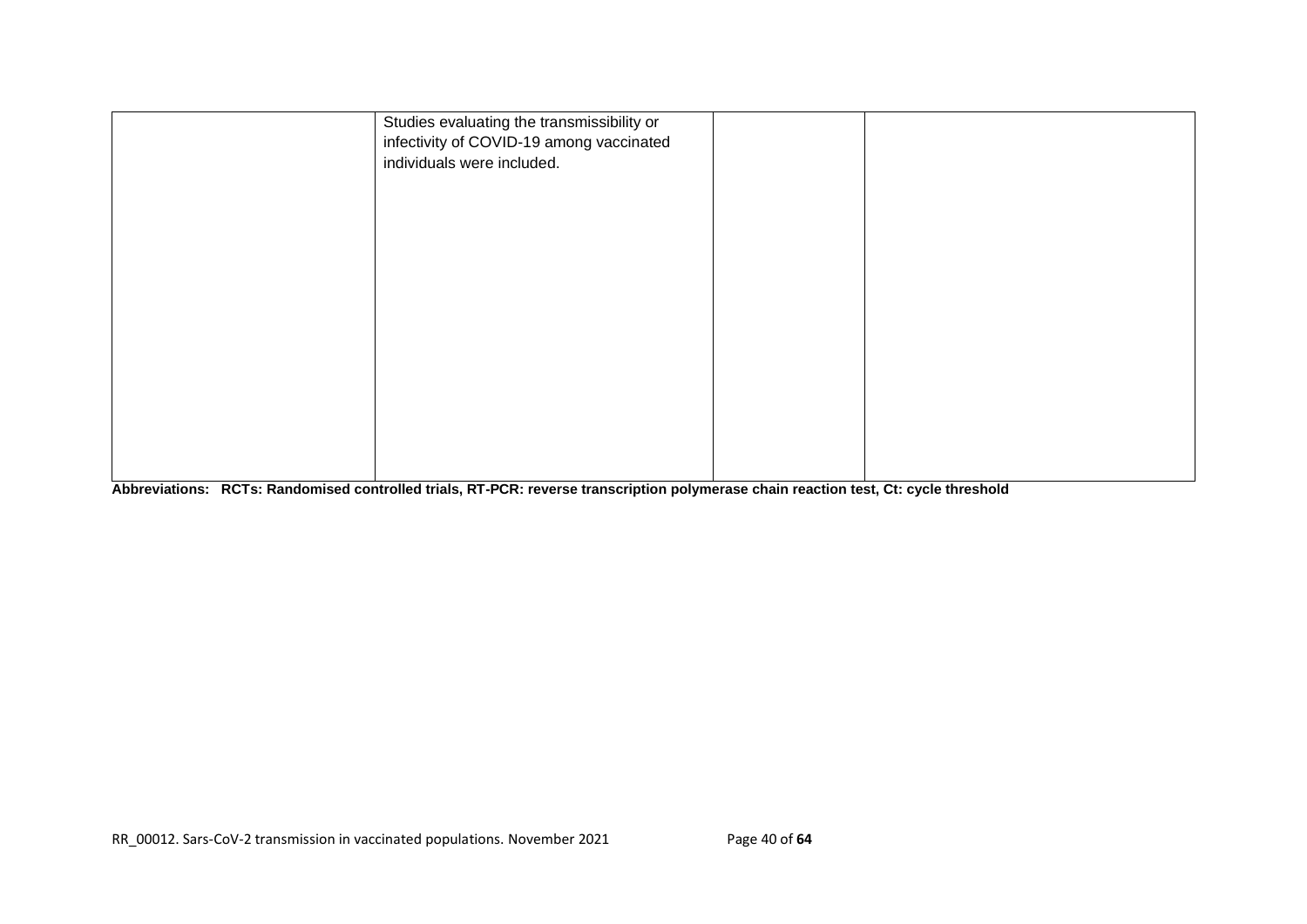# **Table 10: Summary of included primary studies**

| <b>Study</b><br>reference    | <b>Study Details</b>                                                             | <b>Vaccine Information</b>                               | <b>Effectiveness</b><br><b>Outcomes</b> | <b>Comments</b>                                                  |
|------------------------------|----------------------------------------------------------------------------------|----------------------------------------------------------|-----------------------------------------|------------------------------------------------------------------|
| Vignier et al.               | <b>Study Design: Prospective Cohort</b>                                          | Vaccine: BNT162b2                                        | Ct values<br>$\bullet$                  | The Gamma variant<br>COVID-19 outbreak                           |
| (2021)<br>Country:           | <b>Participants</b><br>All participants were miners in a gold mine.              | <b>Manufacturer: Pfizer</b><br><b>BioNTech</b>           |                                         | had a high attack rate<br>among persons fully<br>vaccinated with |
| French Guiana                | Age: Median age 53.3                                                             | <b>Number of Doses: 1 or</b><br>$\overline{2}$           |                                         | BNT162b2 vaccine.<br>Working conditions of                       |
|                              | %Female: 4.72%                                                                   |                                                          |                                         | the miners could have<br>contributed to                          |
|                              | Total sample size: 37                                                            |                                                          |                                         | transmission. This is<br>a small, isolated                       |
|                              | Date of Recruitment: May-June 2021                                               |                                                          |                                         | population so<br>generalisability is<br>limited.                 |
|                              | <b>Overall RoB: Serious</b>                                                      |                                                          |                                         |                                                                  |
|                              | VOC: Gamma                                                                       |                                                          |                                         | Ct values were only<br>reported for infected                     |
|                              |                                                                                  |                                                          |                                         | people, no<br>unvaccinated<br>comparators.                       |
| Singanayagam                 | Study Design: Prospective, longitudinal, cohort study                            | Vaccine: BNT162b2 or<br>ChAdOx1 nCoV-19 or               | Secondary attack<br>rate of vaccinated  | Fully vaccinated<br>individuals with                             |
| et al. (2021)<br>Country: UK | <b>Participants</b><br>All contacts notified within 5 days of index case symptom | CoronaVac inactivated<br>whole-virion vaccine            | people                                  | breakthrough<br>infections have peak                             |
|                              | onset were selected to be contacted within our                                   |                                                          | Viral loads<br>$\bullet$                | URT viral load similar                                           |
|                              | recruitment capacity.                                                            | <b>Manufacturer: Pfizer</b><br><b>BioNTech or Oxford</b> | Ct values<br>$\bullet$                  | to unvaccinated<br>cases and can                                 |
|                              | Age: NR                                                                          | AstraZeneca or Sinovac                                   |                                         | efficiently transmit<br>infection in household                   |
|                              | Female%: NR                                                                      | Number of Doses:1 or<br>$\overline{2}$                   |                                         | settings, including to<br>fully vaccinated                       |
|                              | Total sample size: Varied                                                        |                                                          |                                         | contacts.                                                        |
|                              | Date of Recruitment: Sept 2020-Sept 2021                                         |                                                          |                                         |                                                                  |
|                              | <b>Overall RoB: Serious</b>                                                      |                                                          |                                         |                                                                  |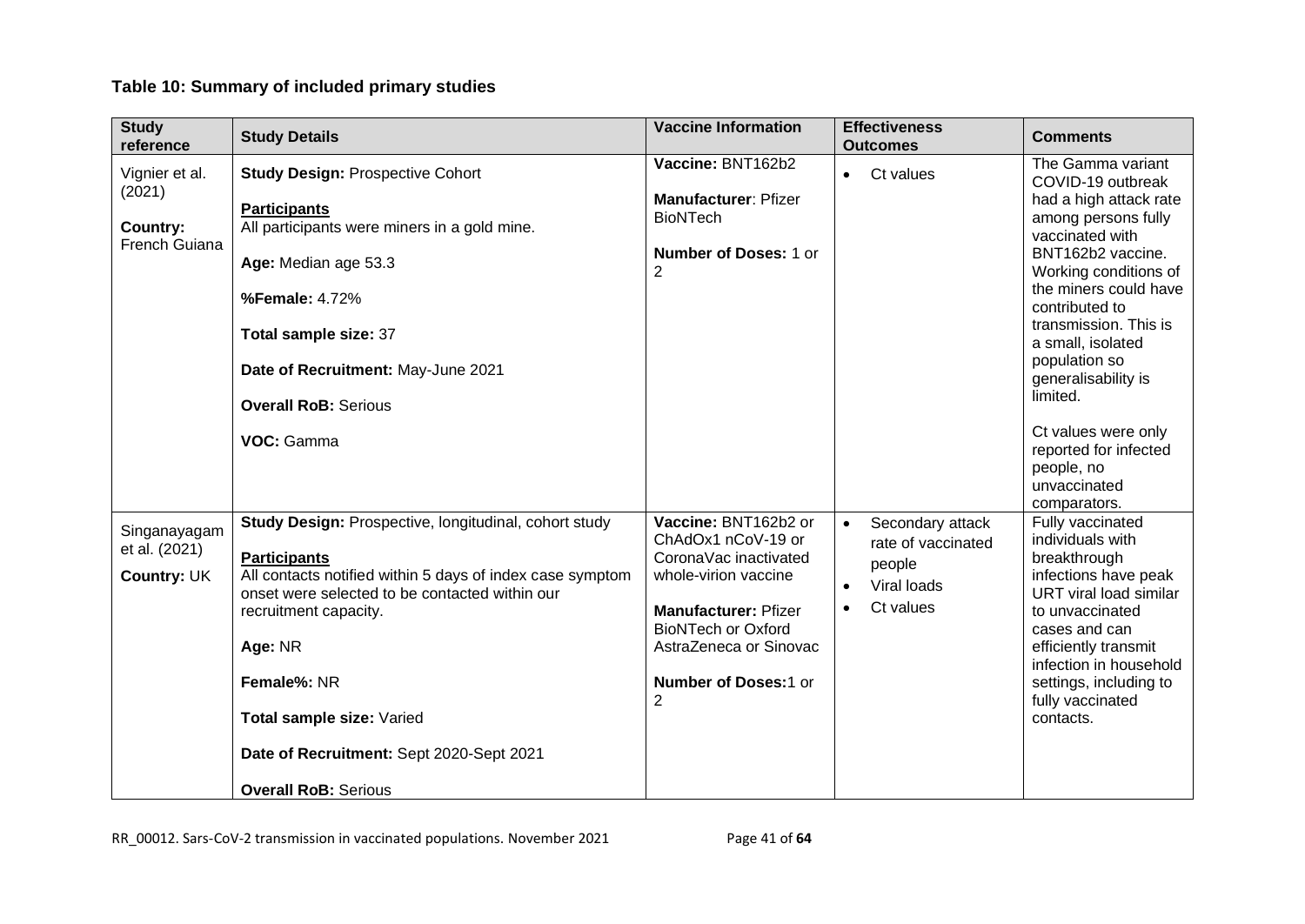|                                         | VOC: B.1.617.2 (Delta) and Alpha and Pre-alpha                                                                                                                                                                                                                                                                                                                                                                                                                                                                                                                                                                                                             |                                                                                                                                                              |                                     |                                                |                                                                                                                                                                                           |
|-----------------------------------------|------------------------------------------------------------------------------------------------------------------------------------------------------------------------------------------------------------------------------------------------------------------------------------------------------------------------------------------------------------------------------------------------------------------------------------------------------------------------------------------------------------------------------------------------------------------------------------------------------------------------------------------------------------|--------------------------------------------------------------------------------------------------------------------------------------------------------------|-------------------------------------|------------------------------------------------|-------------------------------------------------------------------------------------------------------------------------------------------------------------------------------------------|
| Elliott et al.<br>(2021)<br>Country: UK | <b>Study Design: Retrospective Cohort study</b><br><b>Participants</b><br>Participants were sampled from the NHS patient list.<br>Age: 18-64 years (Ct values)<br>Female%: NR<br>Total sample size: Varied<br>Date of Recruitment: May 2021-July 2021<br><b>Overall Rob: Moderate</b>                                                                                                                                                                                                                                                                                                                                                                      | Vaccine: NR<br><b>Manufacturer: NR</b><br>Number of Doses:1 or<br>$\overline{2}$                                                                             | $\bullet$                           | Ct values                                      |                                                                                                                                                                                           |
| Eyre et al.<br>(2021)<br>Country: UK    | VOC: B.1.617.2 (Delta) and Alpha<br><b>Study Design: Retrospective Cohort study</b><br><b>Participants</b><br>Adults > 18 years. Contact with asymptomatic or<br>symptomatic index case (living in the same household or<br>in contact face-to-face, within <1m for ≥1 minute or <2m<br>for ≥15 minutes). PCR testing 1-10 days after index<br>case's PCR.<br>Age: median(IQR)[range] index case and contact ages<br>were 34(24-49)[18-102] and 43(29-54)[18-107] years<br>respectively.<br><b>Female%: 57%</b><br>Total sample size: Varied<br>Date of Recruitment: Jan 2021-July 2021<br><b>Overall RoB: Serious</b><br>VOC: B.1.617.2 (Delta) and Alpha | Vaccine: BNT162b2 or<br>ChAdOx1 nCoV-19<br><b>Manufacturer: Pfizer</b><br><b>BioNTech or Oxford</b><br>AstraZeneca<br>Number of Doses:1 or<br>$\overline{2}$ | $\bullet$<br>$\bullet$<br>$\bullet$ | Direct transmission<br>Viral load<br>Ct values | Ct values weren't<br>significantly different;<br>transmission was<br>reduced however<br>protection against<br>onward transmission<br>waned within 3<br>months post-second<br>vaccination. |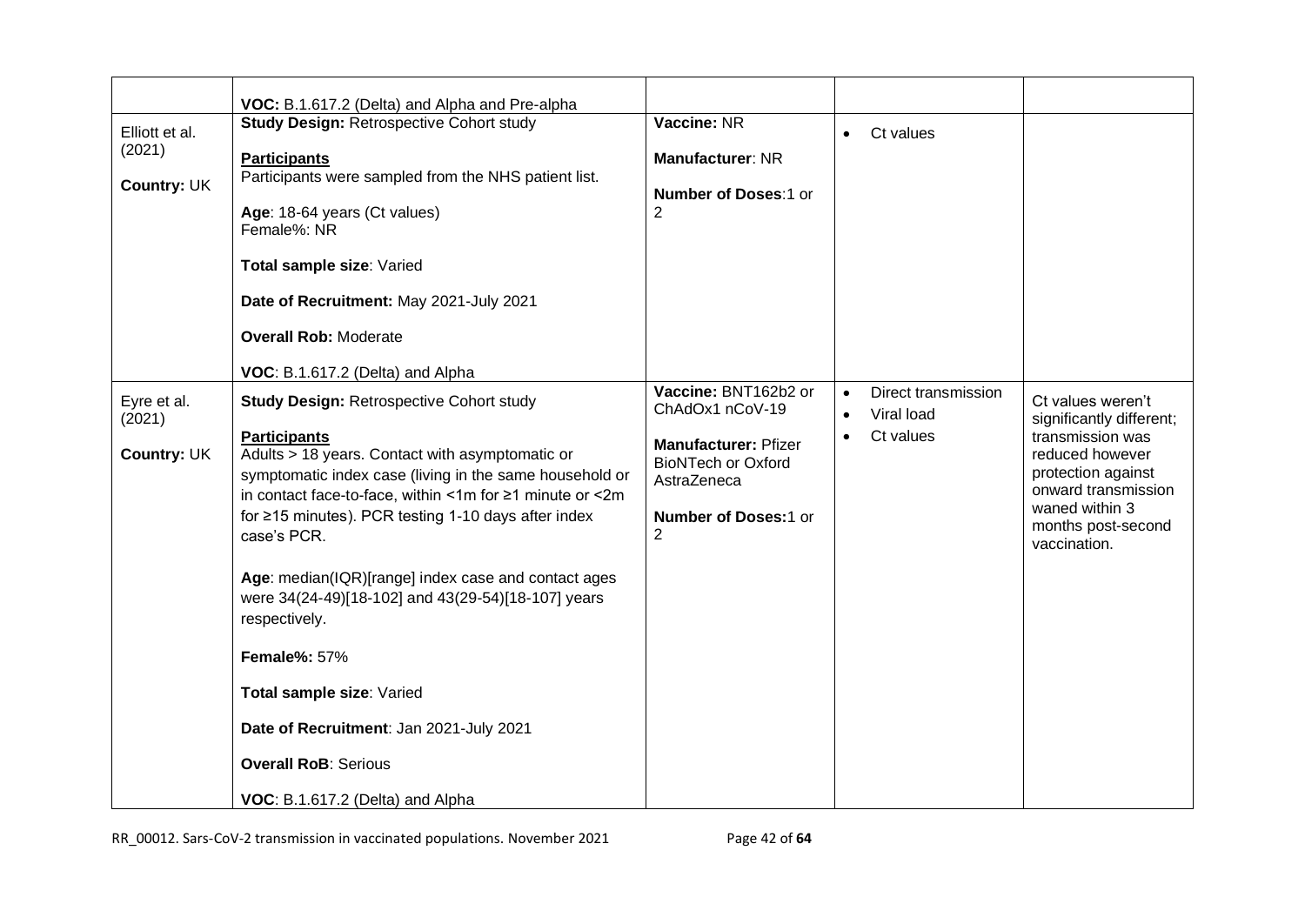| Venice et al.<br>(2021)<br>Country:<br>California | <b>Study Design: Prospective Cohort study</b><br><b>Participants</b><br>COVID-19 patients seen in hospitals and clinics<br>Age: Average age 49 years<br><b>Female%: 54%</b><br>Total sample size: Viral load sample size: 39<br>Date of Recruitment: Feb 2021-Jun 2021<br><b>Overall RoB: Serious</b><br>VOC: B.1.617.2 (Delta) and Alpha | Vaccine: BNT162b2 or<br>mRNA-1273 or viral<br>vector (adenovirus)<br>vaccine<br><b>Manufacturer: Pfizer</b><br>BioNTech or Moderna or<br>Johnson/Jansen<br><b>Number of Doses:2</b> |           | Viral load                                                                                       | No significant<br>difference in viral<br>loads for vaccinated<br>or unvaccinated.<br>Only data for 39 out<br>of 125 vaccine<br>breakthrough cases                                                                                                                                                                   |
|---------------------------------------------------|-------------------------------------------------------------------------------------------------------------------------------------------------------------------------------------------------------------------------------------------------------------------------------------------------------------------------------------------|-------------------------------------------------------------------------------------------------------------------------------------------------------------------------------------|-----------|--------------------------------------------------------------------------------------------------|---------------------------------------------------------------------------------------------------------------------------------------------------------------------------------------------------------------------------------------------------------------------------------------------------------------------|
| Rovida et al.<br>(2021)<br><b>Country: Italy</b>  | <b>Study Design: Prospective Cohort study</b><br><b>Participants</b><br>Healthcare workers that were fully vaccinated from Jan to<br>Mar 21.<br>Age: NR<br>Female%: NR<br>Total sample size: 3720<br>Date of Recruitment: Jan 2021- May 2021<br><b>Overall RoB: Serious</b><br>VOC: Alpha                                                 | Vaccine: BNT162b2<br><b>Manufacturer: Pfizer</b><br><b>BioNTech</b><br><b>Number of Doses:2</b>                                                                                     | $\bullet$ | Direct transmission<br>$(2 \cases)$<br>Virus isolation on<br>cell cultures in 21/33<br>subjects. | Lack of transmission<br>as only 2/33 close<br>contacts caught the<br>virus (alpha).<br>Doesn't report on<br>age, sex, ethnicity.<br>Previous covid<br>infections reported<br>but not adjusted for.<br>Low viral load in<br>vaccinated however<br>no comparison as cell<br>cultures weren't done<br>in unvaccinated. |
| Riemersma et<br>al. (2021)<br><b>Country: USA</b> | <b>Study Design: Retrospective Cohort study</b><br><b>Participants</b><br>Fully vaccinated participants only. All samples tested in a<br>Wisconsin commercial laboratory                                                                                                                                                                  | Vaccine: NR<br><b>Manufacturer: NR</b><br><b>Number of Doses:2</b>                                                                                                                  | $\bullet$ | CT values >14<br>following 2nd dose                                                              | Pre-print<br>Considered time-<br>varying confounding.<br>Partial vaccination<br>excluded. Vaccination                                                                                                                                                                                                               |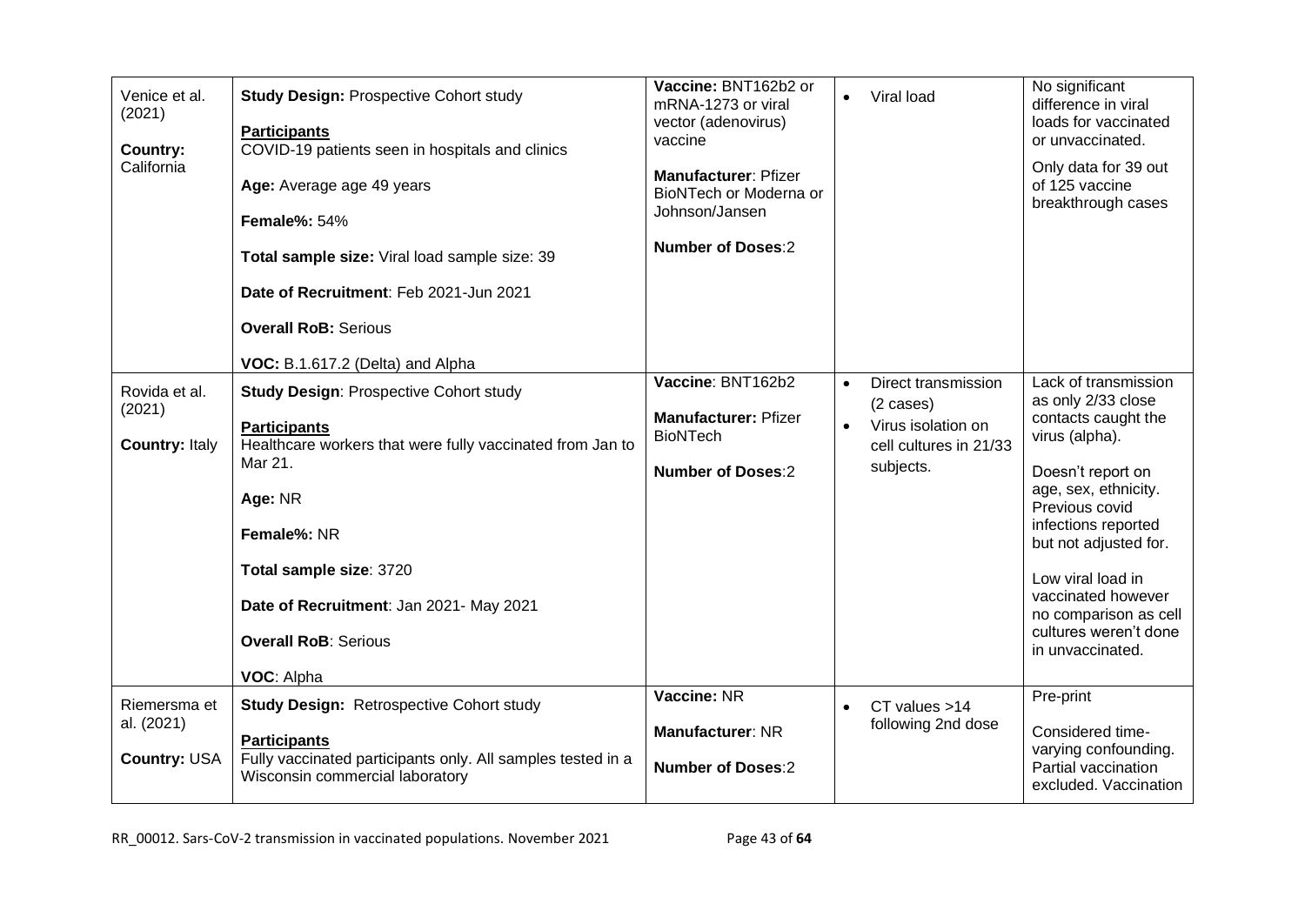|                                                       | Age: NR<br>Female%: NR<br>Total sample size: 291<br>Date of Recruitment: Jun 2021- Jul 2021<br><b>Overall RoB: Serious</b><br>VOC: B.1.617.2 (Delta) and Alpha                                                                                                                                                                                                                                                                                                        |                                                                                                                                                                                                       |                                                     | status unknown<br>excluded. Type of<br>vaccine not known.<br>Not adjusted for age,<br>sex, ethnicity.<br>No difference in Ct<br>values or infectious<br>titers between<br>vaccinated and<br>unvaccinated with<br>Delta variant. |
|-------------------------------------------------------|-----------------------------------------------------------------------------------------------------------------------------------------------------------------------------------------------------------------------------------------------------------------------------------------------------------------------------------------------------------------------------------------------------------------------------------------------------------------------|-------------------------------------------------------------------------------------------------------------------------------------------------------------------------------------------------------|-----------------------------------------------------|---------------------------------------------------------------------------------------------------------------------------------------------------------------------------------------------------------------------------------|
| Braeye et al.<br>(2021)<br><b>Country:</b><br>Belgium | <b>Study Design: Retrospective Cohort study</b><br><b>Participants</b><br>Any person without a positive test (PCR or Antigen) in the<br>past 90 days. People were excluded if a vaccine was<br>received by either index case or HRC during this 14-day<br>period.<br>Age: Average age 33 (SD 19.4)<br><b>Female%: 51.5%</b><br>Total sample size: 301,741 (91% unvaccinated)<br>Date of Recruitment: Jan 2021- Jun 2021<br><b>Over RoB: Serious</b><br>VOC: 80% Alpha | Vaccine: BNT162b2 or<br>mRNA-1273 or<br>ChAdOx1 or<br>Ad26.COV2.S<br><b>Manufacturer: Pfizer</b><br>BioNTech or Moderna or<br>AstraZeneca or Janssen<br><b>Number of Doses:1 or</b><br>$\overline{2}$ | Vaccine efficacy<br>against onwards<br>transmission | Reports that vaccines<br>reduce transmission<br>of the Alpha variant.                                                                                                                                                           |
| Shitrit et al.<br>(2021)<br><b>Country:</b><br>Israel | <b>Study Design: Prospective Cohort study</b><br><b>Participants</b><br>Close contacts of the index cases<br>Age: Median age was 55 years (interquartile range<br>(IQR): 36-77.5                                                                                                                                                                                                                                                                                      | Vaccine: BNT162b2<br>Manufacturer: Pfizer<br><b>BioNTech</b><br><b>Number of Doses:2</b>                                                                                                              | Ct values                                           | Cq values (Ct) only<br>reported for<br>vaccinated cohort, so<br>not comparators.<br>Time from vaccination<br>considered.                                                                                                        |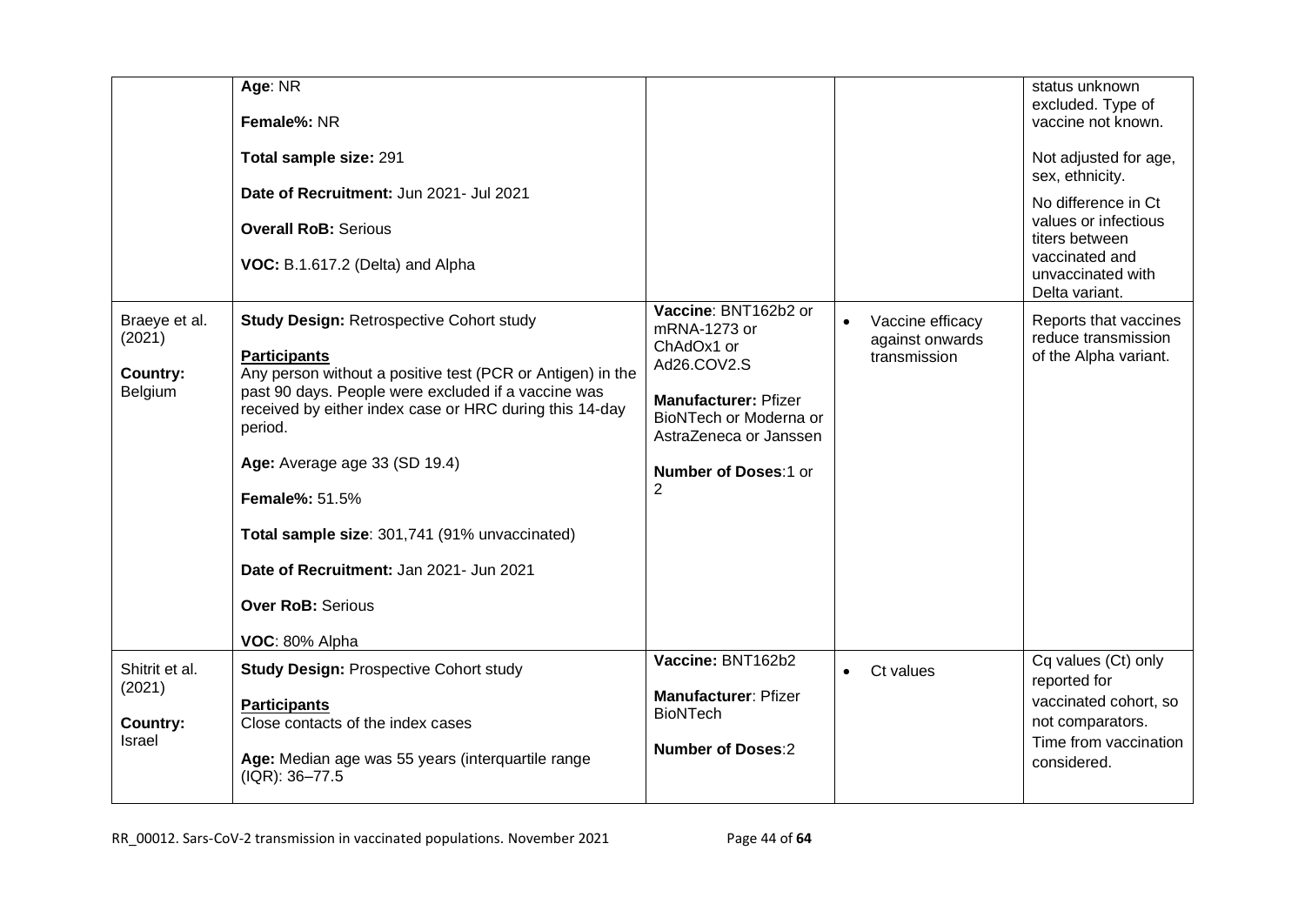|                                                 | <b>Female%: 43.6%</b><br>Total sample size: 42<br>Date of Recruitment: July 2021<br><b>Overall RoB: Serious</b><br>VOC: Delta                                                                                                                                                                                                                                        |                                                                                                      |                                                                                                                                          | Patient populations<br>were older and had<br>comorbidities.<br>Previous infections<br>not reported. No<br>statistical analysis<br>made.<br>Findings: high<br>transmissibility among<br>vaccinated. Waning<br>immunity, the shortest<br>interval since vaccine<br>was 5 months. |
|-------------------------------------------------|----------------------------------------------------------------------------------------------------------------------------------------------------------------------------------------------------------------------------------------------------------------------------------------------------------------------------------------------------------------------|------------------------------------------------------------------------------------------------------|------------------------------------------------------------------------------------------------------------------------------------------|--------------------------------------------------------------------------------------------------------------------------------------------------------------------------------------------------------------------------------------------------------------------------------|
| Rolando et al.<br>(2021)<br><b>Country: USA</b> | <b>Study Design: Analysis of an RCT</b><br><b>Participants</b><br>Adults 18 or over with no previous covid infections that<br>have been exposed to COVID-19.<br>Age: Mean age 49 years (range 18-87 years)<br><b>Female%: 50%</b><br>Total sample size: 799 for viral load<br>Date of Recruitment: July 2021<br><b>Overall RoB: Low</b><br>VOC: Epsilon, Gamma, Zeta | Vaccine: mRNA-1273<br>Manufacturer: Moderna<br><b>Number of Doses:2</b>                              | Viral load                                                                                                                               | Reported reduced<br>viral load for<br>vaccinated (Delta<br>variant not included).                                                                                                                                                                                              |
| Emary et al.<br>(2021)<br>Country: UK           | <b>Study Design: RCT</b><br><b>Participants</b><br>Aged 18 and over; high-exposure populations eligible for<br>vaccination under the government National Health<br>Service coronavirus vaccine programme.                                                                                                                                                            | Vaccine: ChAdOx1<br>nCoV-19<br>Manufacturer:<br>AstraZeneca<br>Dose: Low or Standard<br><b>Doses</b> | Ct Values (weekly<br>swabs processed.<br>The minimum Ct<br>value across the N<br>and ORF1ab genes<br>from each PCR test<br>was computed) | Nasal and throat<br>swabs were<br>sequenced from 256<br>participants and<br>showed significantly<br>lower viral load as<br>represented by                                                                                                                                      |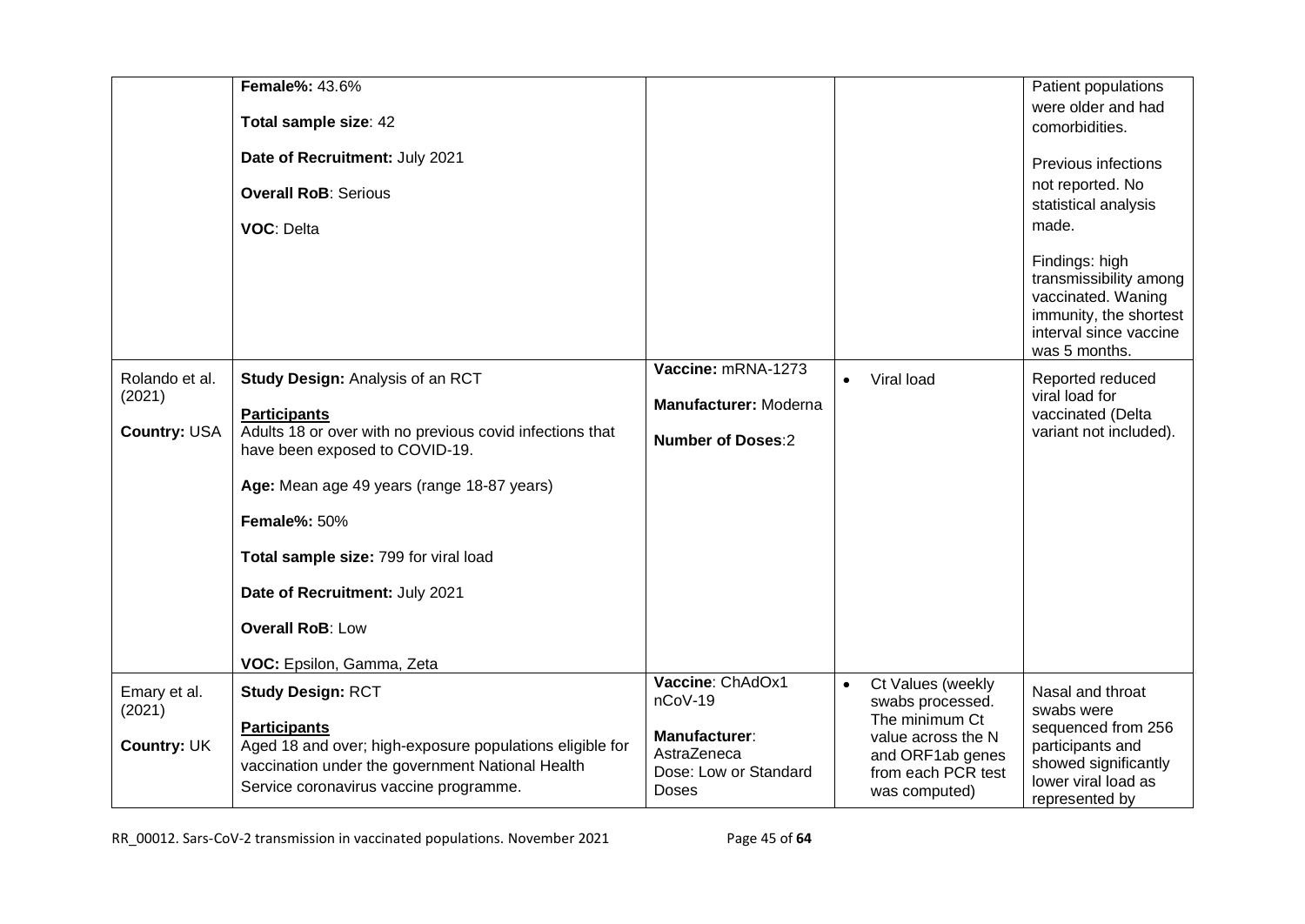|                                                              | Age: NR<br><b>Female%: NR</b><br>Total sample size: 8506<br>Date of Recruitment: October 2020 - January 2021<br><b>Overall RoB: Low</b><br><b>VOC: B.1.1.7, Other</b>                                                                                 | Number of Doses: 2                                                                                          |                        | minimum PCR Ct<br>value (p<0.0001).<br>Furthermore,<br>vaccinated<br>participants were<br>PCR-positive for a<br>shorter period of time<br>$(p<0.0001)$ . |
|--------------------------------------------------------------|-------------------------------------------------------------------------------------------------------------------------------------------------------------------------------------------------------------------------------------------------------|-------------------------------------------------------------------------------------------------------------|------------------------|----------------------------------------------------------------------------------------------------------------------------------------------------------|
| Levine-<br>Tiefenbrun et<br>al. (2021)<br>Country:<br>Israel | <b>Study Design: Retrospective Cohort</b><br><b>Participants</b><br>All positive post-vaccination samples<br>Age: NR<br>Female%: NR<br>Total sample size: Varied<br>Date of Recruitment: Dec 2020-Jan 2021<br><b>Overall RoB: Moderate</b><br>VOC: NR | Vaccine: BNT162b2<br><b>Manufacturer: Pfizer</b><br><b>BioNTech</b><br>Dose: NR<br><b>Number of Doses:1</b> | Ct values<br>$\bullet$ | Between 12 and 28<br>days after the first<br>dose, Ct values were<br>significantly higher for<br>vaccinated people<br>than the controls                  |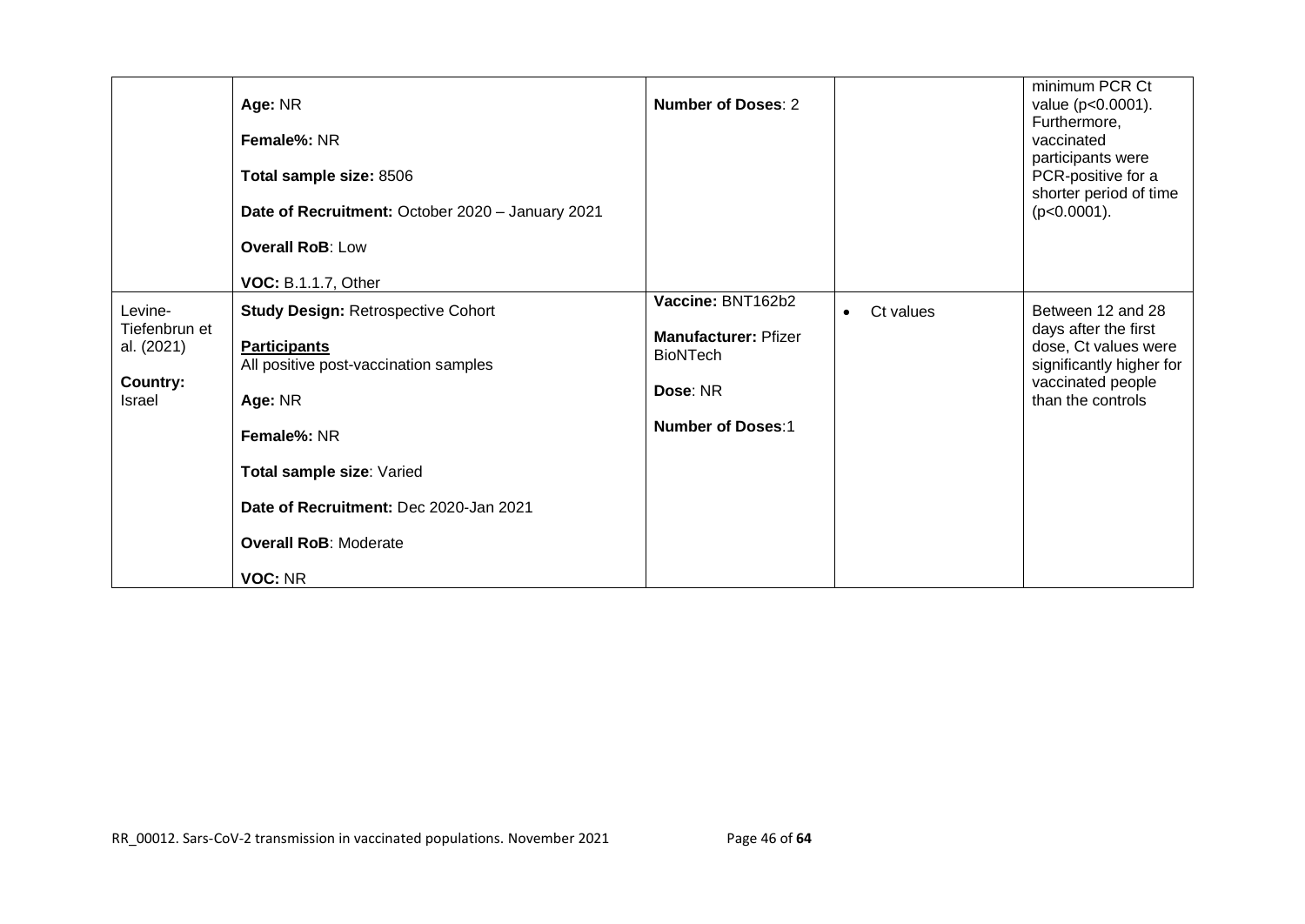| Regev-Yochay<br>et al. (2021)<br>Country:<br>Israel | <b>Study Design: Cohort</b><br><b>Participants</b><br>Healthcare workers at Sheba Medical Center (Israel)<br>Age: NR<br>Female%: NR<br>Total sample size: 3578<br>Date of Recruitment: December 2020 - March 2021<br><b>Overall RoB: Moderate</b><br>VOC: NR            | Vaccine: BNT162b2 or<br>Moderna<br><b>Manufacturers: Pfizer</b><br><b>BioNTech or Moderna</b><br><b>Number of Doses: 1 or</b><br>2 |           | Ct values               | Ct values amongst<br>fully vaccinated<br>healthcare workers<br>were significantly<br>higher than<br>unvaccinated<br>healthcare workers<br>(mean difference<br>5.09, 95% CI: 2.8-7.4,<br>p < 0.001                                                                                    |
|-----------------------------------------------------|-------------------------------------------------------------------------------------------------------------------------------------------------------------------------------------------------------------------------------------------------------------------------|------------------------------------------------------------------------------------------------------------------------------------|-----------|-------------------------|--------------------------------------------------------------------------------------------------------------------------------------------------------------------------------------------------------------------------------------------------------------------------------------|
| Jones et al.<br>(2021)<br>Country: UK               | <b>Study Design: Retrospective Cohort</b><br><b>Participants</b><br>Vaccinated and unvaccinated Health Care Workers<br>Age: NR<br>Female%: NR<br>Total sample size: Varied<br>Date of Recruitment: January 2021<br><b>Overall RoB: Moderate</b><br>VOC: B.1.1.7 (Alpha) | Vaccine: BNT162b2<br><b>Manufacturer: Pfizer</b><br><b>BioNTech</b><br><b>Number of Doses:1</b>                                    | $\bullet$ | Ct values               | Reported a non-<br>significant trend<br>towards increase<br>between<br>unvaccinated<br>$(median=20.3)$ and<br>vaccinated HCWs<br>after 12 days post-<br>vaccination<br>(median=30.3),<br>suggesting that<br>samples from infected<br>vaccinated individuals<br>had lower viral loads |
| McEllistrem et<br>al. (2021)<br>Country: USA        | <b>Study Design: Retrospective Cohort</b><br><b>Participants</b><br>A negative baseline nasopharyngeal reverse transcription<br>polymerase chain reaction test (RT-PCR, Palo Alto VA,<br>CA) for SARS-CoV-2 on 12/2/20.                                                 | Vaccine: BNT162b2<br><b>Manufacturers: Pfizer</b><br><b>BioNTech</b><br><b>Number of Doses: 1</b>                                  | $\bullet$ | Ct values<br>Viral load | Median Ct values for<br>unvaccinated<br>residents (12.8, IQR:<br>12.4-14.9) were<br>significantly lower<br>$(p=0.009)$ than                                                                                                                                                          |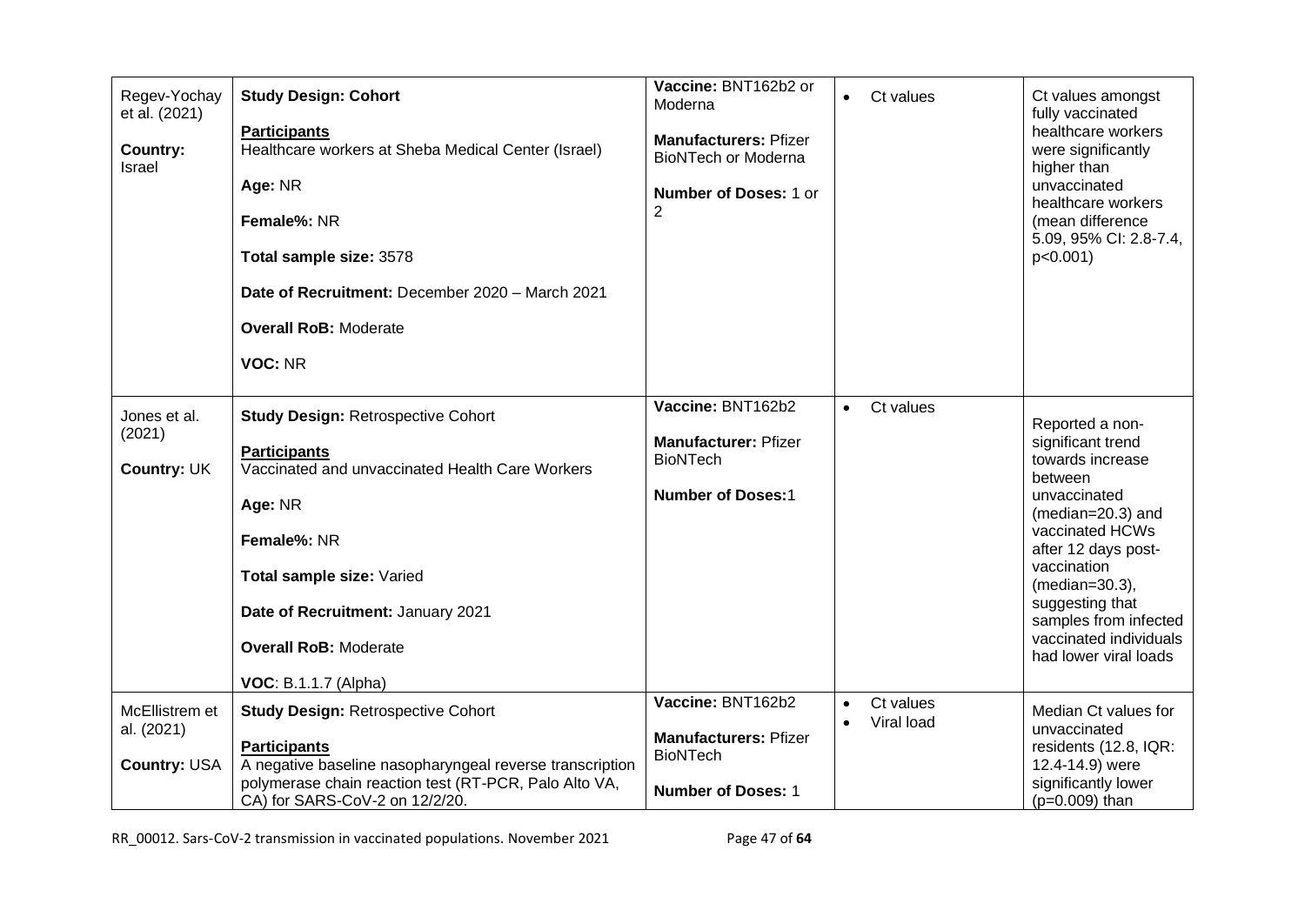|                                             | Age: NR<br>Female%: NR<br>Total sample size: 10<br>Date of Recruitment: December 2020-February 2021<br><b>Overall RoB: Moderate</b><br>VOC: NR                                                                                                                                                                                                                                                                                                                                                                                                                                                                                                                                                                                                                                                                                         |                                                                                                                                                  |                            | vaccinated residents<br>(19.4, IQR: 18.9-<br>$25.5$ ).                                                                                                                                                                                                                                                                                                       |
|---------------------------------------------|----------------------------------------------------------------------------------------------------------------------------------------------------------------------------------------------------------------------------------------------------------------------------------------------------------------------------------------------------------------------------------------------------------------------------------------------------------------------------------------------------------------------------------------------------------------------------------------------------------------------------------------------------------------------------------------------------------------------------------------------------------------------------------------------------------------------------------------|--------------------------------------------------------------------------------------------------------------------------------------------------|----------------------------|--------------------------------------------------------------------------------------------------------------------------------------------------------------------------------------------------------------------------------------------------------------------------------------------------------------------------------------------------------------|
| Shah et al.<br>(2021)<br><b>Country: UK</b> | <b>Study Design: Retrospective Cohort</b><br><b>Participants</b><br>Healthcare workers were included if they were employed<br>by the National Health Service (NHS) in Scotland on or<br>before the 1st of March 2020 (the first positive reported<br>case of COVID-19 in Scotland) and still employed by the<br>NHS on the 1st of November 2020; healthcare worker<br>cohort was restricted to the working-age population (18-<br>65 years of age). The household member cohort included<br>all ages but was restricted to households with no more<br>than one healthcare worker (4% of healthcare workers<br>lived in multiple healthcare worker households)<br>Age: 44.4 (11.4)<br><b>Female%: 78.7%</b><br>Total sample size: 253,599<br>Date of Recruitment: December 2020 - March 2021<br><b>Overall RoB: Moderate</b><br>VOC: NR | Vaccine: BNT162b2 or<br>ChAdOx1 nCoV-19<br><b>Manufacturers: Pfizer</b><br><b>BioNTech or Oxford</b><br>AstraZeneca<br><b>Number of Doses: 1</b> | Transmission to<br>contact | Pre-print<br>Fully vaccinated<br>healthcare workers<br>significantly lowered<br>the risk of infection<br>and hospitalisation for<br>their household<br>members (rate per<br>100 person-years of<br>9.40 versus 2.98, HR:<br>0.46 (95% CI: 0.30-<br>0.70) and 0.51 versus<br>0.22 per 100 person-<br>years, HR: 0.68 (95%<br>CI: 0.17-2.83),<br>respectively. |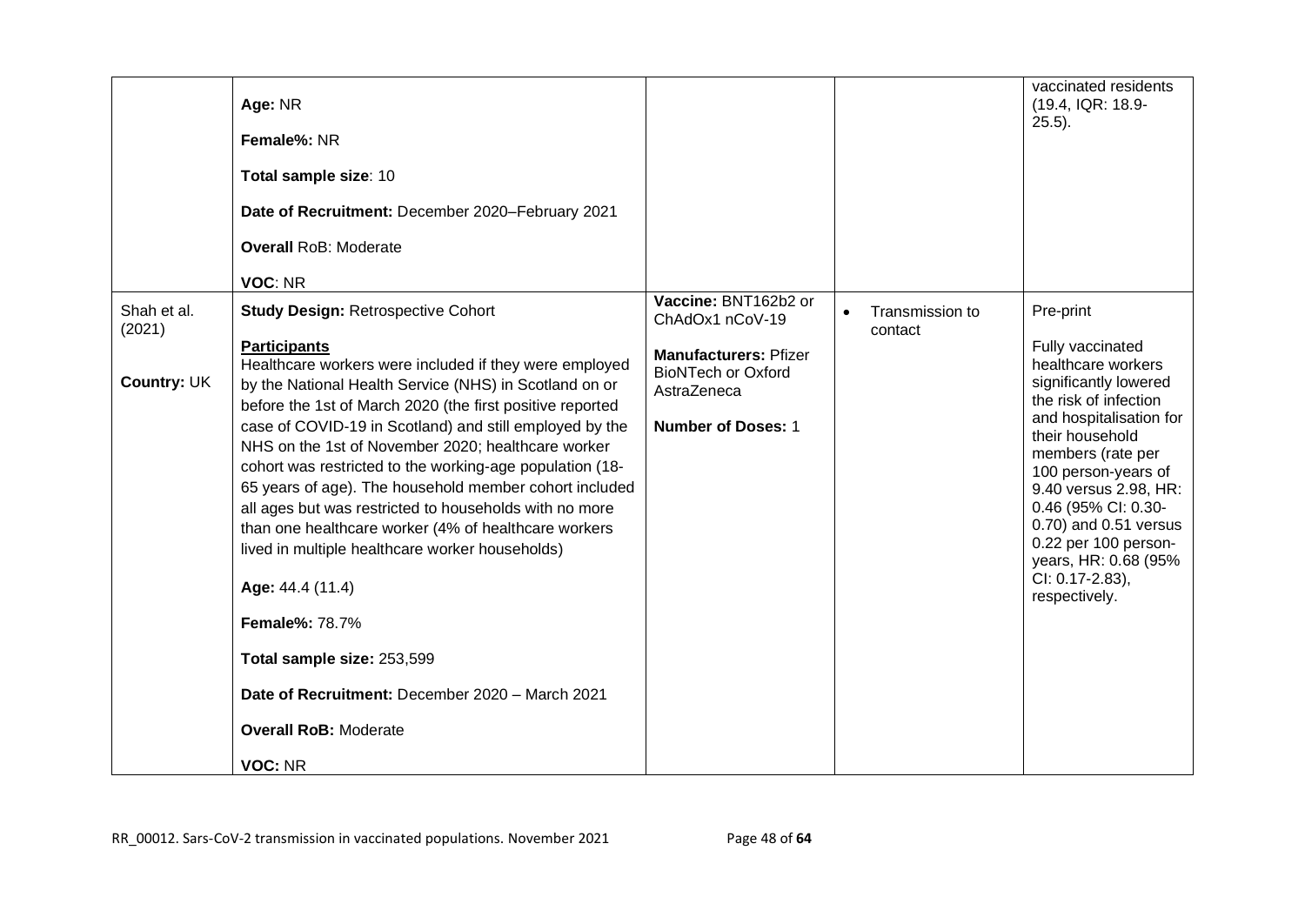| Lumley et al.<br>(2021)<br>Country: UK    | <b>Study Design: Longitudinal Cohort</b><br><b>Participants</b><br>Only those who participated in asymptomatic screening,<br>symptomatic testing or vaccination from 01-September-<br>2020 onwards were included. All staff working for the<br>hospitals were eligible to participate.<br>Age: 39 (IQR:30-50)<br><b>Female%: 74.0%</b><br>Total sample size: 13,109<br>Date of Recruitment: up to February 2021<br><b>Overall RoB: Moderate</b>                                     | Vaccine: BNT162b2 or<br>ChAdOx1 nCoV-19<br><b>Manufacturers: Pfizer</b><br><b>BioNTech or Oxford</b><br>AstraZeneca<br><b>Number of Doses: 1 or</b><br>$\overline{2}$ | Ct values | Pre-print<br>No significant<br>difference in the<br>median Ct values of<br>vaccinated people<br>compared with<br>unvaccinated.               |
|-------------------------------------------|-------------------------------------------------------------------------------------------------------------------------------------------------------------------------------------------------------------------------------------------------------------------------------------------------------------------------------------------------------------------------------------------------------------------------------------------------------------------------------------|-----------------------------------------------------------------------------------------------------------------------------------------------------------------------|-----------|----------------------------------------------------------------------------------------------------------------------------------------------|
| Pritchard et al.<br>(2021)<br>Country: UK | <b>VOC: B.1.1.7 (Alpha)</b><br><b>Study Design: Prospective Cohort</b><br><b>Participants</b><br>This analysis included participants aged 16 years or over<br>(i.e. those who theoretically could have received<br>vaccination), and all visits with positive or negative swab<br>results from 1 December 2020 to 3 April 2021.<br>Age: NR<br>Female%: NR<br>Total sample size: 373,402<br>Date of Recruitment: December 2020-April 2021<br><b>Overall RoB: Moderate</b><br>VOC: NR | Vaccine: BNT162b2 or<br>ChAdOx1 nCoV-19<br><b>Manufacturers: Pfizer</b><br><b>BioNTech or Oxford</b><br>AstraZeneca<br><b>Number of Doses: 1 or</b><br>$\mathbf{2}$   | Ct values | Pre-print<br>Statistically significant<br>increase in the<br>median Ct values of<br>partially or fully<br>vaccinated people<br>$(p<0.001)$ . |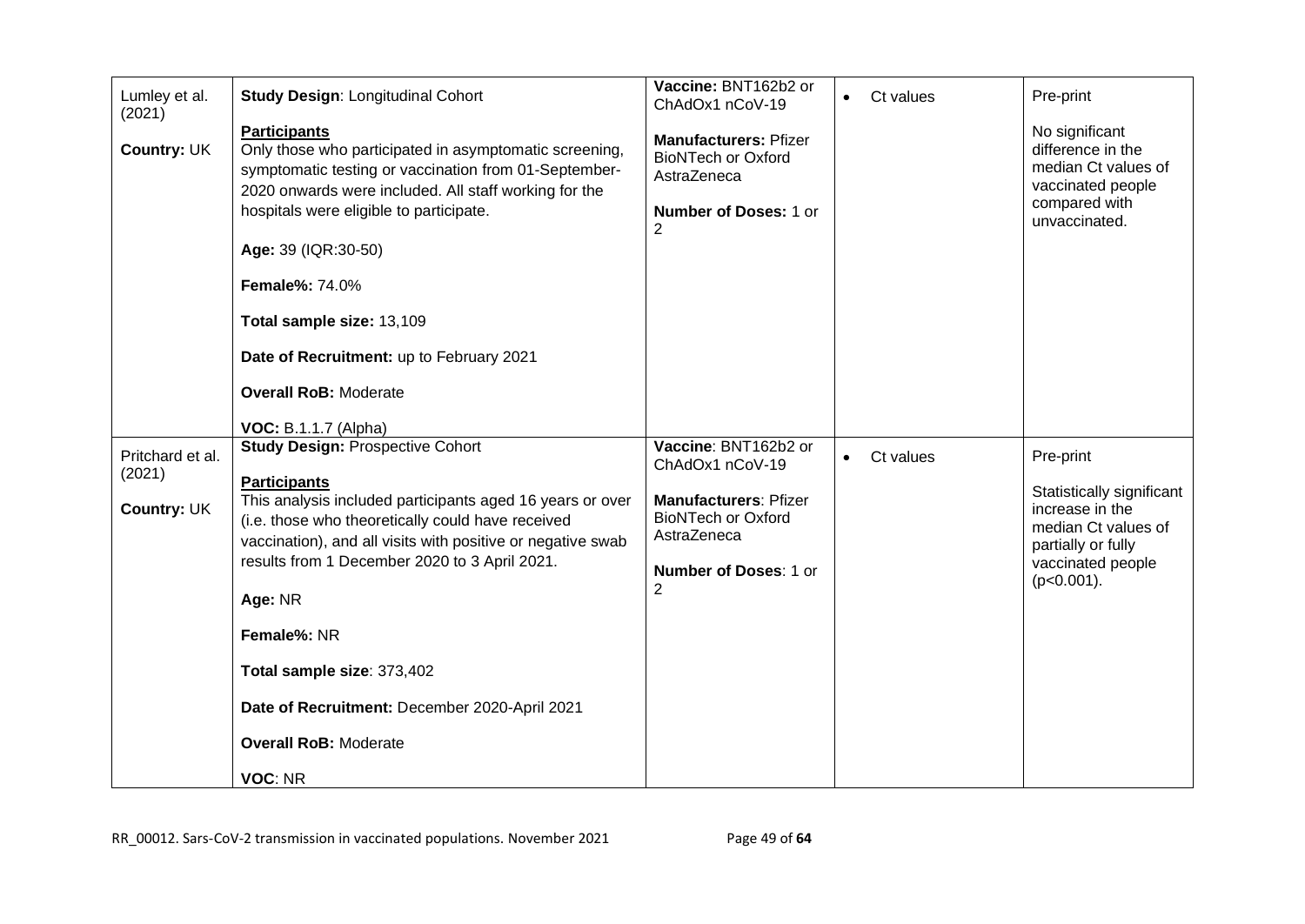| Shrotri et al.<br>(2021)<br>Country: UK       | <b>Study Design: Prospective Cohort</b><br><b>Participants</b><br>At least two PCR test results in total, and $\geq 1$ PCR result<br>during the analysis period. Residents entered the risk<br>period on 8 December 2020 if they had ≥ 1 valid PCR<br>result on or prior to that date; or, if they had no PCR<br>results before 8 December 2020, on the date of their first<br>negative PCR test. Residents with a positive PCR result<br>$\leq$ 90 days before 8 December entered the risk period 90<br>days after their positive test.<br>Age: 86 (IQR: 80-91)<br><b>Female%: 69.6%</b><br>Total sample size: 10,412<br>Date of Recruitment: December 2020-March 2021<br><b>Overall RoB: Moderate</b> | Vaccine: BNT162b2 or<br>ChAdOx1 nCoV-19<br><b>Manufacturers: Pfizer</b><br><b>BioNTech or Oxford</b><br>AstraZeneca<br><b>Number of Doses: 1 or</b><br>2 | Ct values                  | Pre-print<br>After 28 days, there<br>was a statistically<br>significant decrease<br>in the mean Ct<br>between vaccinated<br>and unvaccinated<br>persons (mean Ct<br>26.6 (95% CI: 26-<br>27.1) vs 31-3 (95%<br>CI: 29.6-32.9),<br>p<0.001).                                                |
|-----------------------------------------------|---------------------------------------------------------------------------------------------------------------------------------------------------------------------------------------------------------------------------------------------------------------------------------------------------------------------------------------------------------------------------------------------------------------------------------------------------------------------------------------------------------------------------------------------------------------------------------------------------------------------------------------------------------------------------------------------------------|----------------------------------------------------------------------------------------------------------------------------------------------------------|----------------------------|--------------------------------------------------------------------------------------------------------------------------------------------------------------------------------------------------------------------------------------------------------------------------------------------|
| Harris et al.<br>(2021)<br><b>Country: UK</b> | VOC: NR<br><b>Study Design: Prospective Cohort</b><br><b>Participants</b><br>Households with an index case occurring between 4<br>January 2021 to 28 February 2021, with 14 days<br>observable follow up for all contacts; households with a<br>single index case age 16+, and no co-primary cases.<br>Age: NR<br>Female%: Unvaccinated index case: 47.6%, Index case<br>vaccinated 21+ day before: 38.3%, Index case<br>vaccinated <21 days before: 40.6%<br>Total sample size: 1,018,842<br>Date of Recruitment: January-February 2021                                                                                                                                                                | Vaccine: BNT162b2 or<br>ChAdOx1 nCoV-19<br><b>Manufacturers: Pfizer</b><br><b>BioNTech or Oxford</b><br>AstraZeneca<br><b>Number of Doses: 1</b>         | Transmission to<br>contact | Pre-print<br>Concluded that there<br>is evidence of<br>reduced transmission<br>to household contacts<br>from index cases who<br>have received one<br>dose of either vaccine<br>(PfBNT or AZ). The<br>authors balanced<br>relevant confounding<br>through a matched<br>case-control design. |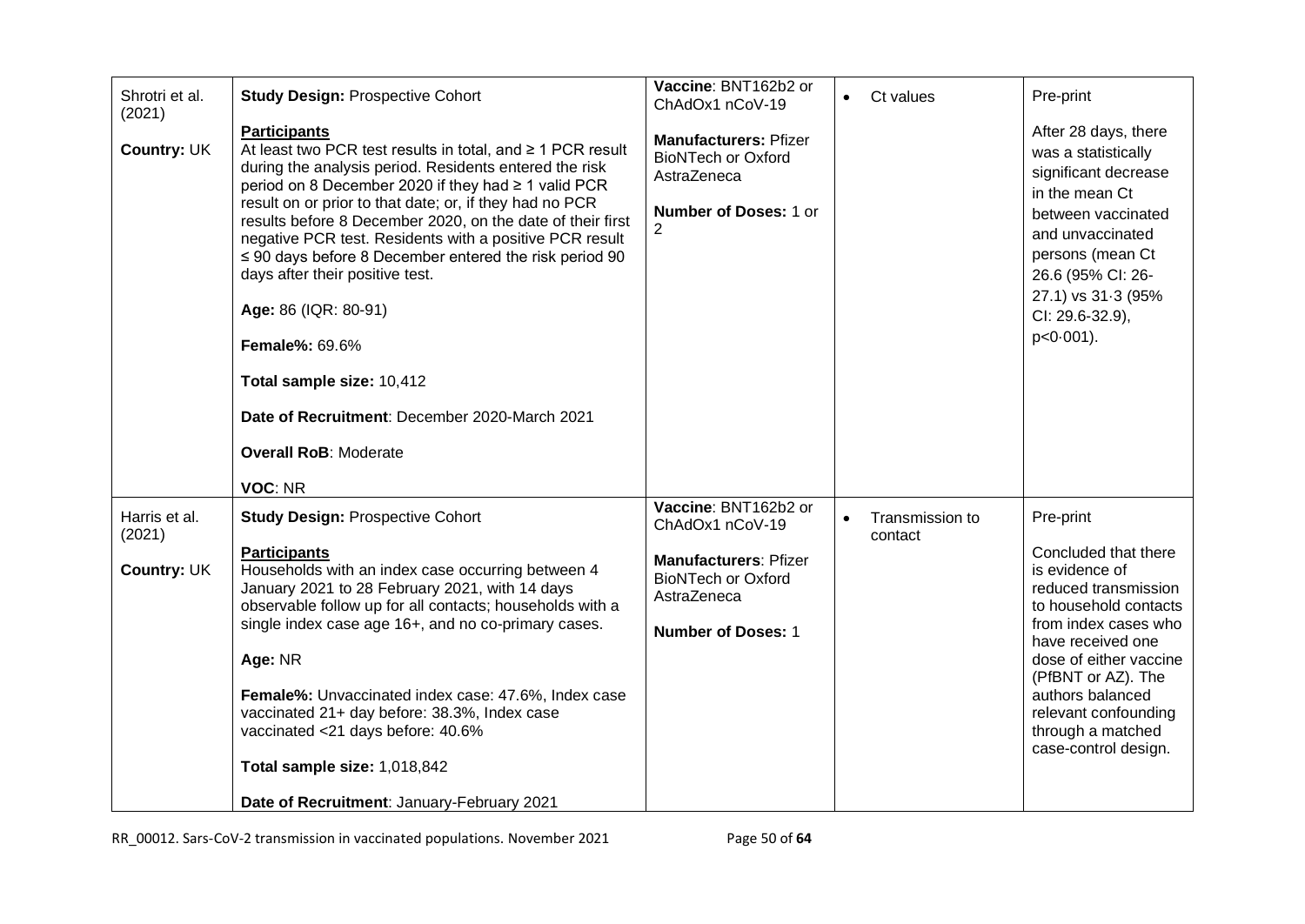|                                                | <b>Overall RoB: Moderate</b><br>VOC: NR                                                                                                                                                                                                                                                                                                                                                                                                                        |                                                                                                      |                        |                                                                                                                                                                              |
|------------------------------------------------|----------------------------------------------------------------------------------------------------------------------------------------------------------------------------------------------------------------------------------------------------------------------------------------------------------------------------------------------------------------------------------------------------------------------------------------------------------------|------------------------------------------------------------------------------------------------------|------------------------|------------------------------------------------------------------------------------------------------------------------------------------------------------------------------|
| loannou et al.<br>(2021)<br>Country:<br>Greece | <b>Study Design: Prospective cohort</b><br><b>Participants</b><br>Vaccinated (with BNT162b2) and non-vaccinated<br>healthcare workers who tested positive for COVID-19 at a<br>single centre in Greece<br>Age: $42.3 \pm 9.9$<br><b>Female%: 74.5%</b><br>Total sample size: 52<br>Date of Recruitment: Jan 2021 - April 2021<br><b>Overall RoB: Moderate</b><br><b>VOC: B.1.1.7 (Alpha)</b>                                                                   | Vaccine: BNT162b2<br><b>Manufacturer: Pfizer</b><br><b>Number of Doses: 2</b>                        | Ct values<br>$\bullet$ | In Greek healthcare<br>workers found no<br>statistically significant<br>differences between<br>the median Ct values<br>for those that were<br>vaccinated and<br>unvaccinated |
| Thompson et<br>al. (2021)<br>Country: USA      | <b>Study Design: Prospective Cohort</b><br><b>Participants</b><br>Eligible participants include Arizona residents aged 18-<br>85 years who currently work at least 20 hours per week in<br>an occupation involving regular direct contact (within<br>three feet) with others, assessed at the participant level<br>Age: NR<br><b>Female%: 62%</b><br>Total sample size: 3975<br>Date of Recruitment: December 2020 - April 2021<br><b>Overall RoB: Serious</b> | Vaccine: mRNA vaccine<br>Manufacturer:<br>Moderna, Pfizer<br>Number of Doses: 1 or<br>$\overline{2}$ | Viral load             | Lower presence of<br>virus in partially and<br>fully vaccinated<br>people compared with<br>the unvaccinated<br>cohort                                                        |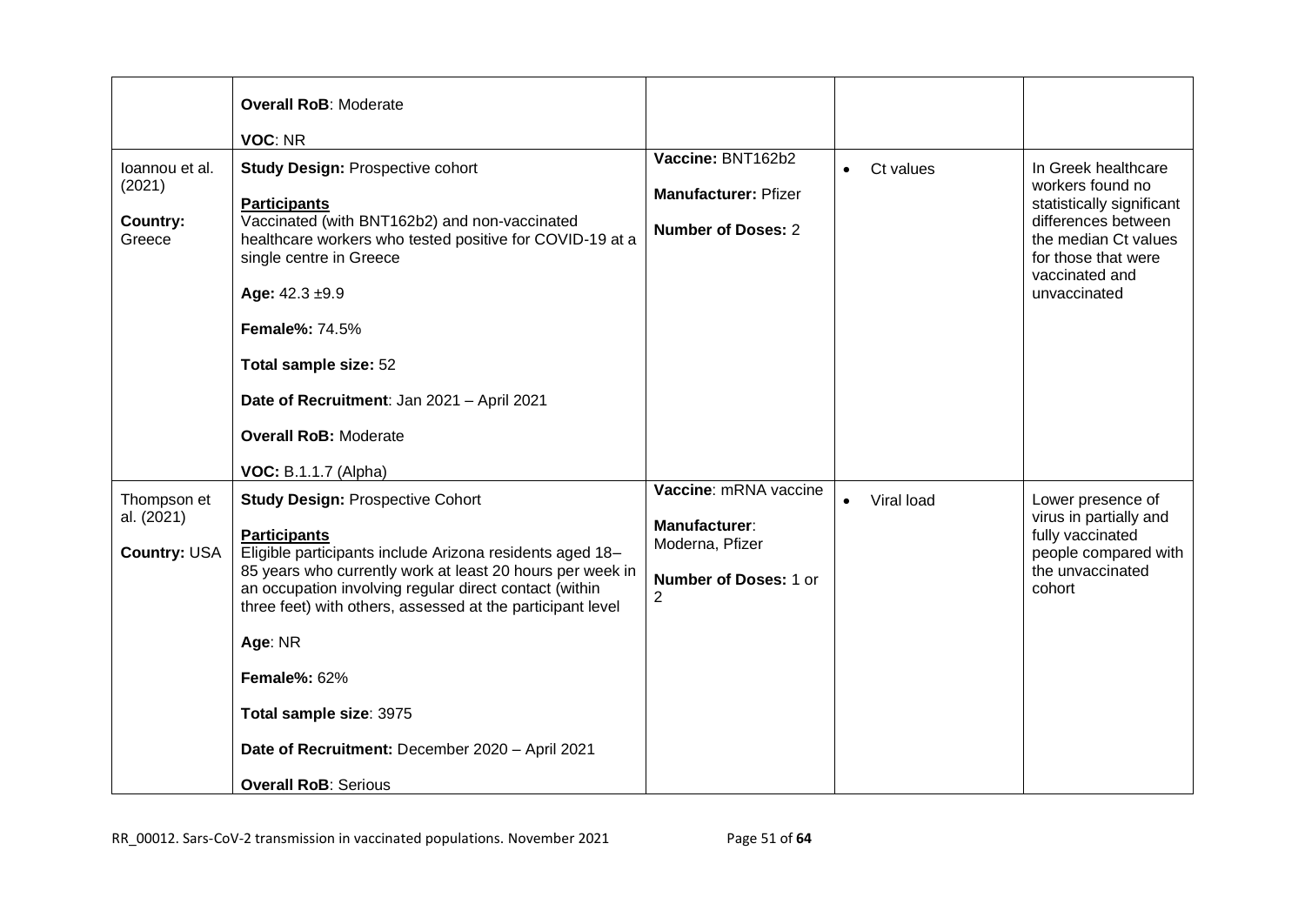|                                               | VOC: B.1.429; B.1.1.7; B.1.427                                                                                                                                                                                                                                                                                                                                                                                                |                                                                                                          |           |                                                                                                                                            |                                                                                          |
|-----------------------------------------------|-------------------------------------------------------------------------------------------------------------------------------------------------------------------------------------------------------------------------------------------------------------------------------------------------------------------------------------------------------------------------------------------------------------------------------|----------------------------------------------------------------------------------------------------------|-----------|--------------------------------------------------------------------------------------------------------------------------------------------|------------------------------------------------------------------------------------------|
| Jacobson et<br>al. (2021)<br>Country: USA     | <b>Study Design: Retrospective quality improvement</b><br><b>Participants</b><br>Post vaccine SARS CoV-2 cases, defined as HCPs with<br>positive SARS-CoV-2 nucleic acid amplification test after<br>receiving one or more vaccine doses<br>Age: $37.5 \pm 10.6$<br><b>Female%: 69.8%</b><br>Total sample size: 283<br>Date of Recruitment: December 2020 - April 2021<br><b>Overall RoB: Serious</b><br>VOC: B.1.427/B.1.429 | Vaccine: BNT162b2 or<br>Moderna<br>Manufacturer: Pfizer,<br>Moderna<br><b>Number of Doses: 1 or</b><br>2 | $\bullet$ | Ct values $\leq$ 14 after<br>first dose<br>Ct values up to 14<br>days after 1st or 2nd<br>dose<br>Ct values over 14<br>days after 2nd dose | No significant<br>difference in Ct<br>values of vaccinated<br>and unvaccinated<br>people |
| Bailly et al.<br>(2021)<br>Country:<br>France | <b>Study Design: Prospective cohort</b><br><b>Participants</b><br>Residents and staff from a nursing home unit with a<br>positive COVID case<br>Age: Fully vaccinated residents: $87.0 \pm 8.2$ years<br>Female%: Fully vaccinated residents: 64.5%<br>Total sample size: 18<br>Date of Recruitment: March 2021<br><b>Overall RoB: Serious</b><br>VOC: 501Y.V2                                                                | Vaccine: BNT162b2<br><b>Manufacturer: Pfizer</b><br>Number of Doses: 2<br>doses                          | $\bullet$ | Ct values after 2<br>doses                                                                                                                 | No difference in<br>median Ct values of<br>the unvaccinated<br>residents                 |
|                                               | <b>Study Design: Retrospective</b>                                                                                                                                                                                                                                                                                                                                                                                            | Vaccine: BNT162b2 or<br>Moderna                                                                          | $\bullet$ | Transmission to<br>unvaccinated<br>spouse 14 days and                                                                                      | Pre-print                                                                                |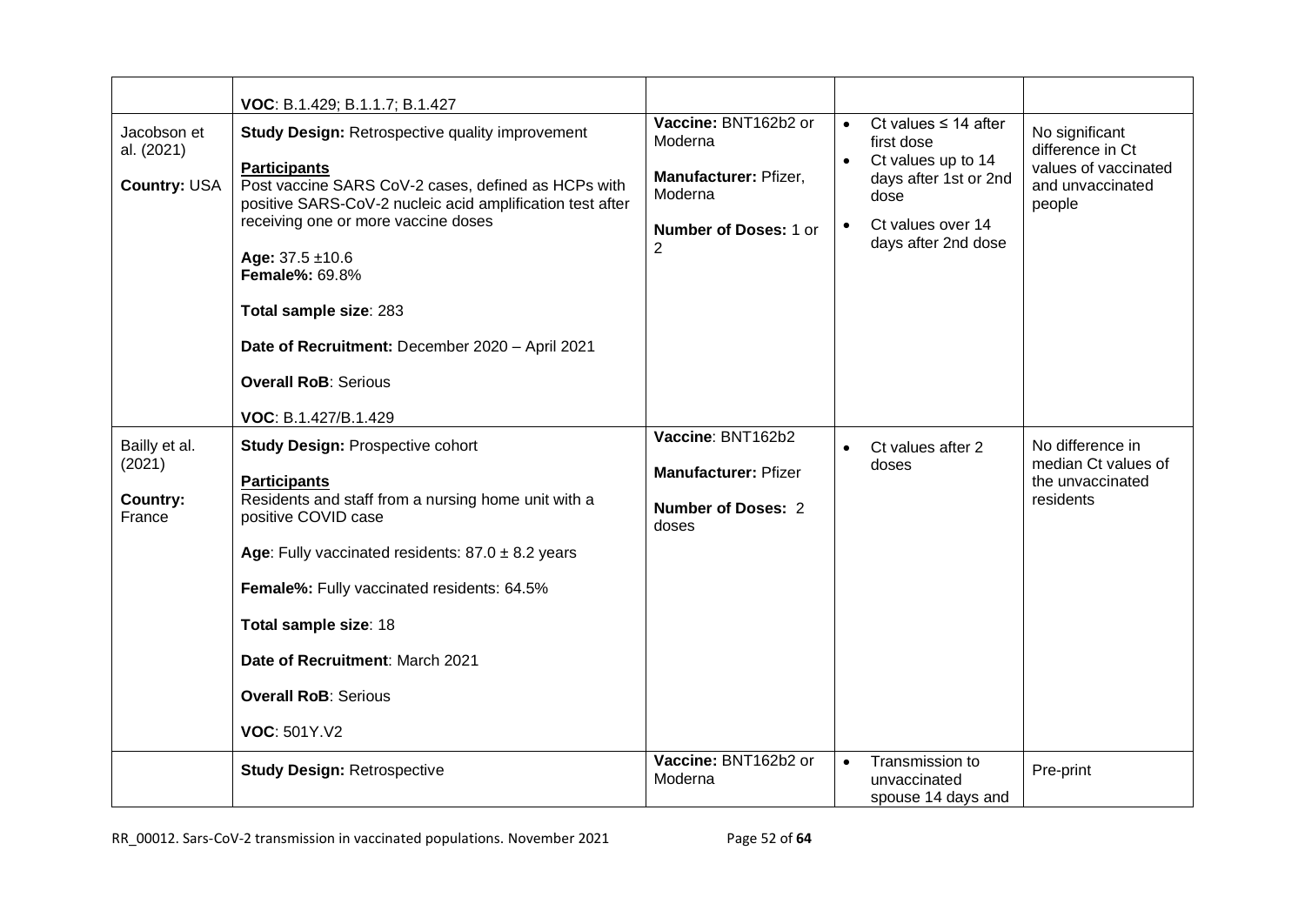| Country:<br>Finland                           | <b>Participants</b><br>Vaccinated and unvaccinated HCW. An individual was<br>included in this sample if their spouse is a healthcare<br>worker and they had not been vaccinated during the<br>sample period.<br>Age:<br>Vaccinated: 47.1 ±13.1<br>Unvaccinated: 43.8 ±14.5<br><b>Female%: 86.5%</b><br>Total sample size: 288,138<br>Date of Recruitment: December 2020 - March 2021<br><b>Overall RoB: Serious</b><br>VOC: NR                                                                                                                                                                                                                                                               | <b>Manufacturer:</b><br>Moderna, Pfizer<br><b>Number of Doses: 1 or</b><br>2<br>Vaccine: BNT162b2 | $\bullet$ | 10 weeks after 1st<br>dose<br>Transmission to<br>unvaccinated child<br>3-18 years, 14 days<br>and 10 weeks after<br>1st dose<br>Transmission to<br>unvaccinated child<br>3-12 years, 6 weeks<br>and 10 weeks after<br>1st dose<br>Transmission to<br>unvaccinated child<br>13-18 years, 6 and<br>10 weeks after 1st<br>dose | Reported the highest<br>reduction in<br>transmission at 10<br>weeks post first<br>vaccination to<br>unvaccinated<br>spouses, 42.9% (95%<br>CI: 22.3-58.1) and to<br>unvaccinated children<br>between the ages of<br>3-18years old child,<br>32.9% (95% CI: 4.1-<br>$53.0$ ). |
|-----------------------------------------------|----------------------------------------------------------------------------------------------------------------------------------------------------------------------------------------------------------------------------------------------------------------------------------------------------------------------------------------------------------------------------------------------------------------------------------------------------------------------------------------------------------------------------------------------------------------------------------------------------------------------------------------------------------------------------------------------|---------------------------------------------------------------------------------------------------|-----------|-----------------------------------------------------------------------------------------------------------------------------------------------------------------------------------------------------------------------------------------------------------------------------------------------------------------------------|------------------------------------------------------------------------------------------------------------------------------------------------------------------------------------------------------------------------------------------------------------------------------|
| Muhsen et al.<br>(2021)<br>Country:<br>Israel | <b>Study Design: Prospective cohort</b><br><b>Participants</b><br>Adherence to routine screening for SARS-CoV-2 infection<br>by RT-PCR testing. Specifically, they had 12 or more out<br>of the 20 planned screening tests for the period<br>September 2020 through January 2021; 2) working in<br>LCTFs that vaccinated >75% of their employees<br>collectively during three consecutive days; and 3) being<br>RT-PCR negative for SARS-CoV-2 infection by the date<br>of immunization with the second vaccine dose.<br>Unvaccinated HCWs at baseline, who were vaccinated<br>later, were censored upon receiving their first vaccination<br>dose<br>Age: $46.2 \pm 11.8$<br>Female%: 79.5% | <b>Manufacturer: Pfizer</b><br>N<br>umber of Doses: 2                                             |           | Ct values over 14<br>days after 2nd dose                                                                                                                                                                                                                                                                                    | Pre-print                                                                                                                                                                                                                                                                    |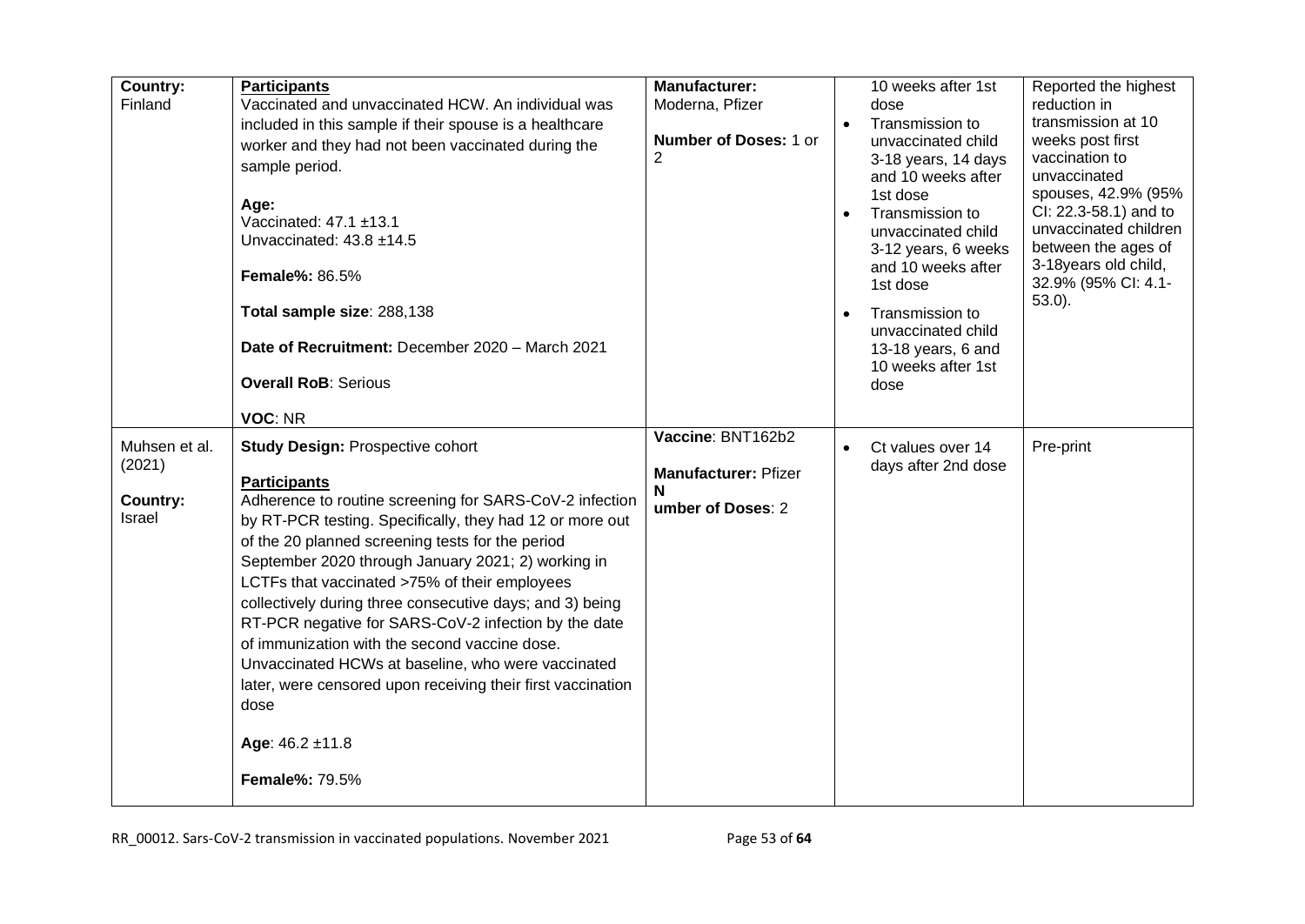|                                                                   | Total sample size: 9162                                                                                                                                                                                                                                                                                                              |                                                                                                                                                 |                        |                                                                                                                                                                                                                                                                                                                                                                                                                                                                                                                                                             |                                                                                                                                                                                                                                                                                                                                                                                 |
|-------------------------------------------------------------------|--------------------------------------------------------------------------------------------------------------------------------------------------------------------------------------------------------------------------------------------------------------------------------------------------------------------------------------|-------------------------------------------------------------------------------------------------------------------------------------------------|------------------------|-------------------------------------------------------------------------------------------------------------------------------------------------------------------------------------------------------------------------------------------------------------------------------------------------------------------------------------------------------------------------------------------------------------------------------------------------------------------------------------------------------------------------------------------------------------|---------------------------------------------------------------------------------------------------------------------------------------------------------------------------------------------------------------------------------------------------------------------------------------------------------------------------------------------------------------------------------|
|                                                                   | Date of Recruitment: December 2020 - January 2021                                                                                                                                                                                                                                                                                    |                                                                                                                                                 |                        |                                                                                                                                                                                                                                                                                                                                                                                                                                                                                                                                                             |                                                                                                                                                                                                                                                                                                                                                                                 |
|                                                                   | <b>Overall RoB: Moderate</b>                                                                                                                                                                                                                                                                                                         |                                                                                                                                                 |                        |                                                                                                                                                                                                                                                                                                                                                                                                                                                                                                                                                             |                                                                                                                                                                                                                                                                                                                                                                                 |
|                                                                   | VOC: NR                                                                                                                                                                                                                                                                                                                              |                                                                                                                                                 |                        |                                                                                                                                                                                                                                                                                                                                                                                                                                                                                                                                                             |                                                                                                                                                                                                                                                                                                                                                                                 |
| de Gier et al.<br>(2021)<br><b>Country:</b><br><b>Netherlands</b> | <b>Study Design: Retrospective cohort</b><br><b>Participants</b><br>Household members and other close contacts of<br>confirmed cases<br>Age: NR<br>Female%: NR<br>Total sample size: Index cases: 113582; contacts:<br>253168<br>Date of Recruitment: February 2021 - May 2021<br><b>Overall RoB: Serious</b><br><b>VOC: B.1.1.7</b> | Vaccine: ChAdOx1-S,<br>BNT162b2, Moderna,<br>Janssen<br>Manufacturer: Pfizer,<br>Moderna, AstraZeneca,<br>Janssen<br>Number of Doses: 1 or<br>2 | $\bullet$<br>$\bullet$ | Transmission to<br>contact over 14 days<br>after 1st dose: any<br>household contact,<br>unvaccinated<br>household contacts.<br>any other close<br>contact,<br>unvaccinated close<br>contacts,<br>AstraZeneca<br>vaccinated<br>household contact,<br>Pfizer vaccinated<br>household contact,<br>Moderna vaccinated<br>household contact<br>Transmission to<br>contact over 7 days<br>after 2nd dose in:<br>any household<br>contact,<br>unvaccinated<br>household contacts.<br>any other close<br>contact,<br>unvaccinated close<br>contacts,<br>AstraZeneca | Pre-print<br>Fully vaccinated<br>individuals were<br>associated with the<br>reduction of<br>transmission of<br>COVID-19 to any<br>household contact by<br>71% (95% CI: 63-77),<br>73% (95% CI: 65-79)<br>to any unvaccinated<br>household contact,<br>22% (95% CI: -5-43)<br>to any other close<br>contact, and 24%<br>(95% Cl: -5-43) to any<br>unvaccinated close<br>contact. |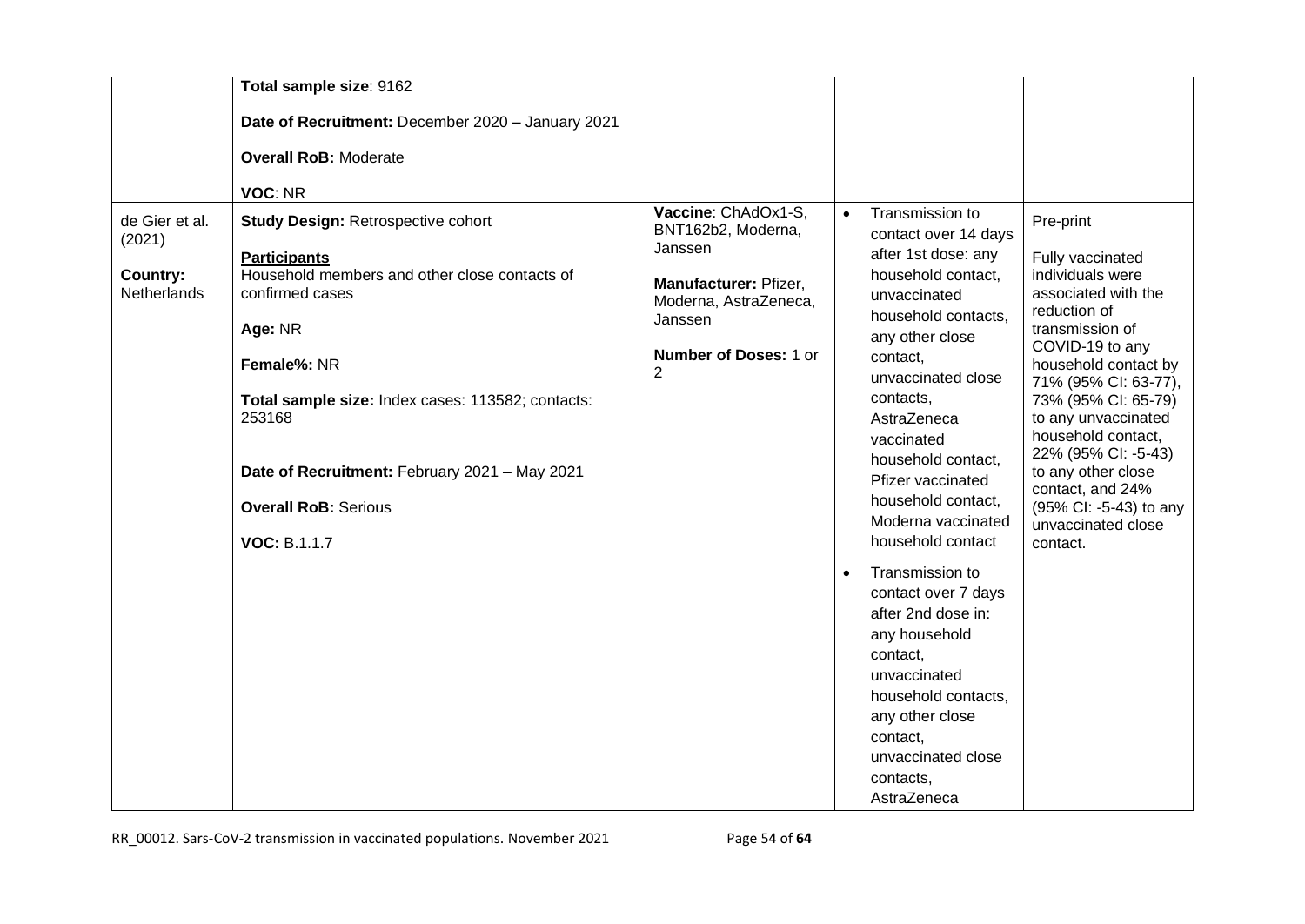|                                                               |                                                                                                                                                                                                                                                                                                                                                                                                                                                      |                                                                                                                                                                                        |           | vaccinated<br>household contact,<br>Pfizer vaccinated<br>household contact,<br>Moderna vaccinated<br>household contact.<br>Janssen vaccinated<br>household contact |                                                                                                                                                                                  |
|---------------------------------------------------------------|------------------------------------------------------------------------------------------------------------------------------------------------------------------------------------------------------------------------------------------------------------------------------------------------------------------------------------------------------------------------------------------------------------------------------------------------------|----------------------------------------------------------------------------------------------------------------------------------------------------------------------------------------|-----------|--------------------------------------------------------------------------------------------------------------------------------------------------------------------|----------------------------------------------------------------------------------------------------------------------------------------------------------------------------------|
| de Souza et al.<br>(2021)<br><b>Country:</b><br><b>Brazil</b> | <b>Study Design: Observational cohort</b><br><b>Participants</b><br>Individuals at least 18 years of age exposed to residents<br>infected with SARS-CoV-2 (from either the convent or<br>LTC facility). Residents and employees from both<br>locations were included in the study<br>Age: 73 (IQR 50-83)<br><b>Female%: 96.2%</b><br>Total sample size: 26<br>Date of Recruitment: March 2021<br><b>Overall RoB: Moderate</b><br><b>VOC: B.1.1.7</b> | Vaccine: ChAdlx01, 1<br>resident vaxxed with<br>Ad26.COV2.S and<br>CoronaVac,<br><b>Manufacturer:</b><br>AstraZeneca and<br>SinoVac BioTech<br>Number of Doses: 1 or<br>$\overline{2}$ | $\bullet$ | Viral load in<br>individuals >23 days<br>following 1st dose<br>Viral load in<br>individuals 5-27<br>days following 2nd<br>dose                                     | Pre-print                                                                                                                                                                        |
| Abu-Raddad<br>et al. (2021)<br>Country:<br>Qatar              | Study Design: Matched Case-control 1:1 ratio<br><b>Participants</b><br>All records of RT-qPCR in Qatar but only samples of<br>matched cohorts were included in the analysis. Only<br>breakthrough infections in fully vaccinated individuals<br>were included in the analysis. Being fully vaxxed was<br>defined as >14 days after the second dose<br>Age: 33-35                                                                                     | Vaccine: BNT162b2,<br>Moderna<br><b>Manufacturer: Pfizer-</b><br>BioNTech, Moderna<br><b>Number of Doses: 2</b>                                                                        |           | Ct value over 14<br>days following 2nd<br>dose of vaccine                                                                                                          | When compared with<br>the matched<br>unvaccinated<br>individuals, median Ct<br>values were<br>statistically<br>significantly higher in<br>the vaccinated cohort<br>$(p<0.001)$ . |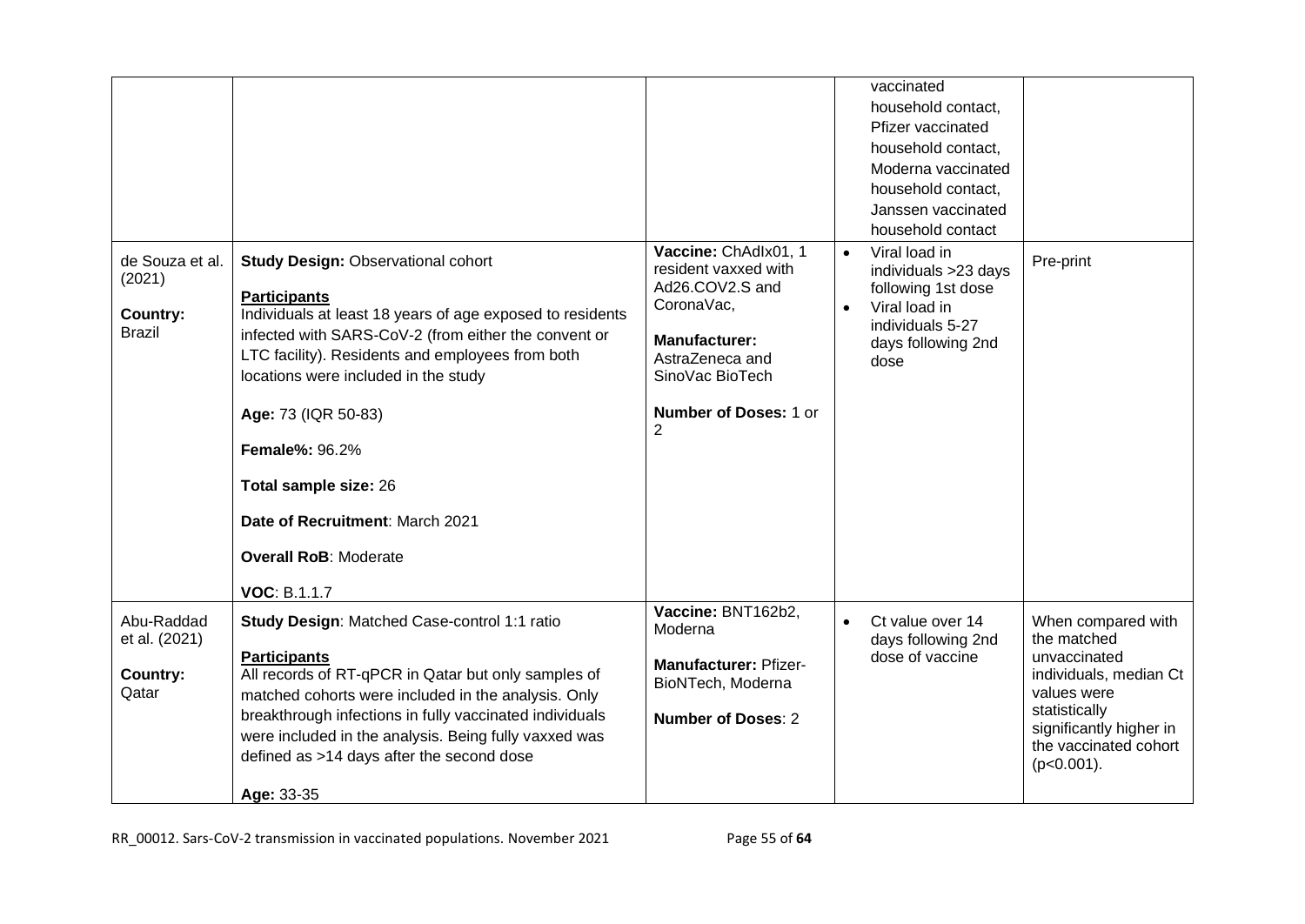| Duerr et al.<br>(2021)<br>Country: USA | Female%: 14.90%-21.100%<br>Total sample size: 120-842<br>Date of Recruitment: February 2020 - July 2021<br><b>Overall RoB: Moderate</b><br>VOC: B.1.1.7 (Alpha), B.1.351 (Beta), B.1.617.2 (Delta)<br><b>Study Design: Case-control</b><br><b>Participants</b><br>Cases included individuals who tested positive by real-<br>time RT-PCR for SARS-CoV-2 RNA regardless of Ct, any<br>time after 14 days of inoculation with the second dose of<br>Pfizer-BioNTech/Moderna or with single dose Janssen.<br>Control group consisted of full-genome sequenced<br>SARS-CoV-2 positive cases, had Ct<30, and were<br>collected in the same time period as the breakthrough<br>infections<br>Age: NR<br>Female%: NR<br>Total sample size: 1147<br>Date of Recruitment: February 2021 - April 2021<br><b>Overall RoB: Critical</b><br>VOC: B.1.1.7 (Alpha), B.1.526 (lota), P1, and others | Vaccine: BNT162b2,<br>Moderna, or Janssen<br>Manufacturer: Pfizer-<br>BioNTech, Moderna,<br>Johnson & Johnson<br><b>Number of Doses: 1 or</b><br>$\overline{2}$<br>Vaccine: BNT162b2 | $\bullet$ | Ct values over 14<br>days following 1st or<br>2nd dose in<br>breakthrough<br>infections |                                                       |
|----------------------------------------|-------------------------------------------------------------------------------------------------------------------------------------------------------------------------------------------------------------------------------------------------------------------------------------------------------------------------------------------------------------------------------------------------------------------------------------------------------------------------------------------------------------------------------------------------------------------------------------------------------------------------------------------------------------------------------------------------------------------------------------------------------------------------------------------------------------------------------------------------------------------------------------|--------------------------------------------------------------------------------------------------------------------------------------------------------------------------------------|-----------|-----------------------------------------------------------------------------------------|-------------------------------------------------------|
| Layan et al.<br>(2021)                 | <b>Study Design: Case-control (Observational)</b><br><b>Participants</b>                                                                                                                                                                                                                                                                                                                                                                                                                                                                                                                                                                                                                                                                                                                                                                                                            | <b>Manufacturer: Pfizer-</b><br><b>BioNTech</b>                                                                                                                                      | $\bullet$ | Transmission to<br>contact >7 days<br>following 2nd dose                                | Pre-print<br>COVID-19 status of<br>healthcare workers |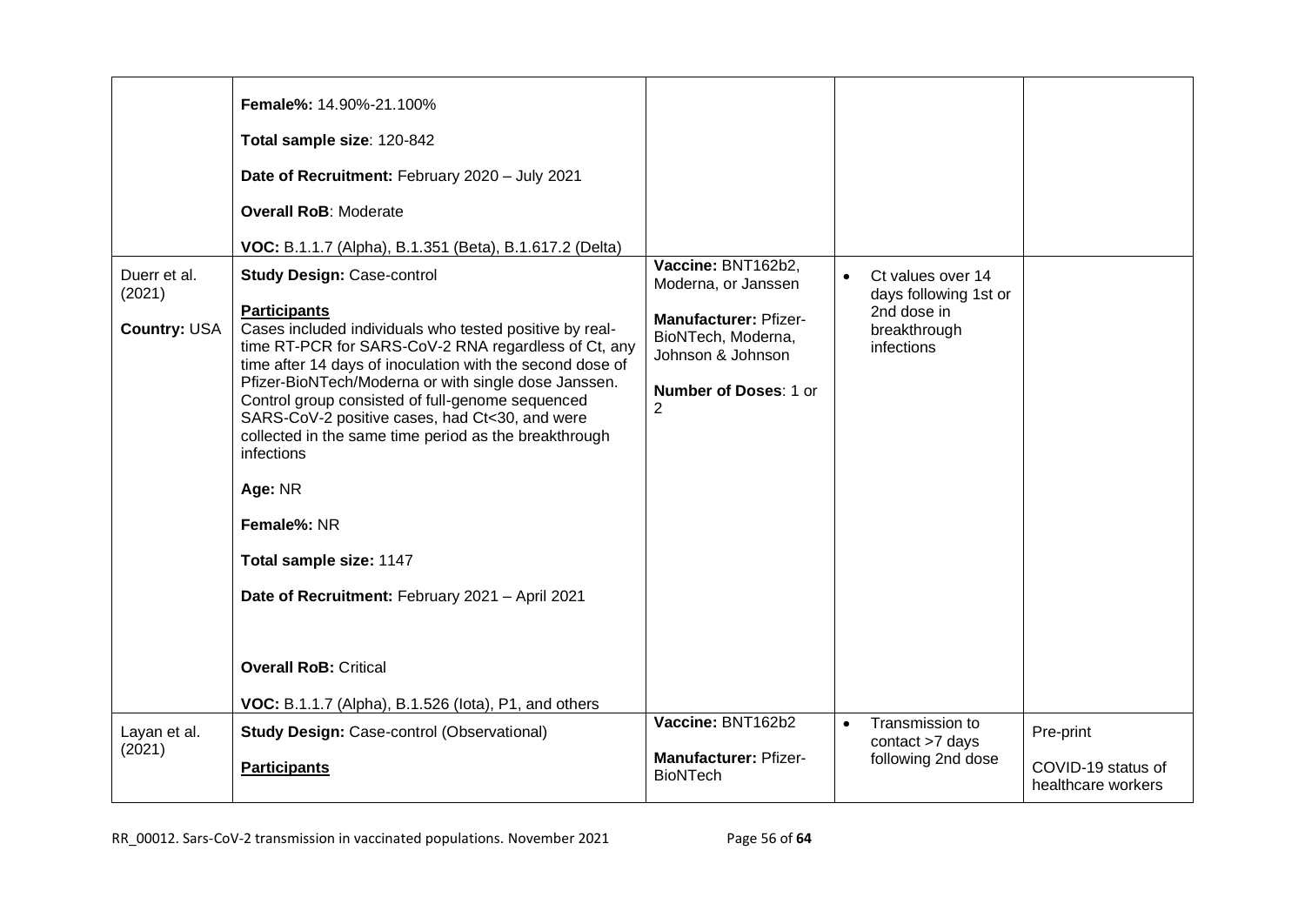| Country:<br>Israel                                  | HCWs employed by Sheba Medical Center with a SARS-<br>CoV-2 case<br>Age: $32±16$<br><b>Female%: 58%</b><br>Total sample size: 215-687<br>Date of Recruitment: December 2020 - April 2021<br><b>Overall RoB: Serious</b><br>VOC: Alpha                                                                                                                                                                                                                                                                                    | <b>Number of Doses: 2</b>                                                                                                 |           | Infected contacts >7<br>days following 2nd<br>dose        | was confirmed<br>through RT-qPCR,<br>while the status of<br>household members<br>was self-reported. |
|-----------------------------------------------------|--------------------------------------------------------------------------------------------------------------------------------------------------------------------------------------------------------------------------------------------------------------------------------------------------------------------------------------------------------------------------------------------------------------------------------------------------------------------------------------------------------------------------|---------------------------------------------------------------------------------------------------------------------------|-----------|-----------------------------------------------------------|-----------------------------------------------------------------------------------------------------|
| Mostafa et al.<br>(2021)<br>Country: USA            | <b>Study Design: Retrospective cohort (Observational)</b><br><b>Participants</b><br>Specimens of SARS-CoV-2 positive patients who had<br>received two doses of either Pfizer-BioNTech<br>(BNT162b2) or Moderna (Moderna) vaccines; specimens<br>of a control unvaccinated cohort from a matched time<br>frame<br>Age: 51 (IQR NR)<br><b>Female%: 63.3%</b><br>Total sample size: NR<br>Date of Recruitment: January 2021 - May 2021<br><b>Overall RoB: Serious</b><br>VOC: P.1, B.1.1.7, B.1.351, B.1.526, and B.1.526.1 | Vaccine: BNT162b2 or<br>ChAdOx1 nCOV-19<br><b>Manufacturer: Pfizer-</b><br>BioNTech, Moderna<br><b>Number of Doses: 2</b> |           | Ct values 2-100<br>days following 2nd<br>dose             | Pre-print<br>Non-significant<br>differences in median<br>Ct values for the<br>vaccinated            |
| Gazit et al.<br>(2021)<br><b>Country:</b><br>Israel | <b>Study Design: Observational cohort</b><br><b>Participants</b><br>A household was defined as having two adults. Only<br>households with two adults were included                                                                                                                                                                                                                                                                                                                                                       | Vaccine: BNT162b2<br>Manufacturer: Pfizer-<br><b>BioNTech</b>                                                             | $\bullet$ | Transmission to<br>contact 0-7 days<br>following 1st dose | Pre-print<br>Reduced infection<br>transmission of the<br>wild-type strain by                        |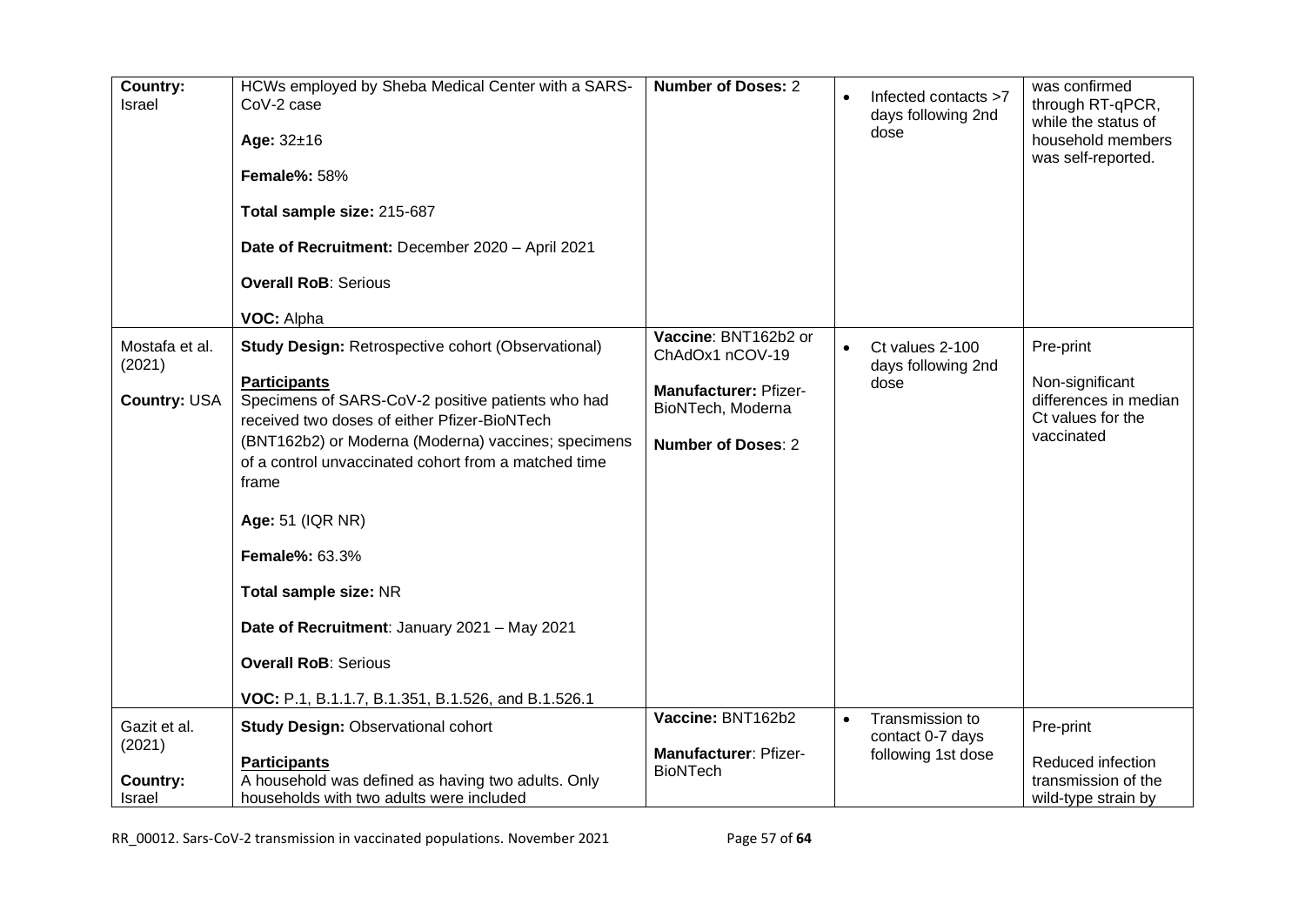|                                              | Age: index case: unvaccinated, $56 \pm 15$ , recently<br>vaccinated once, 63±12, fully vaccinated 68±9<br>additional case: unvaccinated, 56 ±15, recently<br>vaccinated once, 63±12, fully vaccinated, 67±9<br><b>Female%: 50%</b><br>Total sample size: 3627<br>Date of Recruitment: December 2020 - March 2021<br><b>Overall RoB: Serious</b><br>VOC: NR                                                                                | <b>Number of Doses: 1</b><br>and 2                                                                                                  |                        | Transmission to<br>contact >7 days<br>following 2nd dose                                                                                                                          | 80.0% (95% CI: 73.0-<br>85.1) compared to<br>those who were<br>unvaccinated.                                                                                                                                          |
|----------------------------------------------|-------------------------------------------------------------------------------------------------------------------------------------------------------------------------------------------------------------------------------------------------------------------------------------------------------------------------------------------------------------------------------------------------------------------------------------------|-------------------------------------------------------------------------------------------------------------------------------------|------------------------|-----------------------------------------------------------------------------------------------------------------------------------------------------------------------------------|-----------------------------------------------------------------------------------------------------------------------------------------------------------------------------------------------------------------------|
| Pouwels et al.<br>(2021)<br>Country: UK      | Study Design: Prospective Cohort Observational<br><b>Participants</b><br>Participants aged 18 years or over (i.e., those who were<br>eligible for vaccination), and all visits with positive or<br>negative swab results from 1 December 2020 to 1 August<br>2021.<br>Age: 28-57<br>Female%: 53.6-55.8%<br>Total sample size: 10,853<br>Date of Recruitment: December 2020 - May 2021<br><b>Overall RoB: Serious</b><br><b>VOC: Delta</b> | Vaccine: BNT162b2,<br>ChAdOx1, or Moderna<br><b>Manufacturer: Pfizer-</b><br>BioNTech, Moderna<br><b>Number of Doses: 1 or</b><br>2 | $\bullet$<br>$\bullet$ | Ct values 0 to 20<br>days following 1st<br>dose<br>Ct values > 21 days<br>following 1st dose,<br>or $0-13$ days<br>following 2nd dose<br>Ct values >14 days<br>following 2nd dose | Pre-print<br>Significantly higher Ct<br>values<br>(median=31.71) for<br>individuals vaccinated<br>with a single dose<br>compared with<br>seronegative<br>unvaccinated<br>individuals<br>$(median=28.7)$<br>$p=0.02$ ) |
| Salo et al.<br>(2021)<br>Country:<br>Finland | Study Design: Retrospective<br><b>Participants</b><br>Vaccinated and unvaccinated HCW. An individual was<br>included in this sample if their spouse is a healthcare                                                                                                                                                                                                                                                                       | Vaccine: BNT162b2 or<br>Moderna<br>Manufacturer:<br>Moderna, Pfizer                                                                 |                        | Transmission to<br>unvaccinated<br>spouse 14 days and<br>10 weeks after 1st<br>dose                                                                                               | Pre-print<br>Highest reduction in<br>transmission to<br>unvaccinated                                                                                                                                                  |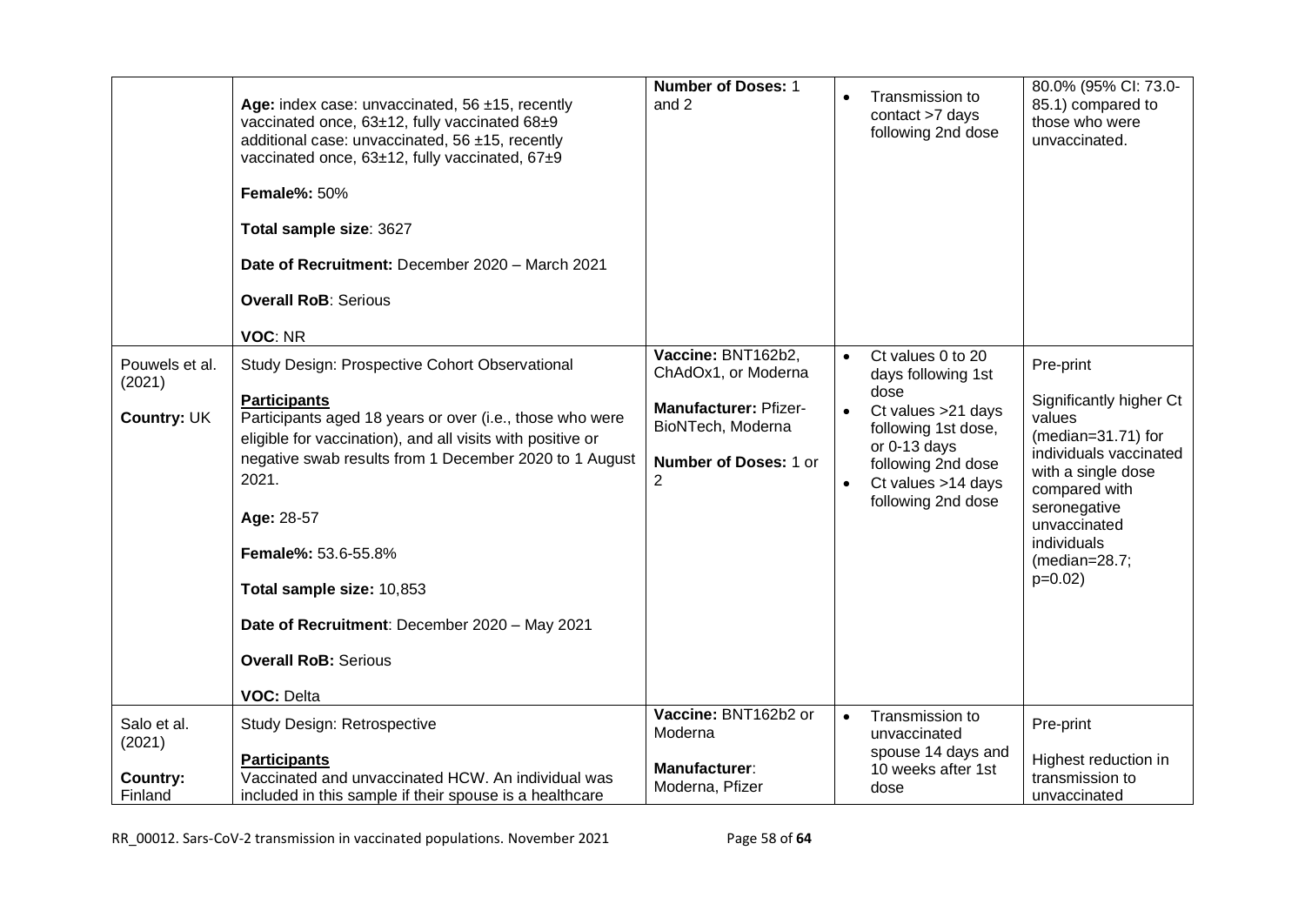|                                               | worker and they had not been vaccinated during the<br>sample period.<br>Age:<br>Vaccinated: 47.1 ±13.1<br>Unvaccinated: 43.8 ±14.5<br><b>Female%: 86.5%</b><br>Total sample size: 288,138<br>Date of Recruitment: December 2020 - March 2021<br><b>Overall RoB: Serious</b><br>VOC: NR                                                                                                             | Number of Doses: 1 or<br>2                                                                                         | $\bullet$ | Transmission to<br>unvaccinated child<br>3-18 years, 14 days<br>and 10 weeks after<br>1st dose<br>Transmission to<br>unvaccinated child<br>3-12 years, 6 weeks<br>and 10 weeks after<br>1st dose<br>Transmission to<br>unvaccinated child<br>13-18 years, 6 and<br>10 weeks after 1st<br>dose | spouses (42.9% [95%<br>CI: 22.3 to 58.1]) and<br>to unvaccinated<br>children between the<br>ages of 3 and 18<br>years old, 32.9%<br>(95% CI: 4.1 to 53.0). |
|-----------------------------------------------|----------------------------------------------------------------------------------------------------------------------------------------------------------------------------------------------------------------------------------------------------------------------------------------------------------------------------------------------------------------------------------------------------|--------------------------------------------------------------------------------------------------------------------|-----------|-----------------------------------------------------------------------------------------------------------------------------------------------------------------------------------------------------------------------------------------------------------------------------------------------|------------------------------------------------------------------------------------------------------------------------------------------------------------|
| Baltas et al.<br>(2021)<br><b>Country: UK</b> | <b>Study Design: Case-control</b><br><b>Participants</b><br>All SARS CoV-2 first positive cases recruited into the<br>COG-UK-HOCI study between the 30th of September<br>2020 and 15th of March 2021<br>Age: median 79, IQR 65 - 86<br><b>Female%: 42.9%</b><br>Total sample size: 511<br>Date of Recruitment: September 2020 - March 2021<br><b>Overall RoB: Serious</b><br>VOC: B.1.1.7, B.1.525 | Vaccine: BNT162b2 or<br>ChAdOx1 nCOV-19<br>Manufacturer: Pfizer-<br>BioNTech, Moderna<br><b>Number of Doses: 1</b> |           | Ct values <14 and<br>>14 following 1st<br>dose                                                                                                                                                                                                                                                | No significant<br>difference in the<br>median Ct values of<br>vaccinated people<br>compared with<br>unvaccinated.                                          |

**Abbreviations: RoB: Risk of Bias, Ct: Cycle threshold, HCWs: healthcare workers, VOC: Variant of concern, RCTs: Randomised controlled trials, RT-PCR: reverse transcription polymerase chain reaction test**

RR\_00012. Sars-CoV-2 transmission in vaccinated populations. November 2021 Page 59 of 64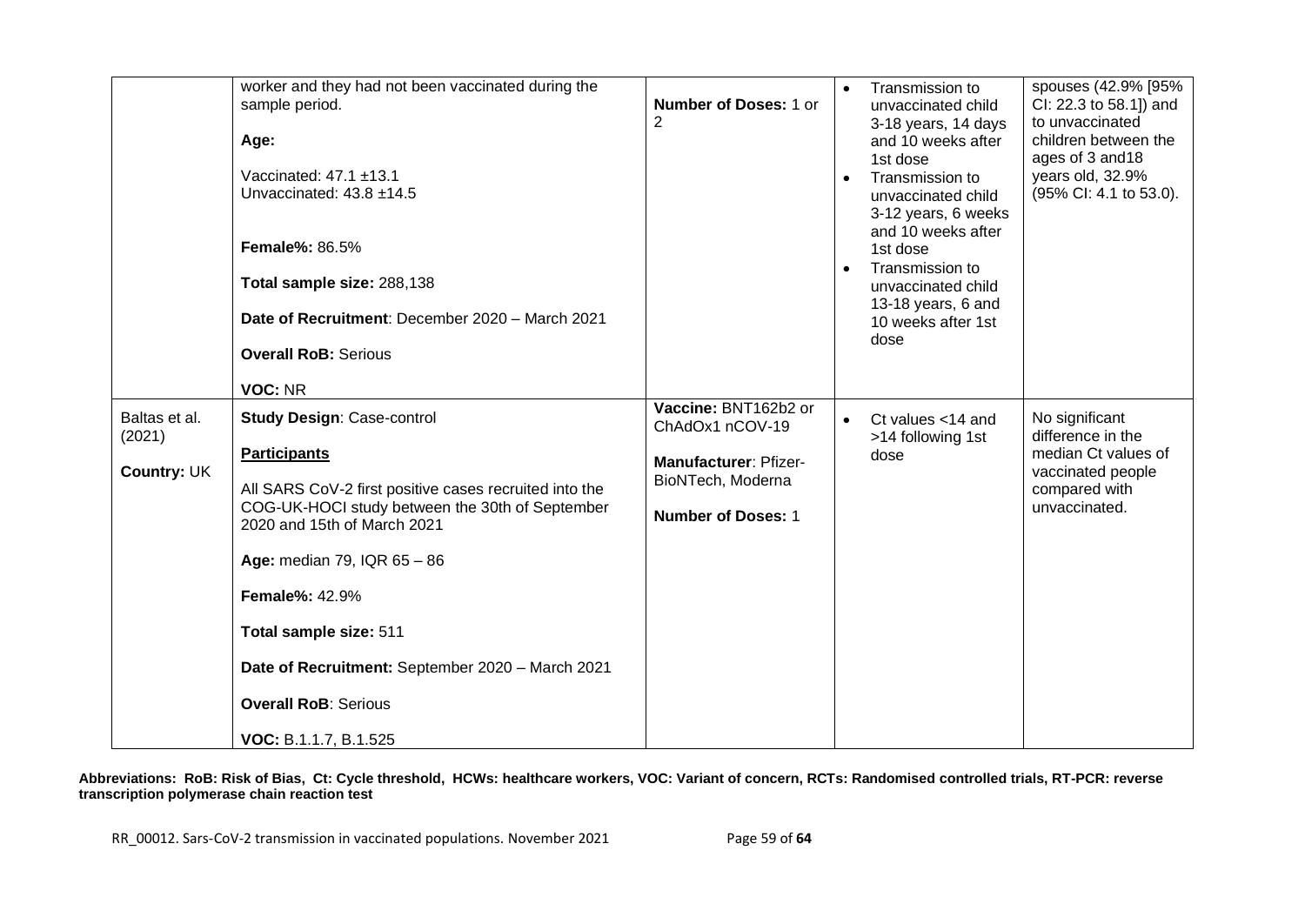# <span id="page-59-0"></span>**7. ADDITIONAL INFORMATION**

## <span id="page-59-1"></span>**7.1 Conflicts of interest**

The review team declare no conflicts of interest.

## <span id="page-59-2"></span>**7.2 Acknowledgements**

We thank Simon Rolfe and Catherine Moore for their advice and input as expert stakeholders for this review. We thank the authors of related evidence reviews conducted by University of Calgary and UK Health Security Agency for providing us with early access to their reports and/or to unpublished data, and for their cooperation and advice on methods.

# <span id="page-59-3"></span>**7. ABOUT THE WALES COVID-19 EVIDENCE CENTRE (WCEC)**

The WCEC integrates with worldwide efforts to synthesise and mobilise knowledge from research.

We operate with a core team as part of [Health and Care Research Wales,](https://healthandcareresearchwales.org/about-research-community/wales-covid-19-evidence-centre) are hosted in the [Wales Centre for Primary and Emergency Care Research \(PRIME\),](http://www.primecentre.wales/) and are led by Professor Adrian [Edwards of Cardiff University.](https://www.cardiff.ac.uk/people/view/123022-edwards-adrian)

The core team of the centre works closely with collaborating partners in [Health Technology](https://www.healthtechnology.wales/)  [Wales,](https://www.healthtechnology.wales/) [Wales Centre for Evidence-Based Care,](https://www.cardiff.ac.uk/research/explore/research-units/wales-centre-for-evidence-based-care) [Specialist Unit for Review](https://www.cardiff.ac.uk/specialist-unit-for-review-evidence)  [Evidence](https://www.cardiff.ac.uk/specialist-unit-for-review-evidence) [centre,](https://www.cardiff.ac.uk/specialist-unit-for-review-evidence) [SAIL Databank,](https://healthandcareresearchwales.org/about-research-community/secure-anonymised-information-linkage-sail-databank) [Bangor Institute for Health & Medical Research/](https://www.bangor.ac.uk/health-sciences/research/index.php.en) Health and Care Economics Cymru, and the [Public Health Wales Observatory.](https://phw.nhs.wales/services-and-teams/observatory/)

Together we aim to provide around 50 reviews per year, answering the priority questions for policy and practice in Wales as we meet the demands of the pandemic and its impacts.

### **Director:**

Professor Adrian Edwards

**Contact Email:**  [WC19EC@cardiff.ac.uk](mailto:WC19EC@cardiff.ac.uk)

### **Website:**

[https://healthandcareresearchwales.org/about-research-community/wales-covid-19](https://healthandcareresearchwales.org/about-research-community/wales-covid-19-evidence-centre) [evidence-centre](https://healthandcareresearchwales.org/about-research-community/wales-covid-19-evidence-centre)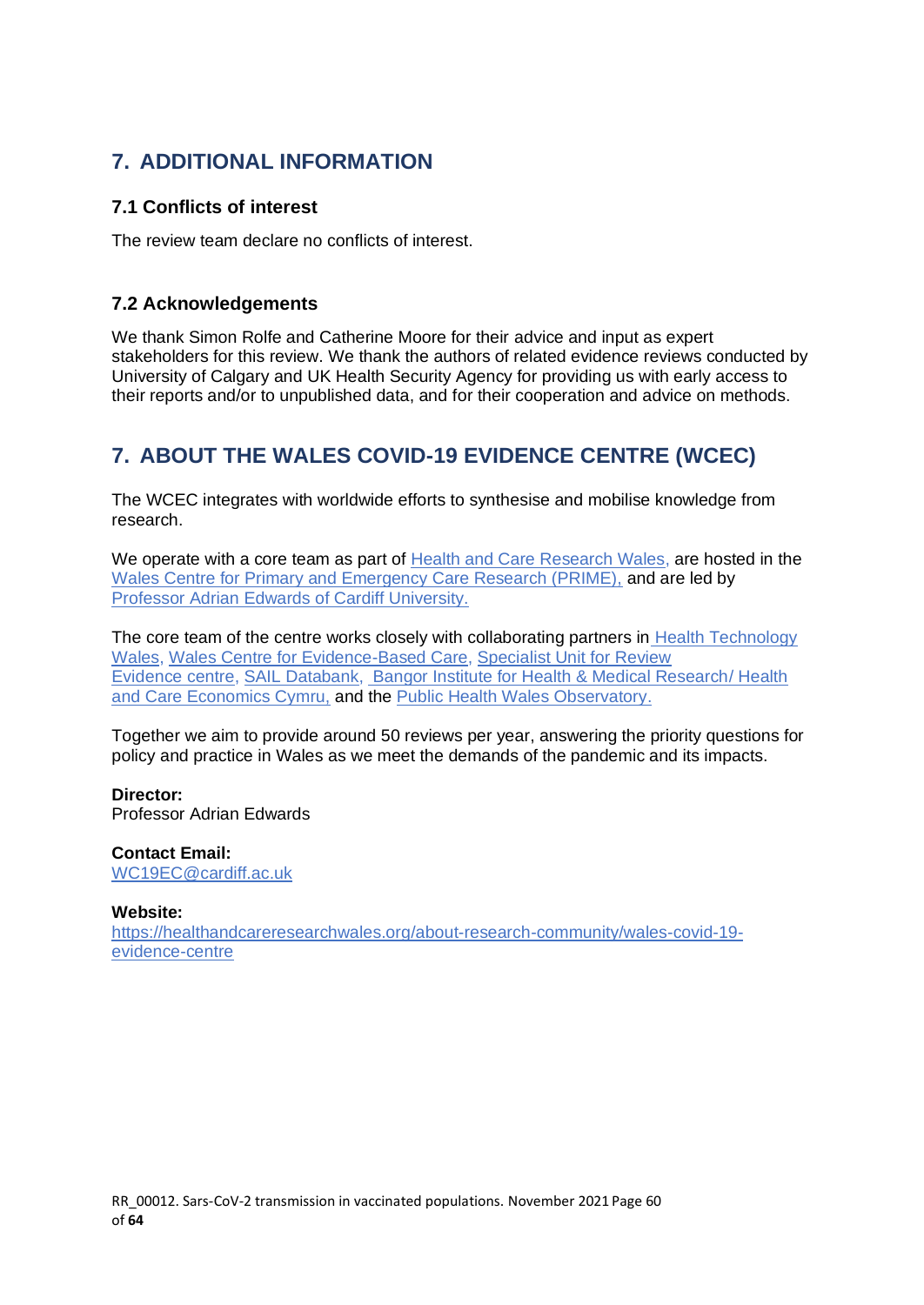# <span id="page-60-0"></span>**8. APPENDICES**

# <span id="page-60-1"></span>**Appendix 1. Medline Search Strategy**

|                         | Ovid MEDLINE(R) and Epub Ahead of Print, In-Process, In-Data-Review & Other Non-Indexed |         |
|-------------------------|-----------------------------------------------------------------------------------------|---------|
|                         | Citations and Daily <1946 to October 05, 2021>                                          |         |
|                         | <b>Vaccination</b>                                                                      |         |
| 1                       | exp Vaccination/                                                                        | 93087   |
|                         |                                                                                         |         |
| $\overline{\mathbf{c}}$ | Immunization/                                                                           | 52169   |
| 3                       | Vaccines/                                                                               | 23540   |
| $\overline{4}$          | (vaccinat* or vaccine* or immuni* or innoculat*).tw, kw.                                | 573682  |
| 5                       | COVID-19 Vaccines/                                                                      | 5505    |
| 6                       | (vaccinat* or vaccine* or immuni* or innoculat*).ti.                                    | 256544  |
| 7                       | (vaccinat* or vaccine* or immuni* or innoculat*).ab. /freq=2                            | 252392  |
| 8                       | (vaccinat* or vaccine* or immuni* or innoculat*).kw.                                    | 49338   |
| 9                       | (active adj2 immunotherap*).tw,kw.                                                      | 1712    |
| 10                      | (immune adj2 manipulat*).tw,kw.                                                         | 918     |
| 11                      | or/1-4,9-10                                                                             | 605391  |
| 12                      | $or/5-10$                                                                               | 378531  |
|                         | <b>Transmission</b>                                                                     |         |
| 13                      | exp Disease Transmission, Infectious/                                                   | 75906   |
| 14                      | exp *Disease Transmission, Infectious/                                                  | 44050   |
| 15                      | transmi*.tw,kw.                                                                         | 560823  |
| 16                      | COVID-19/tm [Transmission]                                                              | 3878    |
| 17                      | transmi*.ti.                                                                            | 101247  |
| 18                      | transmi*.ab. /freq=2                                                                    | 139302  |
| 19                      | transmi*.kw.                                                                            | 8909    |
| 20                      | (attack* adj2 rate*).tw, kw.                                                            | 5122    |
| 21                      | (communit* adj2 (spread* or circulat*)).tw,kw.                                          | 644     |
| 22                      | ((virus or viral) adj2 (spread* or circulat*)).tw,kw.                                   | 10079   |
| 23                      | person-to-person.tw,kw.                                                                 | 3702    |
| 24                      | or/13,15,20-23                                                                          | 615916  |
| 25                      | or/14,16-23                                                                             | 249957  |
| 26                      | 11 and 25                                                                               | 18532   |
|                         | <b>Vaccination and transmission</b>                                                     |         |
| 27                      | 12 and 24                                                                               | 23111   |
| 28                      | 26 or 27                                                                                | 30393   |
| 29                      | limit 28 to covid-19                                                                    | 2356    |
|                         | <b>Additional terms</b>                                                                 |         |
| 30                      | ((breakthrough* or break-through*) adj3 infect*).tw,kw.                                 | 990     |
| 31                      | limit 30 to covid-19                                                                    | 85      |
| 32                      | ((susceptible* or vulnerable*) adj3 contact*).tw,kw.                                    | 421     |
| 33                      | limit 32 to covid-19                                                                    | 30      |
| 34                      | Viral Load/                                                                             | 36501   |
| 35                      | ((viral or virus) adj load*).tw,kw.                                                     | 37185   |
| 36                      | (duration* adj3 infecti*).tw,kw.                                                        | 4393    |
| 37                      | or/34-36                                                                                | 59555   |
| 38                      | (16 or 24) and 37                                                                       | 8383    |
| 39                      | limit 38 to covid-19                                                                    | 686     |
|                         | <b>Set combinations</b>                                                                 |         |
| 40                      | 29 or 31 or 33 or 39                                                                    | 3025    |
| 41                      | exp animals/ not exp humans/                                                            | 4894614 |
| 42                      | 40 not 41                                                                               | 2964    |
| 43                      | limit 42 to english language                                                            | 2907    |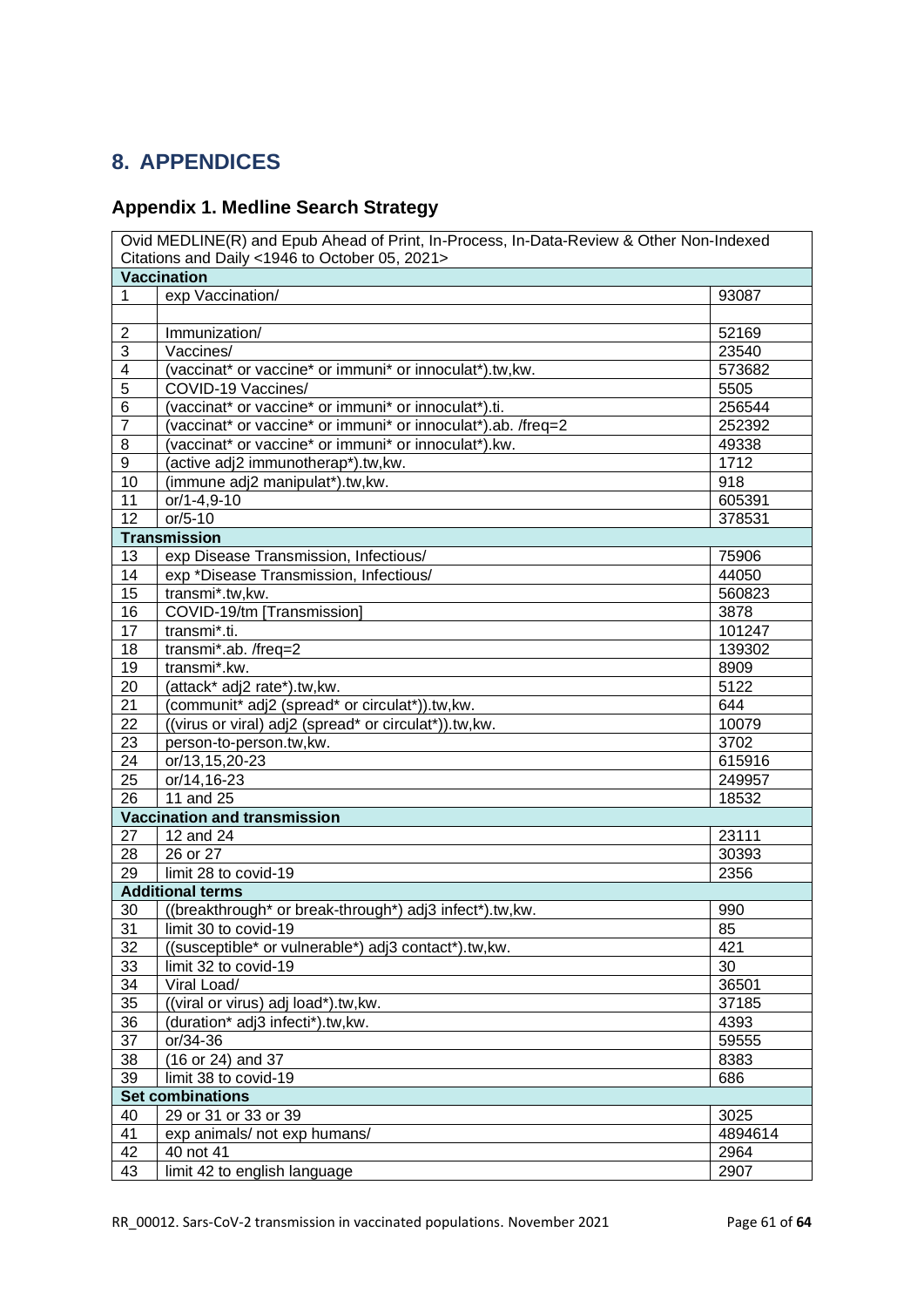# <span id="page-61-0"></span>**Appendix 2. Review protocol**

## **1. Background/context**

SARS-CoV-2 infection can present as either symptomatic (COVID-19) or asymptomatic (no symptoms). In asymptomatic cases, people may not be aware that they are infected, but transmission can still occur. Various settings currently undertake regular testing for asymptomatic infection, such as schools, care homes and prior to hospital admission.

Many COVID-19 vaccines have been evaluated for their efficacy and effectiveness in reducing SARS-CoV-2 infection and for reducing the risk of symptomatic COVID-19 disease. However, breakthrough infections can still occur, and the effectiveness of COVID-19 vaccines against transmission from infected vaccinated people to either vaccinated or unvaccinated contacts is unclear. Better understanding of transmission risks in vaccinated populations would be useful to inform the need for continued routine asymptomatic testing.

## **2. Rapid Question(s)**

What is the transmission risk of SARS-CoV-2 from vaccinated people?

## **3. Eligibility criteria**

### **Table: Eligibility Criteria**

|                                                 | <b>Inclusion criteria</b>                                                                                                                | <b>Exclusion criteria</b> |  |  |
|-------------------------------------------------|------------------------------------------------------------------------------------------------------------------------------------------|---------------------------|--|--|
| <b>Population</b>                               | People who have received partial or complete<br>COVID-19 vaccination                                                                     |                           |  |  |
| <b>Settings</b>                                 | Any setting (we will report on specific<br>transmission setting, where reported)                                                         |                           |  |  |
| Intervention /<br>exposure                      | SARS-CoV-2 / COVID-19                                                                                                                    |                           |  |  |
| Comparison                                      | Unvaccinated people with COVID-19 infection                                                                                              |                           |  |  |
| <b>Outcome measures</b>                         | SARS-CoV-2 transmission (including<br>transmission rate, secondary attack rate)                                                          |                           |  |  |
|                                                 | Ct values (used as a proxy to signify viral load)                                                                                        |                           |  |  |
|                                                 | Duration of illness                                                                                                                      |                           |  |  |
| <b>Study design</b>                             | We will prioritise systematic reviews where<br>possible, but include observational studies if<br>required.                               |                           |  |  |
| <b>Countries</b>                                | Any                                                                                                                                      |                           |  |  |
| Language of<br>publication                      | English                                                                                                                                  |                           |  |  |
| <b>Publication date</b>                         |                                                                                                                                          |                           |  |  |
| <b>Publication type</b>                         | Published and preprint                                                                                                                   |                           |  |  |
| <b>Other factors</b><br>Any other key points to | We will also look for evidence in other respiratory viruses (e.g. influenza), if evidence on                                             |                           |  |  |
| note                                            | We will also report symptom status (e.g. pre-symptomatic, asymptomatic, symptomatic,<br>types and severity of symptoms), where reported. |                           |  |  |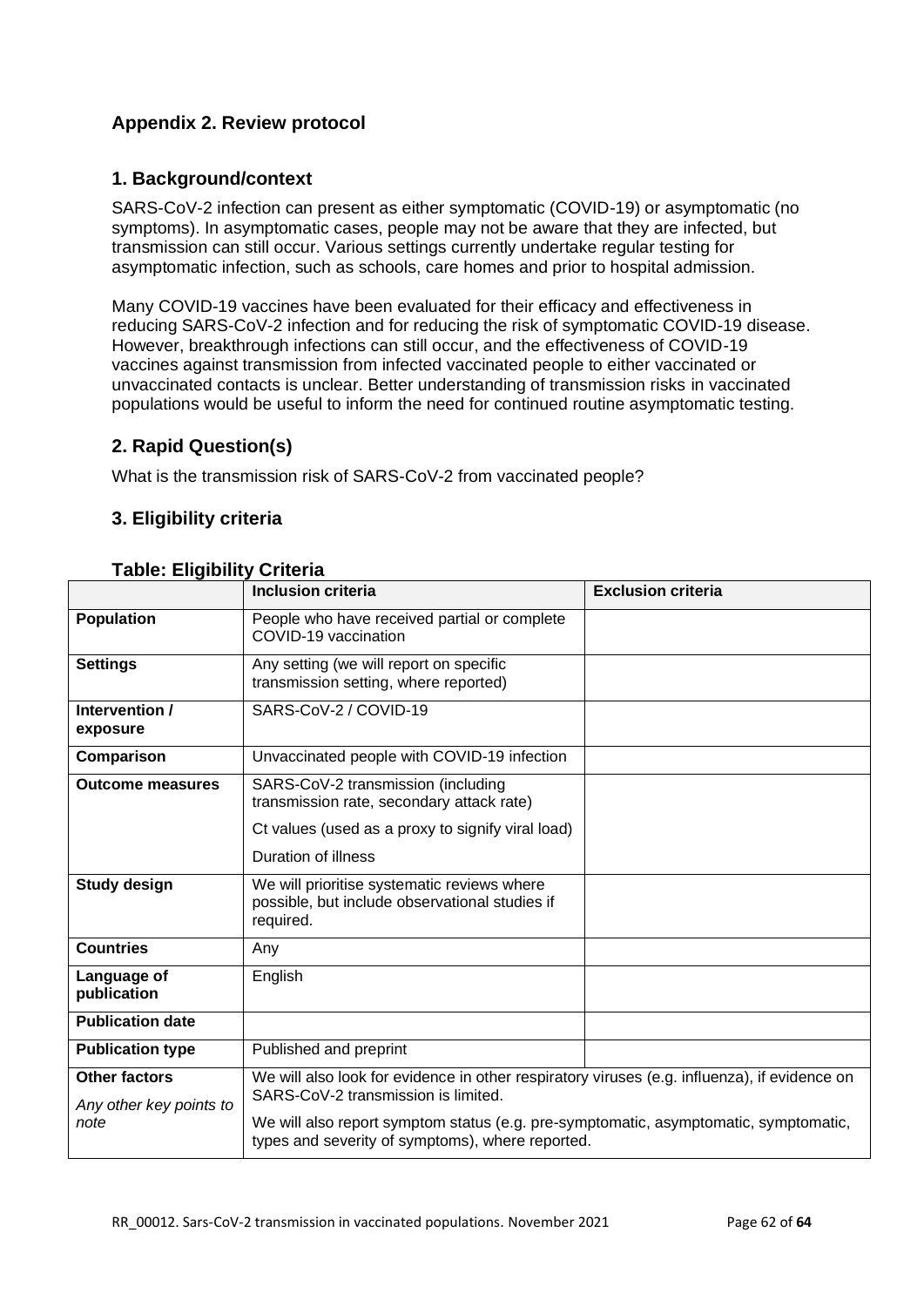| Inclusion criteria                                                                                                                                        | <b>Exclusion criteria</b> |
|-----------------------------------------------------------------------------------------------------------------------------------------------------------|---------------------------|
| We will report on type of vaccination (including partial and complete vaccination status)<br>and variant strains, e.g. variants of concern, if available. |                           |

## **4. Incorporating data from existing reviews**

The Rapid Evidence Summary identified systematic reviews assessing transmission in vaccinated populations. These will be used to extract relevant primary evidence for this rapid review.

## **5. Literature search**

### **5.1 Evidence sources**

The following sources will be searched:

Bibliographic databases:

- Medline
- Embase
- Cochrane Library
- Cochrane Covid-19 Study Register
- INAHTA HTA
- Epistemonikos [Love COVID for COVID specific search]

Additional sources:

- Trip Pro
- NICE COVID-19 evidence
- NICE Evidence Search
- Google advanced search

Ongoing studies:

- Clinicaltrials.gov
- WHO ICTRP IInternational Clinical Trials Registry Platform1
- PROSPERO database

## **5.2 Search Strategy**

There are 3 concepts to this search: COVID-19, transmission, & vaccination. Both the transmission and vaccination concepts retrieve large numbers of hits, so we have explored ways to reduce the hits retrieved without losing relevant records.

- 1. Full search where we search freely for the vaccination & transmission concepts both using controlled vocabulary and free-text searching
- 2. Two-pronged search where the vaccination & transmission searches are focused in turn:
	- a. focused vaccination + full transmission search
	- b. full vaccination + focused transmission search

Searches a & b are then combined using OR.

3. Focused search – where both the vaccination and transmission concepts are focused and the concept of infectivity is added into the transmission concepts to retrieve papers that are potentially missed due to the focusing.